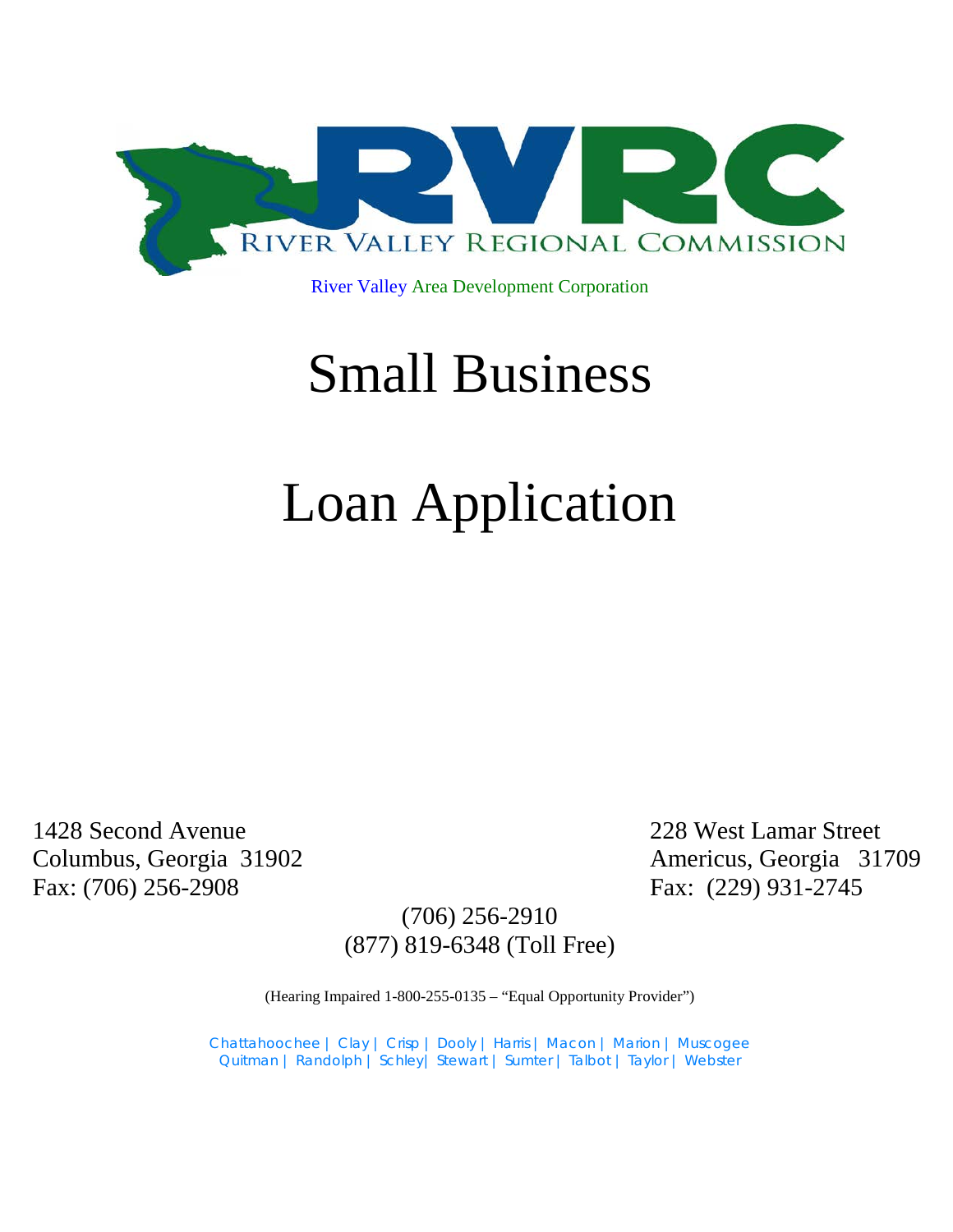

#### **LOAN APPLICATION CHECKLIST\_\_\_\_\_\_\_\_\_\_\_\_\_\_\_\_\_\_\_\_\_\_\_\_\_\_\_\_\_\_\_\_\_\_\_\_\_\_\_\_\_\_\_\_\_\_\_\_\_\_\_**

This checklist is provided to assist you in gathering the information required for the evaluation of your loan request. Complete information is necessary to process your application. Forms are provided in this package for the items that are underlined.

- □ 1. Use of Proceeds/Source of Equity Injection
- 2. Description of Business use the provided form or attach your own business plan
- 3. Last three (3) years fiscal year-end Financial Statements (balance sheet and income statement) and Tax Returns for the existing business and any affiliates (20% or more ownership interest by any of the owners, partners, or share-holders of the borrower)
- 4. Interim Financial Statements (balance sheet  $\&$  income statement) within 60 days old for existing business and any affiliates
- 5. Aging of Accounts Receivable and Accounts Payable on existing business and any affiliates (date should match interim statement)
- 6. If this is a business acquisition please provide the last three (3) years Tax Returns or Seller certified Financial Statements and Seller's Interim Financial Statement (balance sheet & income statement) Within 60 days old
- 7. Business Debt Schedule on all existing debt
- 8. Business Projections for 2 years (balance sheet and income statement), on requests for startup Businesses or businesses which can not cash flow the debt historically
- 9. Monthly Cash Flow Projections for one year on start-up businesses
- 10. Personal Financial Statements (current within 60 days) and 3 years Tax Returns on each officer, Director, and any person with 20% or more ownership in the business or providing a personal guaranty
- 11. Personal History Statement (SBA 912) on each proprietor, partner, officer, director, each holder of 20% or more Stock and any other person who has the authority to speak for a commit the borrower in the Management of the business
- 12. Form 4506 Request for Transcript of Tax Return for the business
- $\Box$  13. Management Resumes on principals and key employees involved in the day to day management of the business
- 14. Copy of bids or vendor quotes on machinery  $\&$  equipment to be acquired
- 15. Legal description of property being acquired or being taken as collateral
- 16. Copy of sales agreement/contract (for real estate purchase)  $\perp$
- 17. Copy of construction contract, bids, or proposals on site improvements or leasehold improvements
- 18. Copy of signed business purchase agreement. Include asset cost breakdown, all amendments, and extensions
- 19. Copy of Franchise Agreement and FTC Disclosure Statement
- 20. Copy of Certificate of Good Standing/Articles of Incorporation and By-Laws/Partnership Agreement/ Limited Liability Company's Articles of Organization and Operating Agreement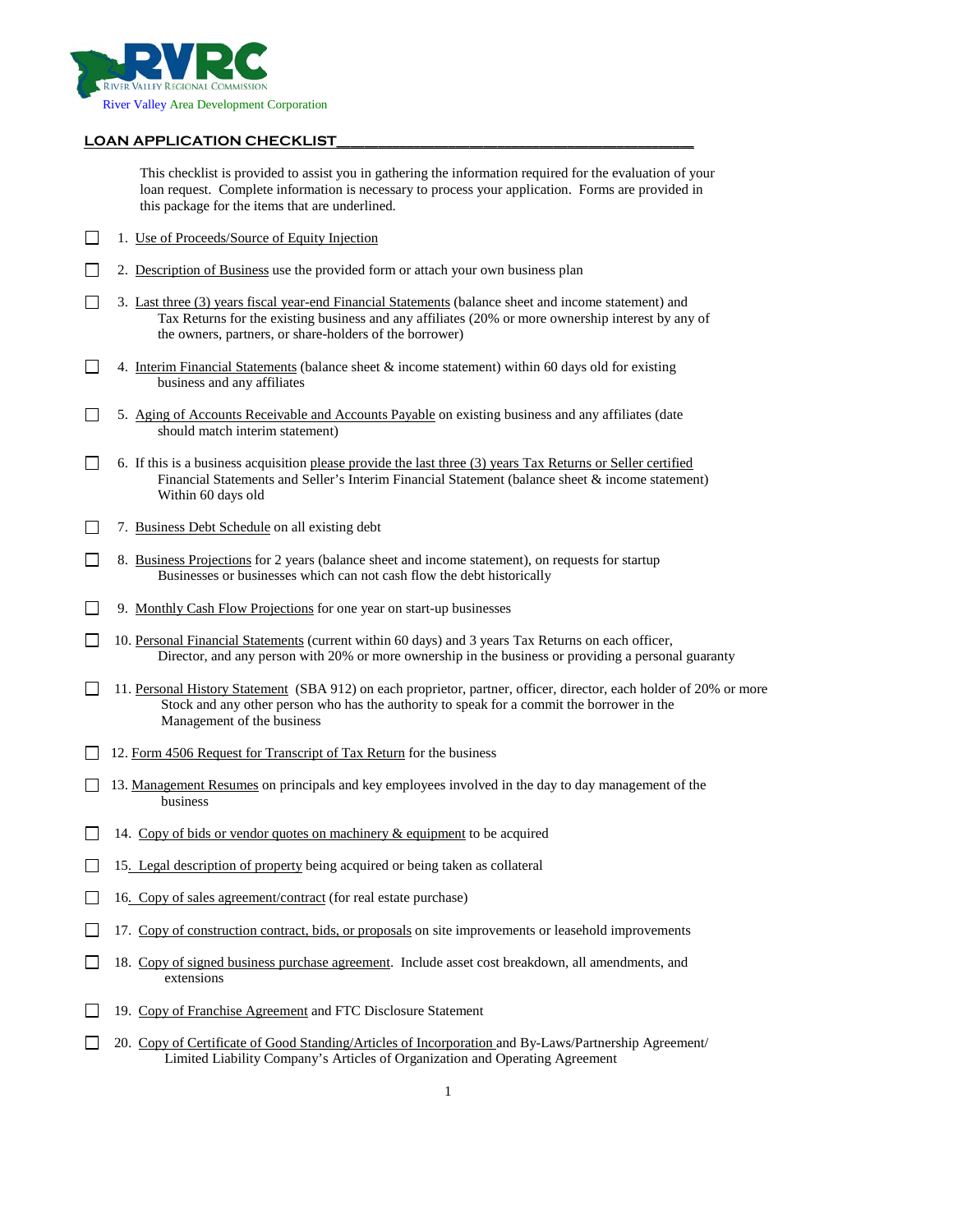- 21. Details on any previous Government financing by business, affiliate or individuals.
- 22. Financial References/Contacts
- 23. U.S. Citizens, provide a copy of one of the following: Driver's License or State issued identification card with photograph, a passport, or military I.D. Card
- 24. If not a U.S. Citizen, attach proof of Resident Alien Status (copy of front & back of green card) and Copy of drivers license. INS must verify immigration status on all non U.S. Citizens
- 25. Authorization to Release Information
- 26. Environmental Questionnaire on any commercial real estate being pledged as collateral
- 27. If this is a hotel/motel loan, please provide all of the following: Breakdown of revenue and expenses on a month by month basis for the past 12 months Occupancy % and ADR for the subject property annually for the prior 3 years, year to date, And monthly for the past 12 months.

Occupancy % and ADR for the market area (STR Report)

- 28. Application for Services/Benefits
- 29. Authorization to Release Credit Information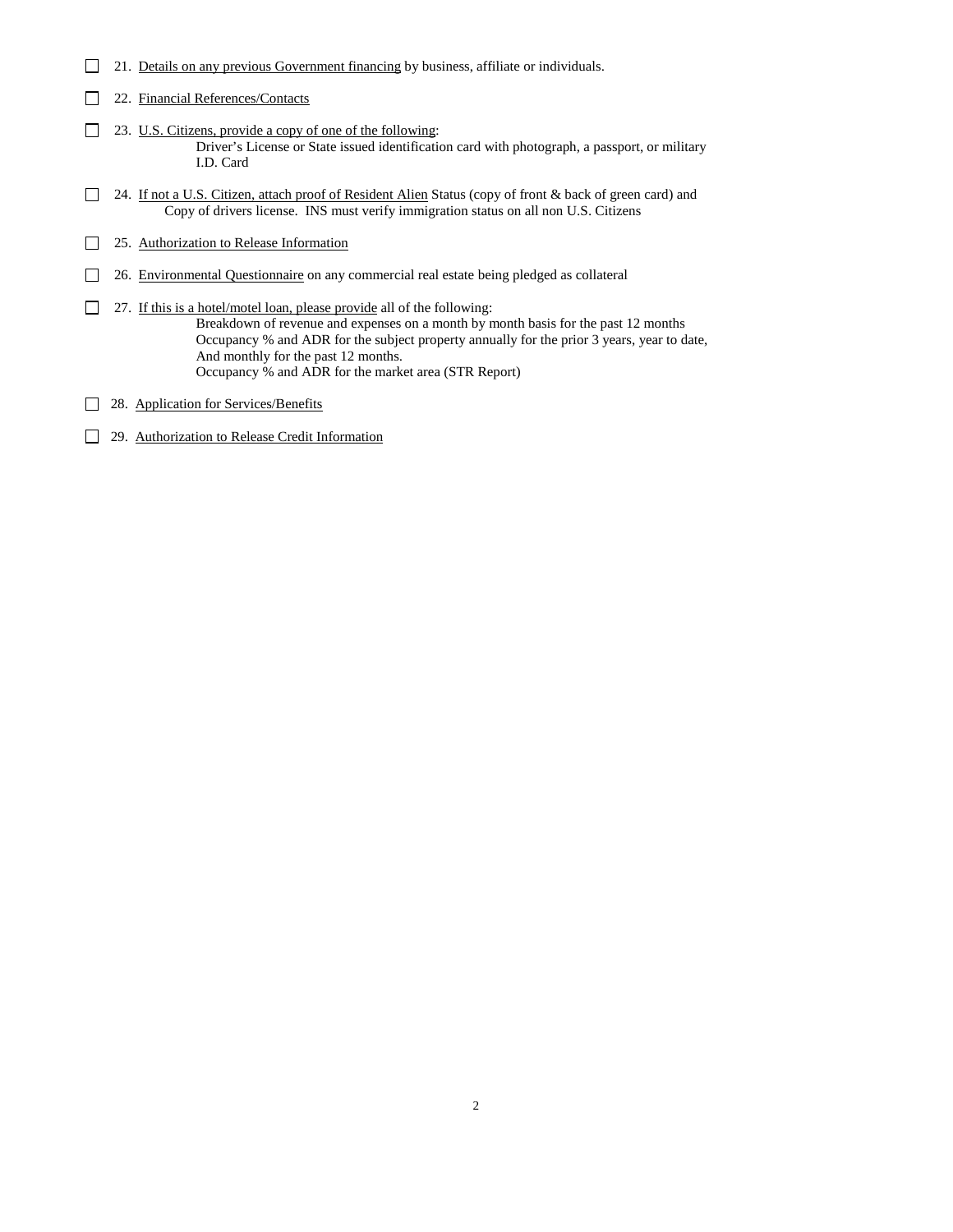

### **APPLICATION FOR SERVICES/BENEFITS**

| Name:                                         |                                                                                                                                                                                                                                                                                                                                                                                                                                                                                                              |
|-----------------------------------------------|--------------------------------------------------------------------------------------------------------------------------------------------------------------------------------------------------------------------------------------------------------------------------------------------------------------------------------------------------------------------------------------------------------------------------------------------------------------------------------------------------------------|
|                                               |                                                                                                                                                                                                                                                                                                                                                                                                                                                                                                              |
|                                               |                                                                                                                                                                                                                                                                                                                                                                                                                                                                                                              |
|                                               |                                                                                                                                                                                                                                                                                                                                                                                                                                                                                                              |
| <b>Signature</b>                              |                                                                                                                                                                                                                                                                                                                                                                                                                                                                                                              |
| the basis of visual observation or surname."  | "The following information is requested in order to monitor compliance with Federal Laws prohibiting discrimination<br>against applicants seeking to participate in the program. You are not required to furnish this information, but are<br>encouraged to do so. This information will not be used in evaluating your application or to discriminate against you in any<br>way. However, if you choose not to furnish it, we are required to note the race, ethnicity, and sex of individual applicants on |
| <b>Race Categories</b>                        |                                                                                                                                                                                                                                                                                                                                                                                                                                                                                                              |
| American Indian or Alaskan Native             | Asian<br>White                                                                                                                                                                                                                                                                                                                                                                                                                                                                                               |
| <b>Black or African American</b>              | Native Hawaiian or Other Pacific Islander                                                                                                                                                                                                                                                                                                                                                                                                                                                                    |
| Ethnicity                                     |                                                                                                                                                                                                                                                                                                                                                                                                                                                                                                              |
| Hispanic or Latino                            | Not Hispanic or Latino                                                                                                                                                                                                                                                                                                                                                                                                                                                                                       |
| Sex                                           |                                                                                                                                                                                                                                                                                                                                                                                                                                                                                                              |
| $\Box$ Male<br>Female                         |                                                                                                                                                                                                                                                                                                                                                                                                                                                                                                              |
|                                               | This institution is an equal opportunity provider. To fie a complaint of discrimination, write, USDA, Director, Office of Civil Rights,<br>Room 326-W, Whitten Building, 1400 Independence Avenue, Washington, DC 20250-9410 or call (202) 720-5964 (voice or TDD).                                                                                                                                                                                                                                          |
|                                               | <b>OFFICE USE ONLY</b>                                                                                                                                                                                                                                                                                                                                                                                                                                                                                       |
| Type of Assistance: 1986. Type of Assistance: |                                                                                                                                                                                                                                                                                                                                                                                                                                                                                                              |
|                                               |                                                                                                                                                                                                                                                                                                                                                                                                                                                                                                              |
|                                               | Other Information: 2000 and 2000 and 2000 and 2000 and 2000 and 2000 and 2000 and 2000 and 2000 and 2000 and 2000 and 2000 and 2000 and 2000 and 2000 and 2000 and 2000 and 2000 and 2000 and 2000 and 2000 and 2000 and 2000                                                                                                                                                                                                                                                                                |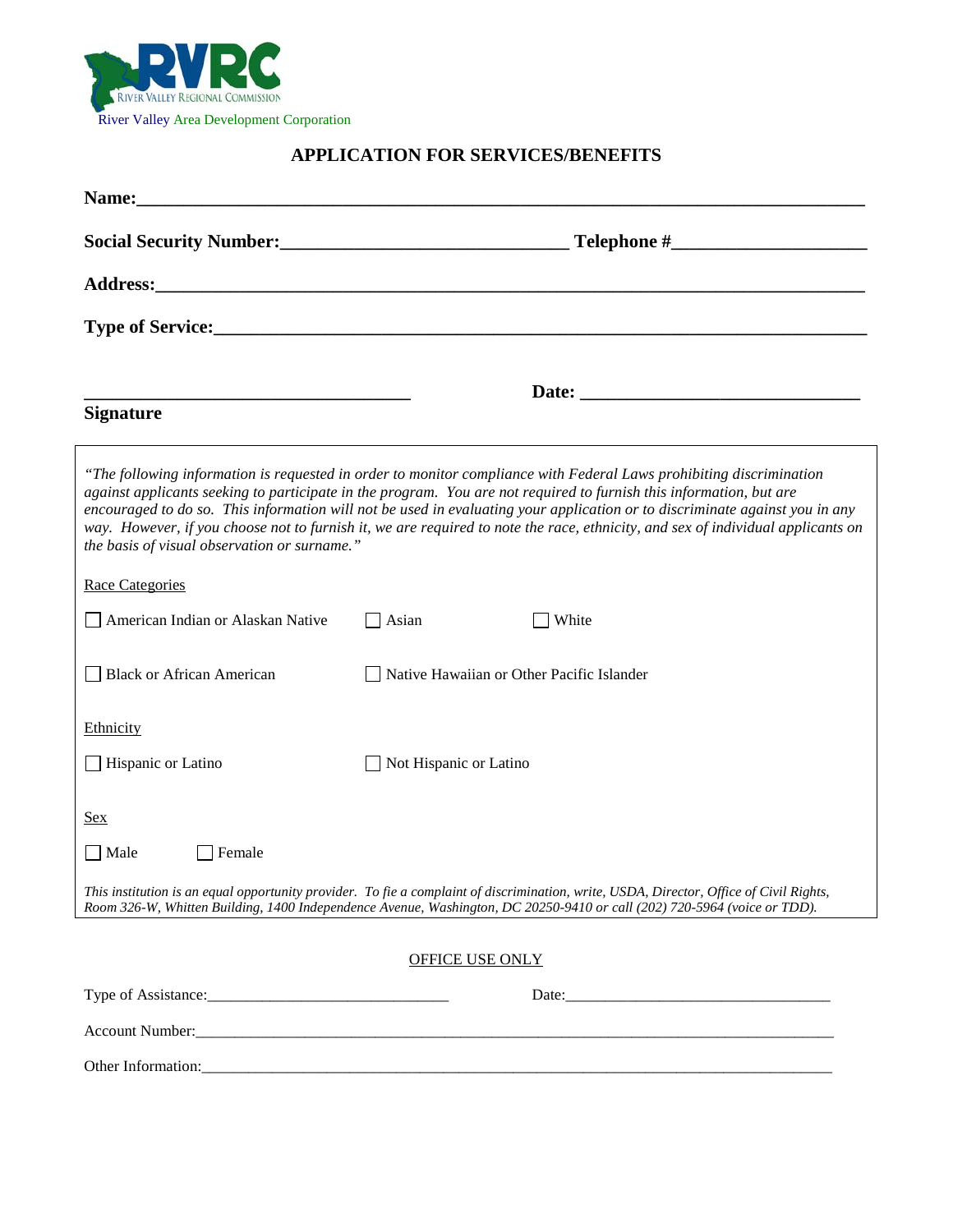

# **AUTHORIZATION TO RELEASE CREDIT INFORMATION**

I/We hereby authorize the release to River Valley Regional Commission (RVRC)/River Valley Area Development Corporation (RVADC), of any and all information required at any time for any purpose related to our credit application/transaction. I/We further authorize RVRC/RVADC to release such information to any entity deemed necessary for any purpose related to our credit application/transaction.

I/We hereby certify that the enclosed information (together with any attachments or exhibits) is valid and true, accurate and correct to the best of my/our knowledge.

| Signature_ | Date |
|------------|------|
| Signature_ | Date |
| Signature_ | Date |

#### **ECOA NOTICE**

The Federal Equal Credit Opportunity Act prohibits creditors from discriminating against credit applicants on the basis of race, color, religion, national origin, sex, marital status, age (provided the applicant has the capacity to enter into a binding contract); because all or part of the applicant's income is derived from any public assistance program; or because the applicant has in good faith exercised any right under the Consumer Credit Protection Act. The federal agency that administers compliance with this law concerning this Creditor is the River Valley Regional Commission/River Valley Area Development Corporation.

#### **DISCLOSURE OF RIGHT TO REQUEST SPECIFIC REASONS FOR CREDIT DENIAL GIVEN AT TIME OF APPLICATION (BUSINESS CREDIT)**

If your application for business credit is denied, you have the right to a written statement of the specific reasons for the denial. To obtain the statement, please contact the River Valley Regional Commission/River Valley Area Development Corporation, P. O. Box 1908/1428 Second Avenue, Columbus, Georgia 31902 at (706) 256-2910 within 60 days from the date you are notified of our decision. We will send you a written statement of reasons for denial within 30 days of receiving your request for the statement.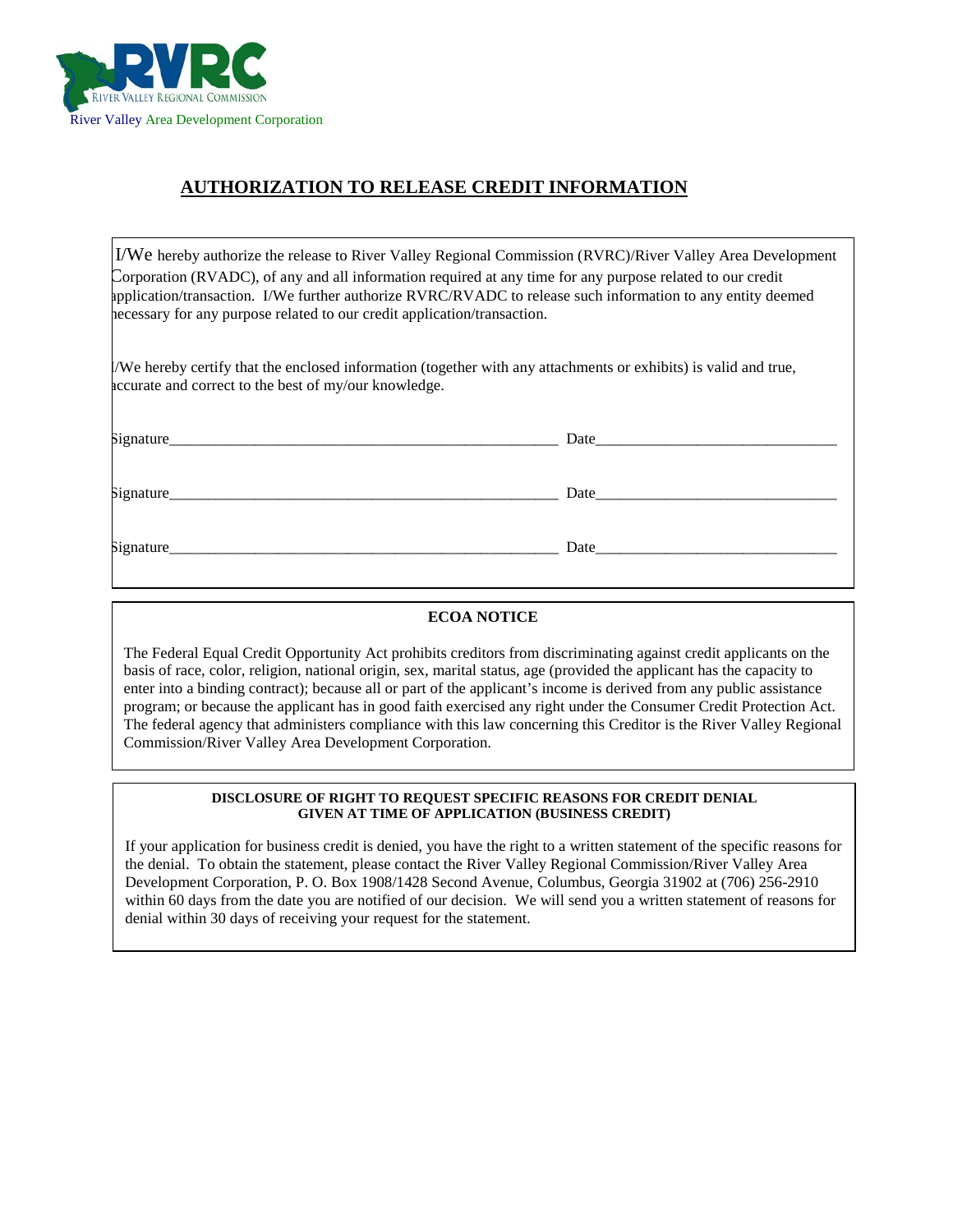

# **CREDITOR CONTACT INFORMATION**

| Contact <u>Contact Contact Contact</u> |
|----------------------------------------|
|                                        |
|                                        |
|                                        |
|                                        |
|                                        |
|                                        |
|                                        |
|                                        |
|                                        |
|                                        |
|                                        |
|                                        |
| $\text{Context}\_$                     |
|                                        |
|                                        |
|                                        |
|                                        |
|                                        |
|                                        |
|                                        |
|                                        |
|                                        |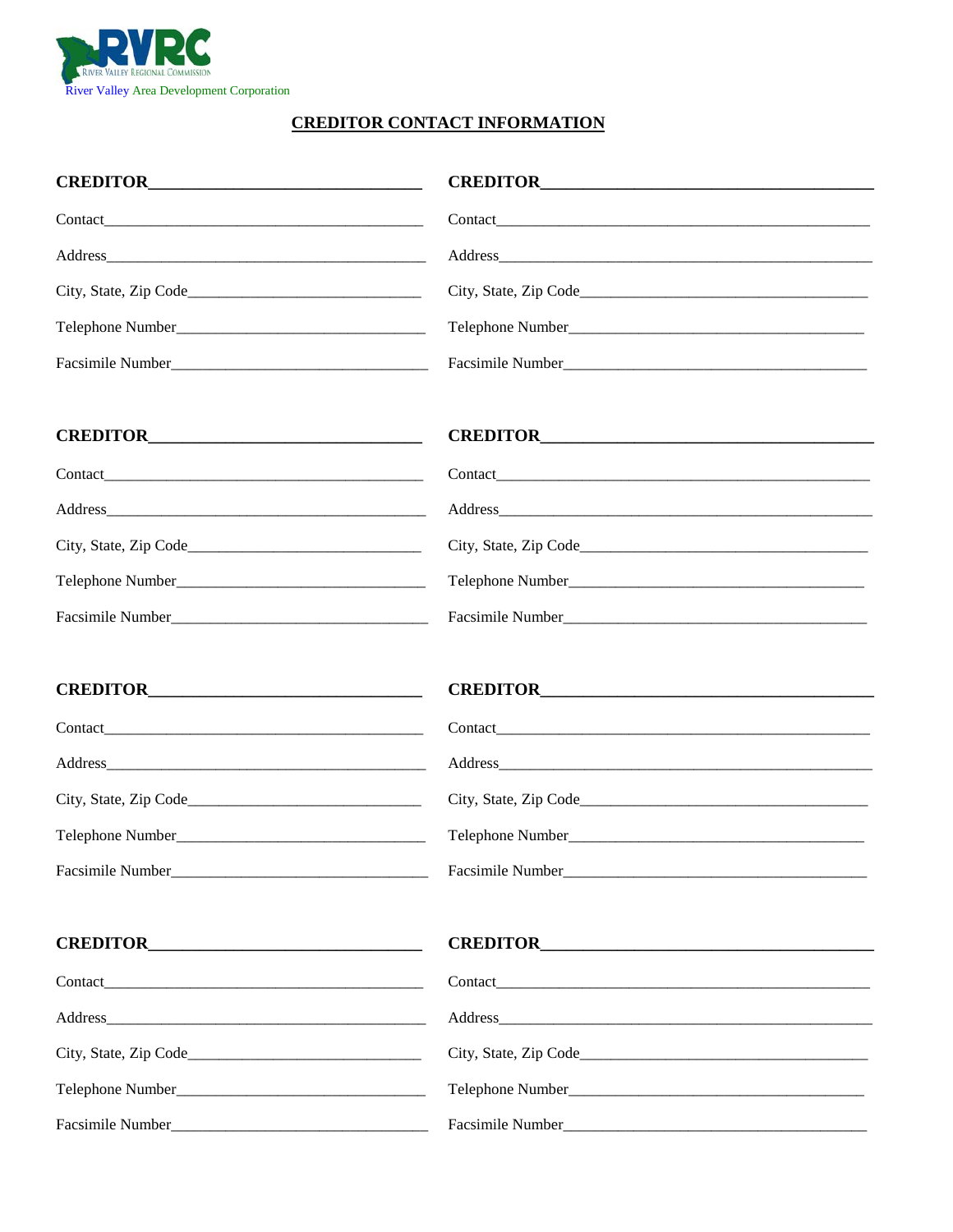

#### **ENVIRONMENTAL QUESTIONNAIRE**

The potential impact of environmental issues is an essential part of the approval process because these issues are integral to our customer's continued financial health. Carefully consider your answers. In addition to this Questionnaire, you may be asked to provide information and/or to obtain an environmental assessment of the property.

The questionnaire should be completed by the current Owner (seller) or Borrower (purchase) and Senior Officer most familiar with the property's environmental history and issues.

#### Yes No **COMPLIANCE**

 Is the Company (or its tenants or landlord) required, or has it ever been required, to obtain any permits from government agency responsible for maintaining the environment? If yes, list the permit issuer, permit time period and activity regulated.

\_\_\_\_\_\_\_\_\_\_\_\_\_\_\_\_\_\_\_\_\_\_\_\_\_\_\_\_\_\_\_\_\_\_\_\_\_\_\_\_\_\_\_\_\_\_\_\_\_\_\_\_\_\_\_\_\_\_\_\_\_\_\_\_\_\_\_\_\_\_\_\_\_\_\_\_\_\_\_\_\_\_\_\_\_\_ \_\_\_\_\_\_\_\_\_\_\_\_\_\_\_\_\_\_\_\_\_\_\_\_\_\_\_\_\_\_\_\_\_\_\_\_\_\_\_\_\_\_\_\_\_\_\_\_\_\_\_\_\_\_\_\_\_\_\_\_\_\_\_\_\_\_\_\_\_\_\_\_\_\_\_\_\_\_\_\_\_\_\_\_\_\_

\_\_\_\_\_\_\_\_\_\_\_\_\_\_\_\_\_\_\_\_\_\_\_\_\_\_\_\_\_\_\_\_\_\_\_\_\_\_\_\_\_\_\_\_\_\_\_\_\_\_\_\_\_\_\_\_\_\_\_\_\_\_\_\_\_\_\_\_\_\_\_\_\_\_\_\_\_\_\_\_\_\_\_\_\_\_ \_\_\_\_\_\_\_\_\_\_\_\_\_\_\_\_\_\_\_\_\_\_\_\_\_\_\_\_\_\_\_\_\_\_\_\_\_\_\_\_\_\_\_\_\_\_\_\_\_\_\_\_\_\_\_\_\_\_\_\_\_\_\_\_\_\_\_\_\_\_\_\_\_\_\_\_\_\_\_\_\_\_\_\_\_\_

\_\_\_\_\_\_\_\_\_\_\_\_\_\_\_\_\_\_\_\_\_\_\_\_\_\_\_\_\_\_\_\_\_\_\_\_\_\_\_\_\_\_\_\_\_\_\_\_\_\_\_\_\_\_\_\_\_\_\_\_\_\_\_\_\_\_\_\_\_\_\_\_\_\_\_\_\_\_\_\_\_\_\_\_\_\_

\_\_\_\_\_\_\_\_\_\_\_\_\_\_\_\_\_\_\_\_\_\_\_\_\_\_\_\_\_\_\_\_\_\_\_\_\_\_\_\_\_\_\_\_\_\_\_\_\_\_\_\_\_\_\_\_\_\_\_\_\_\_\_\_\_\_\_\_\_\_\_\_\_\_\_\_\_\_\_\_\_\_\_\_\_\_ \_\_\_\_\_\_\_\_\_\_\_\_\_\_\_\_\_\_\_\_\_\_\_\_\_\_\_\_\_\_\_\_\_\_\_\_\_\_\_\_\_\_\_\_\_\_\_\_\_\_\_\_\_\_\_\_\_\_\_\_\_\_\_\_\_\_\_\_\_\_\_\_\_\_\_\_\_\_\_\_\_\_\_\_\_\_

\_\_\_\_\_\_\_\_\_\_\_\_\_\_\_\_\_\_\_\_\_\_\_\_\_\_\_\_\_\_\_\_\_\_\_\_\_\_\_\_\_\_\_\_\_\_\_\_\_\_\_\_\_\_\_\_\_\_\_\_\_\_\_\_\_\_\_\_\_\_\_\_\_\_\_\_\_\_\_\_\_\_\_\_\_\_ \_\_\_\_\_\_\_\_\_\_\_\_\_\_\_\_\_\_\_\_\_\_\_\_\_\_\_\_\_\_\_\_\_\_\_\_\_\_\_\_\_\_\_\_\_\_\_\_\_\_\_\_\_\_\_\_\_\_\_\_\_\_\_\_\_\_\_\_\_\_\_\_\_\_\_\_\_\_\_\_\_\_\_\_\_\_

\_\_\_\_\_\_\_\_\_\_\_\_\_\_\_\_\_\_\_\_\_\_\_\_\_\_\_\_\_\_\_\_\_\_\_\_\_\_\_\_\_\_\_\_\_\_\_\_\_\_\_\_\_\_\_\_\_\_\_\_\_\_\_\_\_\_\_\_\_\_\_\_\_\_\_\_\_\_\_\_\_\_\_\_\_ \_\_\_\_\_\_\_\_\_\_\_\_\_\_\_\_\_\_\_\_\_\_\_\_\_\_\_\_\_\_\_\_\_\_\_\_\_\_\_\_\_\_\_\_\_\_\_\_\_\_\_\_\_\_\_\_\_\_\_\_\_\_\_\_\_\_\_\_\_\_\_\_\_\_\_\_\_\_\_\_\_\_\_\_\_

\_\_\_\_\_\_\_\_\_\_\_\_\_\_\_\_\_\_\_\_\_\_\_\_\_\_\_\_\_\_\_\_\_\_\_\_\_\_\_\_\_\_\_\_\_\_\_\_\_\_\_\_\_\_\_\_\_\_\_\_\_\_\_\_\_\_\_\_\_\_\_\_\_\_\_\_\_\_\_\_\_\_\_\_\_ \_\_\_\_\_\_\_\_\_\_\_\_\_\_\_\_\_\_\_\_\_\_\_\_\_\_\_\_\_\_\_\_\_\_\_\_\_\_\_\_\_\_\_\_\_\_\_\_\_\_\_\_\_\_\_\_\_\_\_\_\_\_\_\_\_\_\_\_\_\_\_\_\_\_\_\_\_\_\_\_\_\_\_\_\_

 $\Box$  Are there any past, pending or threatened environmental investigations, administrative proceedings, enforcement actions, etc. involving the property or the Company and/or its officers, or its landlord/tenant?

 Has your Company filed, or should it have filed, any of the following? (CERCLA 104 Report, SARA form R report or DNR-RCRA report?

□ Has the Company (or its landlord/tenants) entered into any environmental settlement agreements, consent decrees or other orders with the government or private parties?

 $\Box$  Is the Company currently required to repair or install pollution control or monitoring devices in order to achieve compliance with regulatory or legal requirements?

#### **CONDITION OF PROPERTY**

\_\_\_\_\_\_\_\_\_\_\_\_\_\_\_\_\_\_\_\_\_\_\_\_\_\_\_\_\_\_\_\_\_\_\_\_\_\_\_\_\_\_\_\_\_\_\_\_\_\_\_\_\_\_\_\_\_\_\_\_\_\_\_\_\_\_\_\_\_\_\_\_\_\_\_\_\_\_\_\_\_\_\_\_\_\_

 $\Box$  Is, or has the property (or any adjoining properties) ever been used as a: gasoline station, motor repair facility, commercial printing facility, dry cleaners, photo developing laboratory, junkyard, landfill, a storage disposal or recycling facility?

 $\Box$  Are there (have there been) any mounded areas, depressions, pits, ponds, wetlands, or lagoons located on the property (or adjacent to the property in any way related to waste disposal, storage, or treatment?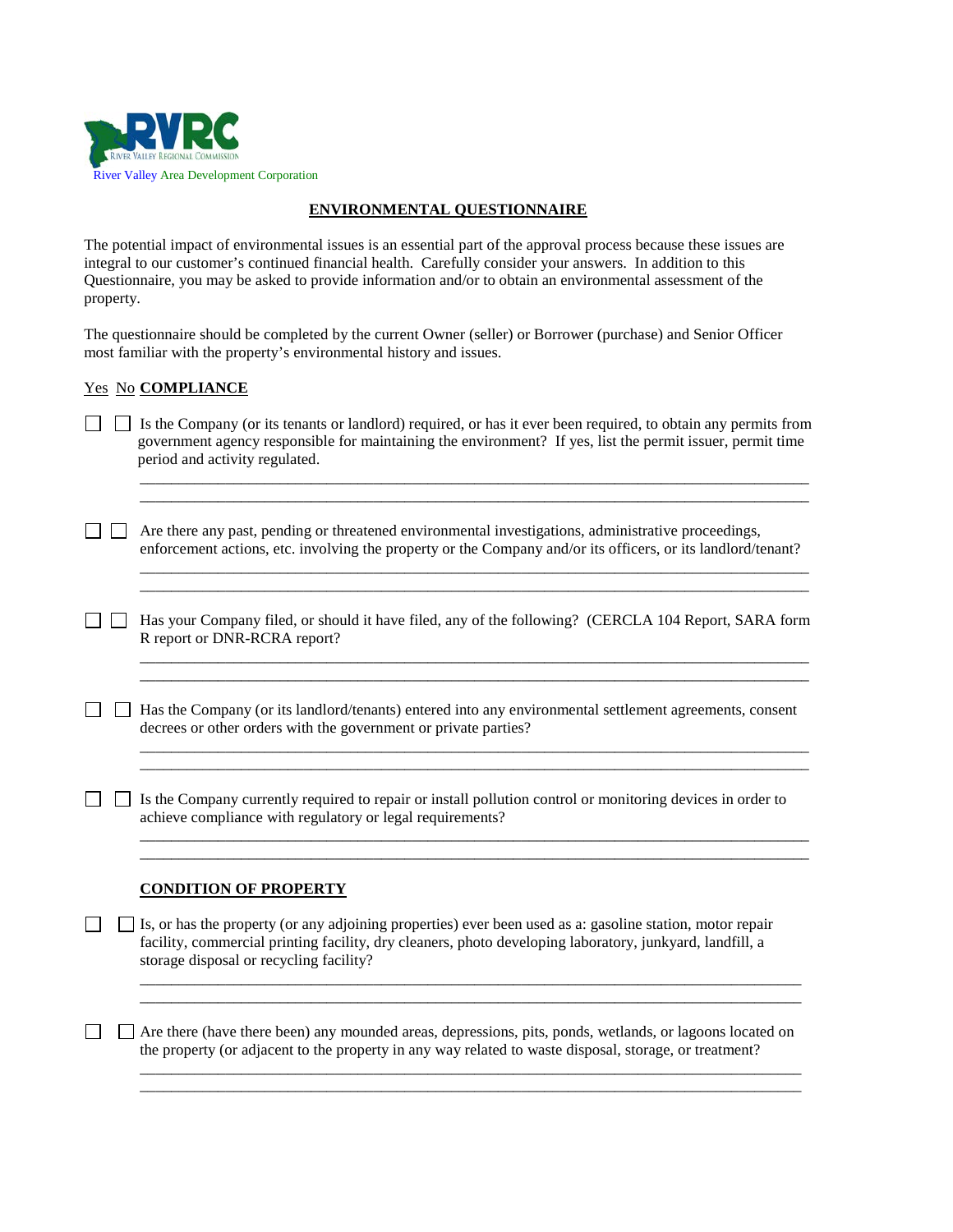| Are there (or have there been) any underground storage tanks for petroleum products or hazardous<br>substances (including fertilizer, pesticides, insecticides, and other chemicals) located on the property? If<br>yes, provide type, size, use, installation date, removal date (if applicable), last testing date and test results. |
|----------------------------------------------------------------------------------------------------------------------------------------------------------------------------------------------------------------------------------------------------------------------------------------------------------------------------------------|
| If the property is serviced by a private well or non-public water system, has the well been tested for<br>contamination? If yes, disclose results in detail.                                                                                                                                                                           |
| Are there (or have there been) any hazardous substances (including chemicals, petroleum products, tires,<br>batteries, or waste materials) stored, buried, burned or otherwise located on the property?                                                                                                                                |
| Is asbestos or asbestos-containing material present on the property (insulation, ceiling or floor tiles, etc.)?<br>If yes, comment on action taken to mitigate this hazard.                                                                                                                                                            |
| Does the property (or any adjacent properties) contain used or unused railroad tracks or drain tiles?                                                                                                                                                                                                                                  |
| Is the property:<br>Within 1,000 feet of a known environmental hazard (e.g. gas station, landfill, closed factory)?<br>Within 2 miles of an environmental hazard identified by a governmental agency?<br>٠<br>Within 5 miles of a "Superfund" list site?<br>٠                                                                          |
| <b>BUSINESS OPERATIONS</b><br>Is equipment or vehicular maintenance conducted on the property?                                                                                                                                                                                                                                         |
| Are there (or have there been) hazardous substances stored, used in, contained in, or produced as a by<br>product of, the Company's process (or its tenants)?                                                                                                                                                                          |
| Does the Company use hazardous substances as designated on Material Safety Data Sheets?                                                                                                                                                                                                                                                |
| Does the property include any area which evidence soil stains/discoloration or concrete or asphalt stains?                                                                                                                                                                                                                             |
| Have hazardous substances generated, or used by, the Company been spilled or released at the property<br>or any other location?                                                                                                                                                                                                        |
|                                                                                                                                                                                                                                                                                                                                        |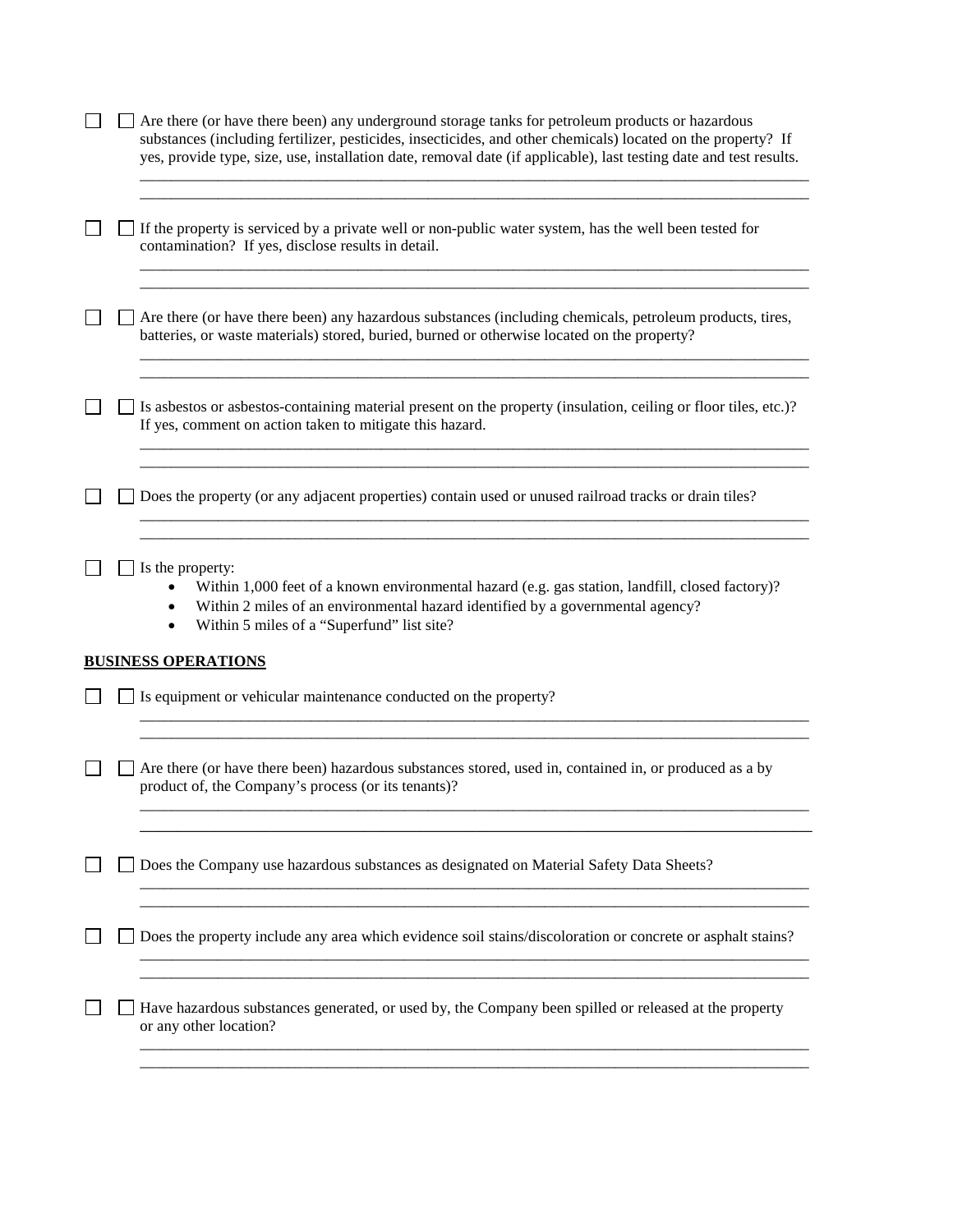|              | Use and items disposed there under.                                                                                                                                                                                               | Does the Company have a Hazardous Waste Generation ID number? If yes, provide number(s) and explain             |  |
|--------------|-----------------------------------------------------------------------------------------------------------------------------------------------------------------------------------------------------------------------------------|-----------------------------------------------------------------------------------------------------------------|--|
|              | other than in properly licensed recycling or disposal facilities?                                                                                                                                                                 | Has or does the Company dispose of hazardous waste other than through properly licensed contractors or          |  |
|              | Does the Company discharge any treated waste products, pollutants, or hazardous substances (in liquid, air-<br>borne, or solid form) on or into surface or ground water, air, or land or into sanitary sewer?                     |                                                                                                                 |  |
|              | Does or did the Company have environmental insurance or product liability insurance?                                                                                                                                              |                                                                                                                 |  |
|              | <b>ENVIRONMENTAL AUDITS</b><br>gaged an external party to perform an environmental assessment? If yes, explain and attach copies.                                                                                                 | Has the Company ever conducted an internal review or study of environmental matters, or has it ever en-         |  |
| <b>OTHER</b> | future costs or liability?                                                                                                                                                                                                        | Are there any environmental matters not covered elsewhere in this Questionnaire but important in assessing      |  |
|              | The foregoing information, including comments and<br>attachments (if any), is true and complete to the best of<br>the undersigned's knowledge, information and belief. Any<br>limitations with respect to the completeness of the | The Loan Officer has made a physical inspection of<br>the property located at:                                  |  |
|              | responses have been disclosed.                                                                                                                                                                                                    |                                                                                                                 |  |
|              | Print Name: 1988                                                                                                                                                                                                                  | Were there any environmental conditions identified<br>at inspection?<br>$\Box$ Yes<br><b>No</b><br>$\mathbf{1}$ |  |
|              |                                                                                                                                                                                                                                   | <b>River Valley RC/ADC Loan Officer</b>                                                                         |  |
|              |                                                                                                                                                                                                                                   |                                                                                                                 |  |
|              |                                                                                                                                                                                                                                   |                                                                                                                 |  |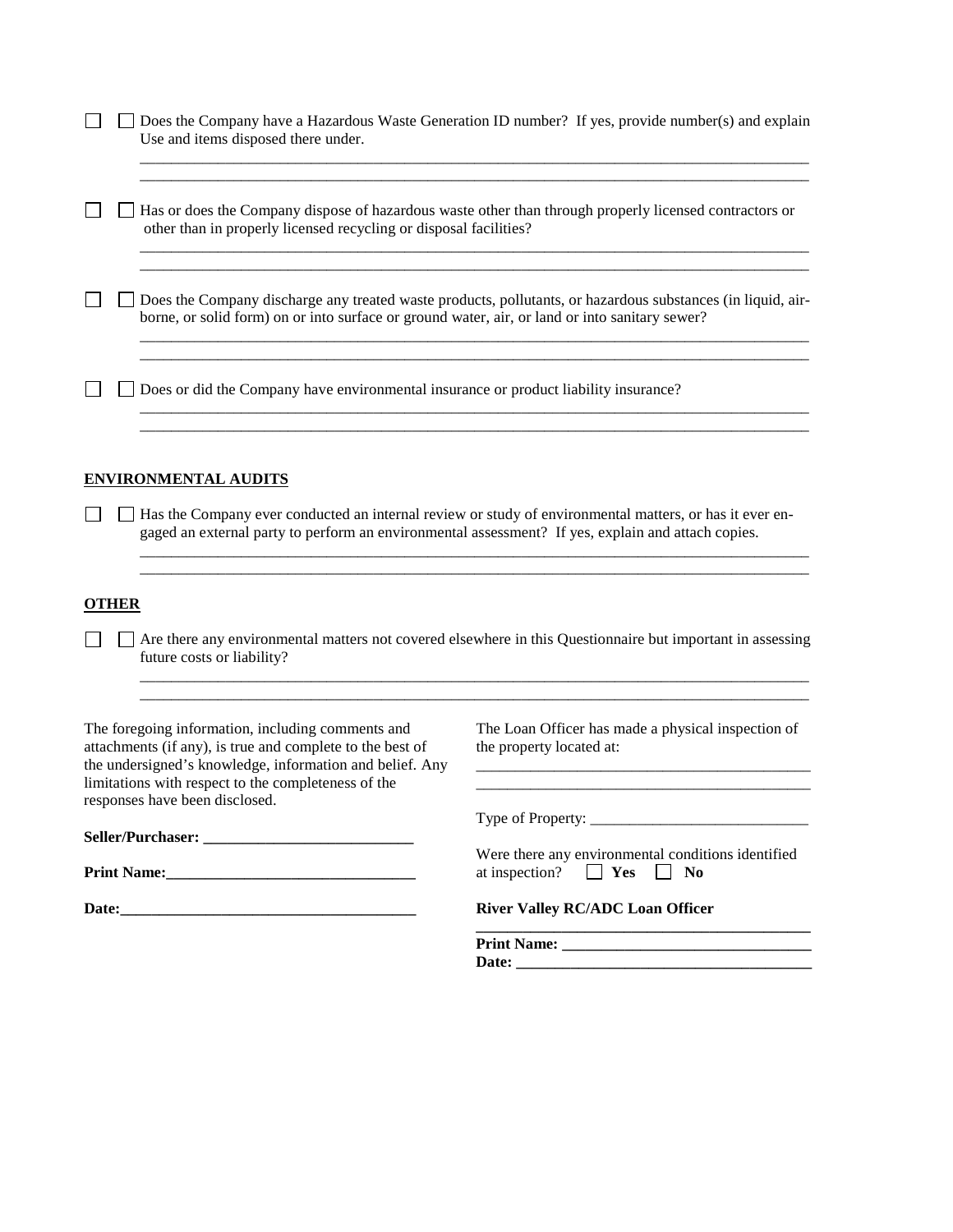#### **NOTICES REQUIRED BY LAW**

The following is a brief summary of the laws applicable to this solicitation of information.

#### Paperwork Reduction Act (44 U.S.C. Chapter 35)

SBA is collecting the information on this form to make a character and credit eligibility decision to fund or deny you a loan or other form of assistance. The information is required in order for SBA to have sufficient information to determine whether to provide you with the requested assistance. The information collected may be checked against criminal history indices of the Federal Bureau of Investigation.

#### Privacy Act (5 U.S.C. § 552a)

Any person can request to see or get copies of any personal information that SBA has in his or her file, when that file is retrievable by individual identifiers, such as name or social security numbers. Requests for information about another party may be denied unless SBA has the written permission of the individual to release the information to the requestor or unless the information is subject to disclosure under the Freedom of Information Act.

Under the provisions of the Privacy Act, you are not required to provide your social security number. Failure to provide your social security number may not affect any right, benefit or privilege to which you are entitled. Disclosures of name and other personal identifiers are, however, required for a benefit, as SBA requires an individual seeking assistance from SBA to provide it with sufficient information for it to make a character determination. In determining whether an individual is of good character, SBA considers the person's integrity, candor, and disposition toward criminal actions. In making loans pursuant to section 7(a)(6) the Small Business Act (the Act), 15 USC § 636 (a)(6), SBA is required to have reasonable assurance that the loan is of sound value and will be repaid or that it is in the best interest of the Government to grant the assistance requested. Additionally, SBA is specifically authorized to verify your criminal history, or lack thereof, pursuant to section  $7(a)(1)(B)$ , 15 USC § 636(a)(1)(B). Further, for all forms of assistance, SBA is authorized to make all investigations necessary to ensure that a person has not engaged in acts that violate or will violate the Act or the Small Business Investment Act, 15 USC §§ 634(b)(11) and 687b(a). For these purposes, you are asked to voluntarily provide your social security number to assist SBA in making a character determination and to distinguish you from other individuals with the same or similar name or other personal identifier.

When this information indicates a violation or potential violation of law, whether civil, criminal, or administrative in nature, SBA may refer it to the appropriate agency, whether Federal, State, local, or foreign, charged with responsibility for or otherwise involved in investigation, prosecution, enforcement or prevention of such violations. See 56 Fed. Reg. 8020 (1991) for other published routine uses.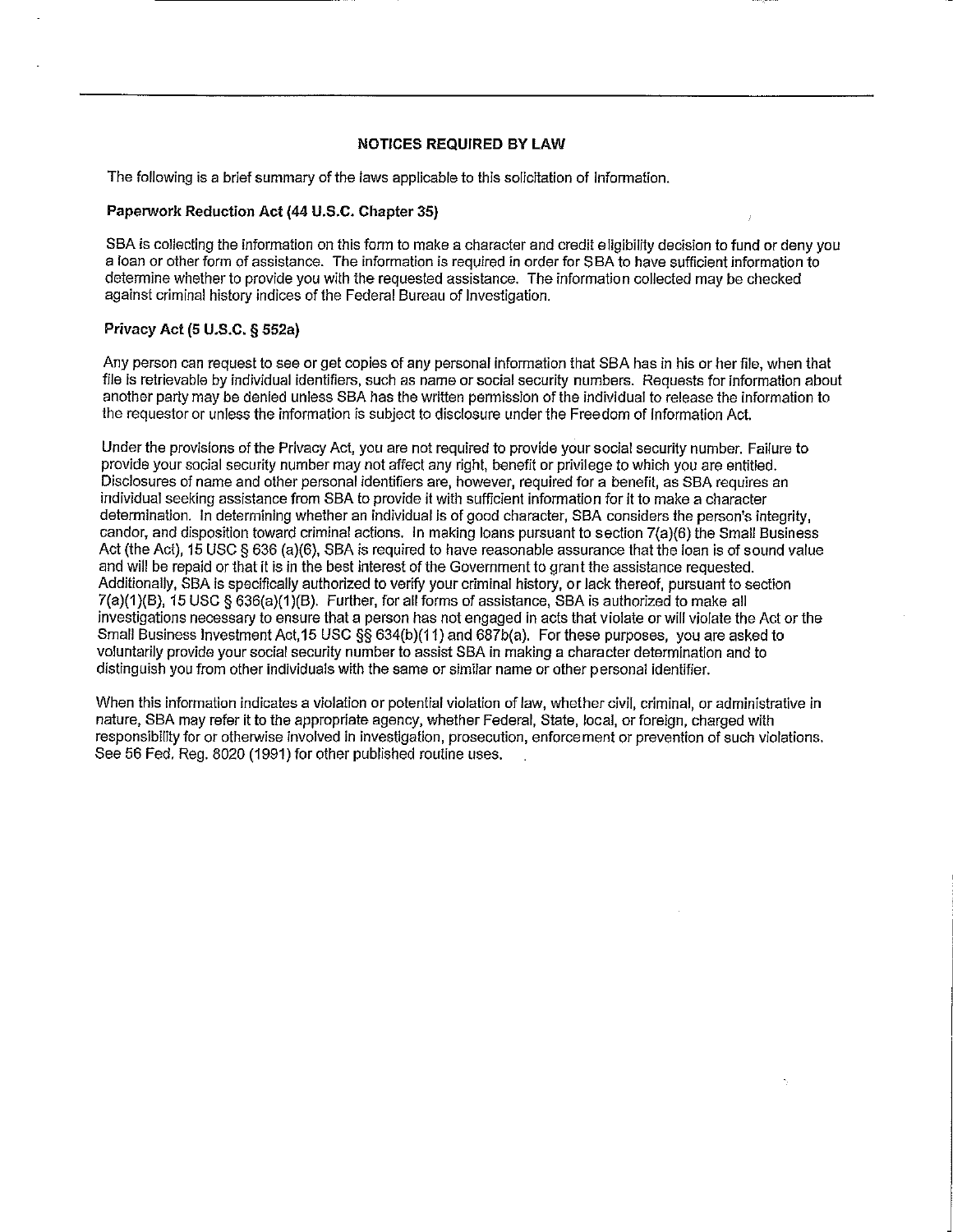# **Request for Transcript of Tax Return**

Request may be rejected if the form is incomplete or illegible.

Tip. Use Form 4506-T to order a transcript or other return information free of charge. See the product list below. You can quickly request transcripts by using our automated self-help service tools. Please visit us at IRS gov and click on "Order a Transcript" or call 1-800-908-9946. If you need a copy of your return, use Form 4506, Request for Copy of Tax Return. There is a fee to get a copy of your return.

| 1a Name shown on tax return. If a joint return, enter the name<br>shown first.                             | 1b First social security number on tax return, individual taxpayer identification<br>number, or employer identification number (see instructions) |
|------------------------------------------------------------------------------------------------------------|---------------------------------------------------------------------------------------------------------------------------------------------------|
| 2a If a joint return, enter spouse's name shown on tax return.                                             | 2b<br>Second social security number or individual taxpayer<br>identification number if joint tax return                                           |
| 3 Current name, address (including apt., room, or suite no.), city, state, and ZIP code (see instructions) |                                                                                                                                                   |
| Previous address shown on the last return filed if different from line 3 (see instructions)                |                                                                                                                                                   |

5 If the transcript or tax information is to be mailed to a third party (such as a mortgage company), enter the third party's name, address, and telephone number.

Caution. If the tax transcript is being mailed to a third party, ensure that you have filled in lines 6 through 9 before signing. Sign and date the form once you have filled in these lines. Completing these steps helps to protect your privacy. Once the IRS discloses your IRS transcript to the third party listed on line 5, the IRS has no control over what the third party does with the information. If you would like to limit the third party's authority to disclose your transcript information, you can specify this limitation in your written agreement with the third party.

6 Transcript requested. Enter the tax form number here (1040, 1065, 1120, etc.) and check the appropriate box below. Enter only one tax form number per request.

| a Return Transcript, which includes most of the line items of a tax return as filed with the IRS. A tax return transcript does not reflect<br>changes made to the account after the return is processed. Transcripts are only available for the following returns: Form 1040 series,<br>Form 1065, Form 1120, Form 1120A, Form 1120H, Form 1120L, and Form 1120S. Return transcripts are available for the current year<br>and returns processed during the prior 3 processing years. Most requests will be processed within 10 business days |  |
|-----------------------------------------------------------------------------------------------------------------------------------------------------------------------------------------------------------------------------------------------------------------------------------------------------------------------------------------------------------------------------------------------------------------------------------------------------------------------------------------------------------------------------------------------|--|
| b Account Transcript, which contains information on the financial status of the account, such as payments made on the account, penalty                                                                                                                                                                                                                                                                                                                                                                                                        |  |

- assessments, and adjustments made by you or the IRS after the return was filed. Return information is limited to items such as tax liability and estimated tax payments. Account transcripts are available for most returns. Most requests will be processed within 30 calendar days П
- Record of Account, which provides the most detailed information as it is a combination of the Return Transcript and the Account c Transcript. Available for current year and 3 prior tax years. Most requests will be processed within 30 calendar days.  $\Box$
- Verification of Nonfiling, which is proof from the IRS that you did not file a return for the year. Current year requests are only available 7 after June 15th. There are no availability restrictions on prior year requests. Most requests will be processed within 10 business days. □
- Form W-2, Form 1099 series, Form 1098 series, or Form 5498 series transcript. The IRS can provide a transcript that includes data from 8 these information returns. State or local information is not included with the Form W-2 information. The IRS may be able to provide this transcript information for up to 10 years. Information for the current year is generally not available until the year after it is filed with the IRS. For example, W-2 information for 2010, filed in 2011, will not be available from the IRS until 2012. If you need W-2 information for retirement purposes, you should contact the Social Security Administration at 1-800-772-1213. Most requests will be processed within 45 days.  $\Box$

Caution. If you need a copy of Form W-2 or Form 1099, you should first contact the payer. To get a copy of the Form W-2 or Form 1099 filed with your return, you must use Form 4506 and request a copy of your return, which includes all attachments.

9 Year or period requested. Enter the ending date of the year or period, using the mm/dd/yyyy format. If you are requesting more than four years or periods, you must attach another Form 4506-T. For requests relating to quarterly tax returns, such as Form 941, you must enter each quarter or tax period separately.

Check this box if you have notified the IRS or the IRS has notified you that one of the years for which you are requesting a transcript involved identity theft on your federal tax return . .  $\mathbf{1}$ 

Caution. Do not sign this form unless all applicable lines have been completed.

Signature of taxpayer(s). I declare that I am either the taxpayer whose name is shown on line 1a or 2a, or a person authorized to obtain the tax information requested. If the request applies to a joint return, either husband or wife must sign. If signed by a corporate officer, partner, quardian, tax matters partner, executor, receiver, administrator, trustee, or party other than the taxpayer, I certify that I have the authority to execute Form 4506-T on behalf of the taxpayer. Note. For transcripts being sent to a third party, this form must be received within 120 days of the signature date.

|                     |                                                                          |                     | Phone number of taxpayer on line<br>1a or 2a |
|---------------------|--------------------------------------------------------------------------|---------------------|----------------------------------------------|
|                     |                                                                          |                     |                                              |
|                     | <b>Signature (see instructions)</b>                                      | Date                |                                              |
| Sign<br><b>Here</b> | Title (if line 1a above is a corporation, partnership, estate, or trust) |                     |                                              |
|                     |                                                                          |                     |                                              |
|                     | Spouse's signature                                                       | Date                |                                              |
|                     | Ear Drivagu Ant and Department Deduction Ant Netten, and some A          | $A$ , as an another |                                              |

' Privacy Act and Paperwork Reduction Act Notice, see page 2.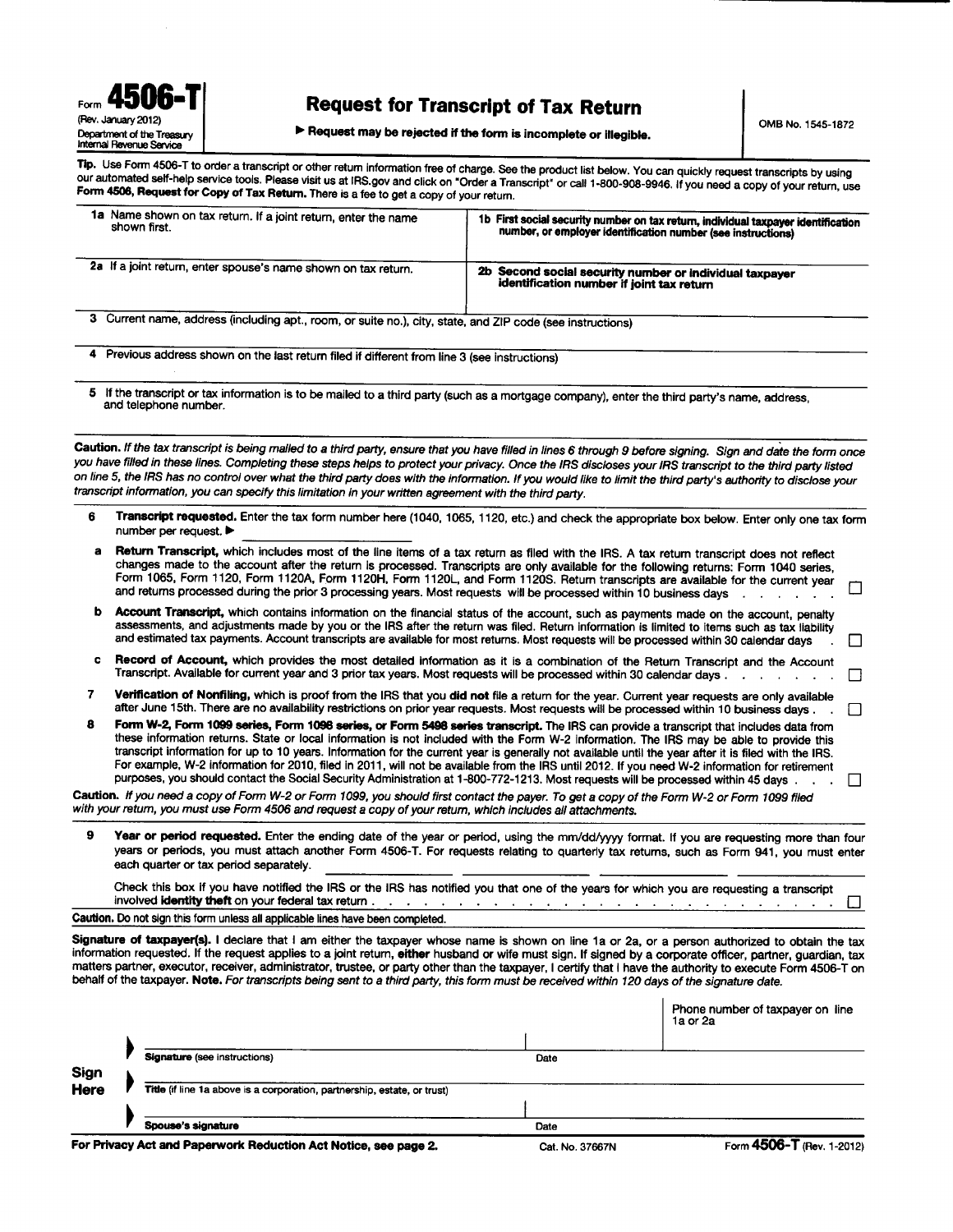Section references are to the Internal Revenue Code unless otherwise noted.

#### **What's New**

The IRS has created a page on IRS.gov for information about Form 4506-T at www.irs.gov/form4506. Information about any recent developments affecting Form 4506-T (such as legislation enacted after we released it) will be posted on that page.

#### **General Instructions**

CAUTION. Do not sign this form unless all applicable lines have been completed

Purpose of form, Use Form 4506-T to request tax return information. You can also designate (on line 5) a third party to receive the information. Taxpayers using a tax year beginning in one calendar year and ending in the following year (fiscal tax year) must file Form 4506-T to request a return transcript.

Note. If you are unsure of which type of transcript you need, request the Record of Account, as it provides the most detailed information.

Tip. Use Form 4506, Request for Copy of Tax Return, to request copies of tax returns. Where to file. Mail or fax Form 4506-T to the address below for the state you lived in, or the state your business was in, when that<br>return was filed. There are two address charts: one for individual transcripts (Form 1040 series and Form W-2) and one for all other transcripts.

If you are requesting more than one transcript or other product and the chart below shows two different addresses, send your request to the address based on the address of your most recent return.

Automated transcript request. You can quickly request transcripts by using our automated self-help service tools. Please visit us at IRS.gov and click on "Order a Transcript" or call 1-800-908-9946.

#### **Chart for individual transcripts** (Form 1040 series and Form W-2 and Form 1099)

| If you filed an<br>individual return<br>and lived in:                                                                                                                                                                                                                          | Mail or fax to the<br>"Internal Revenue<br>Service" at:                     |
|--------------------------------------------------------------------------------------------------------------------------------------------------------------------------------------------------------------------------------------------------------------------------------|-----------------------------------------------------------------------------|
| Alabama, Kentucky,<br>Louisiana, Mississippi,<br>Tennessee, Texas, a<br>foreign country, American<br>Samoa, Puerto Rico.<br>Guam. the<br>Commonwealth of the                                                                                                                   | <b>RAIVS Team</b><br>Stop 6716 AUSC<br>Austin, TX 73301                     |
| Northern Mariana Islands.<br>the U.S. Virgin Islands, or<br>A.P.O. or F.P.O. address                                                                                                                                                                                           | 512-460-2272                                                                |
| Alaska, Arizona, Arkansas.<br>California, Colorado,<br>Hawaii, Idaho, Illinois,<br>Indiana, Iowa, Kansas.<br>Michigan, Minnesota.<br>Montana, Nebraska,<br>Nevada, New Mexico,<br>North Dakota, Oklahoma,<br>Oregon, South Dakota,<br>Utah, Washington,<br>Wisconsin, Wyoming  | <b>RAIVS Team</b><br>Stop 37106<br>Fresno, CA 93888<br>559-456-5876         |
| Connecticut, Delaware,<br>District of Columbia.<br>Florida, Georgia, Maine,<br>Maryland, Massachusetts,<br>Missouri, New Hampshire,<br>New Jersey, New York.<br>North Carolina, Ohio,<br>Pennsylvania, Rhode<br>Island, South Carolina,<br>Vermont, Virginia, West<br>Virginia | <b>RAIVS Team</b><br>Stop 6705 P-6<br>Kansas City, MO 64999<br>816-292-6102 |

#### Chart for all other transcripts

| If you lived in<br>or your business<br>was in:                                                                                                                                                                                                                                                                                                   | Mail or fax to the<br>"Internal Revenue<br>Service" at:                                 |
|--------------------------------------------------------------------------------------------------------------------------------------------------------------------------------------------------------------------------------------------------------------------------------------------------------------------------------------------------|-----------------------------------------------------------------------------------------|
| Alabama, Alaska.<br>Arizona, Arkansas,<br>California, Colorado,<br>Florida, Hawaii, Idaho,<br>lowa, Kansas.<br>Louisiana, Minnesota,<br>Mississippi,<br>Missouri, Montana,<br>Nebraska, Nevada,<br>New Mexico.<br>North Dakota.<br>Oklahoma, Oregon,<br>South Dakota, Texas.<br>Utah, Washington,<br>Wyoming, a foreign<br>country, or A.P.O. or | <b>RAIVS Team</b><br>P.O. Box 9941<br>Mail Stop 6734<br>Oaden, UT 84409<br>801-620-6922 |
| F.P.O. address<br>Connecticut.<br>Delaware, District of<br>Columbia, Georgia,<br>Illinois, Indiana.<br>Kentucky, Maine,<br>Maryland,<br>Massachusetts.<br>Michigan, New<br>Hampshire, New<br>Jersey, New York.<br>North Carolina.<br>Ohio, Pennsylvania,<br>Rhode Island, South<br>Carolina, Tennessee.<br>Vermont, Virginia,<br>West Virginia,  | RAIVS Team<br>P.O. Box 145500<br>Stop 2800 F<br>Cincinnati, OH 45250                    |
| Wisconsin                                                                                                                                                                                                                                                                                                                                        | 859-669-3592                                                                            |

Line 1b. Enter your employer identification number (EIN) if your request relates to a business return. Otherwise, enter the first<br>social security number (SSN) or your individual taxpayer identification number (ITIN) shown on the return. For example, if you are requesting<br>Form 1040 that includes Schedule C (Form 1040), enter your SSN.

Line 3. Enter your current address. If you use a P. O. box, include it on this line.

Line 4. Enter the address shown on the last return filed if different from the address entered on line 3.

Note. If the address on lines 3 and 4 are different and you have not changed your address with the IRS, file Form 8822, Change of Address.

Line 6. Enter only one tax form number per request.

Signature and date. Form 4506-T must be signed and dated by the taxpayer listed on line 1a or 2a. If you completed line 5 requesting the information be sent to a third party, the IRS must receive Form 4506-T within 120 days of the date signed by the taxpayer or it will be rejected. Ensure that all applicable lines are completed before signing.

Individuals. Transcripts of jointly filed tax returns may be furnished to either spouse. Only one signature is required. Sign Form 4506-T exactly as your name appeared on the original return. If you changed your name, also sign your current name.

Corporations. Generally, Form 4506-T can be signed by: (1) an officer having legal authority to<br>bind the corporation, (2) any person designated bind the corporation, (z) any person designate<br>by the board of directors or other governing<br>body, or (3) any officer or employee on written request by any principal officer and attested to by the secretary or other officer.

Partnerships. Generally, Form 4506-T can be signed by any person who was a member of the partnership during any part of the tax period requested on line 9.

All others. See section 6103(e) if the taxpayer has died, is insolvent, is a dissolved corporation, or if a trustee, guardian, executor, receiver, or administrator is acting for the taxpayer. Documentation. For entities other than individuals, you must attach the authorization<br>document. For example, this could be the letter from the principal officer authorizing an employee of the corporation or the letters testamentary authorizing an individual to act for an estate.

**Privacy Act and Paperwork Reduction Act<br>Notice.** We ask for the information on this form to establish your right to gain access to the requested tax information under the Internal Revenue Code. We need this information to properly identify the tax information and respond to your request. You are not required to request any transcript; if you do request a transcript, sections 6103 and 6109 and their regulations require you to provide this information, including your SSN or EIN. If you do not provide this information, we may not be able to process your request. Providing false or fraudulent information may subject you to penalties.

Routine uses of this information include giving it to the Department of Justice for civil and criminal litigation, and cities, states, the District of Columbia, and U.S. commonwealths and possessions for use in administering their tax laws. We may also disclose this information to other countries under a tax treaty, to federal and state agencies to enforce federal nontax criminal laws, or to federal law enforcement and intelligence agencies to combat terrorism.

You are not required to provide the information requested on a form that is subject to the Paperwork Reduction Act unless the form displays a valid OMB control number. Books or records relating to a form or its instructions must be retained as long as their contents may become material in the administration of any Internal Revenue law. Generally, tax returns and return information are confidential, as required by section 6103.

The time needed to complete and file Form 4506-T will vary depending on individual circumstances. The estimated average time is: Learning about the law or the form, 10 min.; Preparing the form, 12 min.; and Copying, assembling, and sending the form to the IRS,  $20 \text{ min}$ 

If you have comments concerning the accuracy of these time estimates or suggestions for making Form 4506-T simpler, we would be happy to hear from you. You can write to:

Internal Revenue Service Tax Products Coordinating Committee<br>SE:W:CAR:MP:T:M:S

1111 Constitution Ave. NW, IR-6526

Washington, DC 20224

Do not send the form to this address. Instead, see Where to file on this page.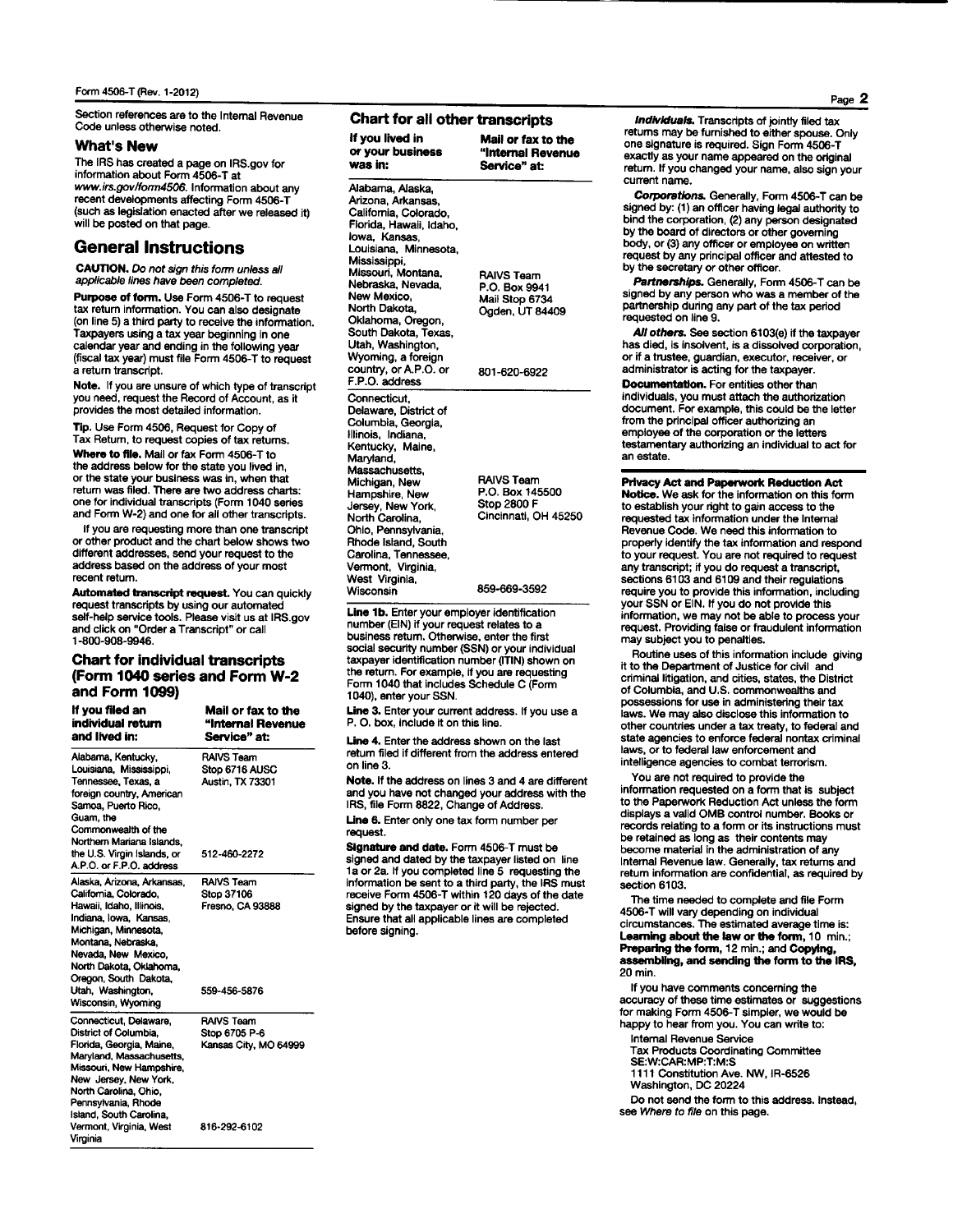| Name and Address of Applicant (Firm Name)(Street, City, State, and ZIP Code)                                                                                                                                        | United States of America<br><b>SMALL BUSINESS ADMINISTRATION</b><br><b>STATEMENT OF PERSONAL HISTORY</b> |                            | Please Read Carefully: SBA uses Form 912 as one part of its<br>assessment of program eligibility. Please reference SBA Regulations and<br>Standard Operating Procedures if you have any questions about who must<br>submit this form and where to submit it. For further information, please call<br>SBA's Answer Desk at 1-800-U-ASK-SBA (1-800-827-5722), or check SBA's<br>website at www.sba.gov.<br>SBA District/Disaster Area Office<br>Amount Applied for (when applicable)                                                                                                                                                                                                             | File No. (if known) |                            |
|---------------------------------------------------------------------------------------------------------------------------------------------------------------------------------------------------------------------|----------------------------------------------------------------------------------------------------------|----------------------------|------------------------------------------------------------------------------------------------------------------------------------------------------------------------------------------------------------------------------------------------------------------------------------------------------------------------------------------------------------------------------------------------------------------------------------------------------------------------------------------------------------------------------------------------------------------------------------------------------------------------------------------------------------------------------------------------|---------------------|----------------------------|
|                                                                                                                                                                                                                     |                                                                                                          |                            |                                                                                                                                                                                                                                                                                                                                                                                                                                                                                                                                                                                                                                                                                                |                     |                            |
| Personal Statement of: (State name in full, if no middle name, state (NMN), or if initial<br>only, indicate initial.) List all former names used, and dates each name was used.<br>Use separate sheet if necessary. |                                                                                                          |                            | 2. Give the percentage of ownership or stock owned<br>or to be owned in the small business or the<br>development company                                                                                                                                                                                                                                                                                                                                                                                                                                                                                                                                                                       |                     | Social Security No.        |
| First<br>Middle                                                                                                                                                                                                     |                                                                                                          | Last                       | 3. Date of Birth (Month, day, and year)                                                                                                                                                                                                                                                                                                                                                                                                                                                                                                                                                                                                                                                        |                     |                            |
|                                                                                                                                                                                                                     |                                                                                                          |                            | 4. Place of Birth: (City & State or Foreign Country)                                                                                                                                                                                                                                                                                                                                                                                                                                                                                                                                                                                                                                           |                     |                            |
| Name and Address of participating lender or surety co. (when applicable and known)                                                                                                                                  |                                                                                                          |                            | 5. U.S. Citizen?<br>$\Box$ YES<br>$\Box$ NO<br>If No, are you a Lawful<br>$\Box$ Yes<br>Permanent resident alien:<br>If non- U.S. citizen provide alien registration number:                                                                                                                                                                                                                                                                                                                                                                                                                                                                                                                   | NO                  | <b>INITIALS:</b>           |
| 6. Present residence address:                                                                                                                                                                                       |                                                                                                          |                            | Most recent prior address (omit if over 10 years ago):                                                                                                                                                                                                                                                                                                                                                                                                                                                                                                                                                                                                                                         |                     |                            |
| From:                                                                                                                                                                                                               |                                                                                                          |                            | From:                                                                                                                                                                                                                                                                                                                                                                                                                                                                                                                                                                                                                                                                                          |                     |                            |
| To:                                                                                                                                                                                                                 |                                                                                                          |                            | To:                                                                                                                                                                                                                                                                                                                                                                                                                                                                                                                                                                                                                                                                                            |                     |                            |
| Address:                                                                                                                                                                                                            |                                                                                                          |                            | Address:                                                                                                                                                                                                                                                                                                                                                                                                                                                                                                                                                                                                                                                                                       |                     |                            |
| Home Telephone No. (Include Area Code):<br>Business Telephone No. (Include Area Code):<br>YOU MUST INITIAL YOUR RESPONSES TO QUESTIONS 5,7,8 AND 9.                                                                 |                                                                                                          |                            | PLEASE SEE REVERSE SIDE FOR EXPLANATION REGARDING DISCLOSURE OF INFORMATION AND THE USES OF SUCH INFORMATION.<br>IF YOU ANSWER "YES" TO 7, 8, OR 9, FURNISH DETAILS ON A SEPARATE SHEET. INCLUDE DATES, LOCATION, FINES, SENTENCES, WHETHER<br>MISDEMEANOR OR FELONY, DATES OF PAROLE/PROBATION, UNPAID FINES OR PENALTIES, NAME(S) UNDER WHICH CHARGED, AND ANY<br>OTHER PERTINENT INFORMATION. AN ARREST OR CONVICTION RECORD WILL NOT NECESSARILY DISQUALIFY YOU; HOWEVER,<br>UNTRUTHFUL ANSWER WILL CAUSE YOUR APPLICATION TO BE DENIED AND SUBJECT YOU TO OTHER PENALTIES AS NOTED BELOW.                                                                                                 |                     |                            |
| 7. Are you presently under indictment, on parole or probation?                                                                                                                                                      |                                                                                                          | <b>INITIALS:</b>           |                                                                                                                                                                                                                                                                                                                                                                                                                                                                                                                                                                                                                                                                                                |                     |                            |
| Yes<br>No                                                                                                                                                                                                           | (If yes, indicate date parole or probation is to expire.)                                                |                            |                                                                                                                                                                                                                                                                                                                                                                                                                                                                                                                                                                                                                                                                                                |                     |                            |
|                                                                                                                                                                                                                     | arrests and charges must be disclosed and explained on an attached sheet.)                               |                            | 8. Have you ever been charged with, and/or arrested for, any criminal offense other than a minor motor vehicle violation? Include offenses which have been dismissed, discharged, or                                                                                                                                                                                                                                                                                                                                                                                                                                                                                                           |                     |                            |
| Yes<br>No                                                                                                                                                                                                           |                                                                                                          | <b>INITIALS:</b>           |                                                                                                                                                                                                                                                                                                                                                                                                                                                                                                                                                                                                                                                                                                |                     |                            |
| than a minor vehicle violation?                                                                                                                                                                                     |                                                                                                          |                            | 9. Have you ever been convicted, placed on pretrial diversion, or placed on any form of probation, including adjudication withheld pending probation, for any criminal offense other                                                                                                                                                                                                                                                                                                                                                                                                                                                                                                           |                     |                            |
| Yes<br>No                                                                                                                                                                                                           |                                                                                                          | <b>INITIALS:</b>           |                                                                                                                                                                                                                                                                                                                                                                                                                                                                                                                                                                                                                                                                                                |                     |                            |
| determining my eligibility for programs authorized by the Small Business Act, and the Small Business Investment Act.                                                                                                |                                                                                                          |                            | 10. I authorize the Small Business Administration Office of Inspector General to request criminal record information about me from criminal justice agencies for the purpose of                                                                                                                                                                                                                                                                                                                                                                                                                                                                                                                |                     |                            |
|                                                                                                                                                                                                                     |                                                                                                          |                            | CAUTION - PENALTIES FOR FALSE STATEMENTS; Knowingly making a false statement on this form is a violation of Federal law and could result in criminal prosecution,<br>significant civil penalties, and a denial of your loan, surety bond, or other program participation. A false statement is punishable under 18 USC 1001 and 3571 by imprisonment of not<br>more than five years and/or a fine of up to \$250,000; under 15 USC 645 by imprisonment of not more than two years and/or a fine of not more than \$5,000; and, if submitted to a<br>Federally insured institution, under 18 USC 1014 by imprisonment of not more than thirty years and/or a fine of not more than \$1,000,000. |                     |                            |
| Signature                                                                                                                                                                                                           |                                                                                                          | Title                      |                                                                                                                                                                                                                                                                                                                                                                                                                                                                                                                                                                                                                                                                                                |                     | Date                       |
| Agency Use Only                                                                                                                                                                                                     |                                                                                                          |                            |                                                                                                                                                                                                                                                                                                                                                                                                                                                                                                                                                                                                                                                                                                |                     |                            |
| <b>Fingerprints Waived</b><br>11.                                                                                                                                                                                   | Date                                                                                                     |                            | 12.<br><b>Cleared for Processing</b>                                                                                                                                                                                                                                                                                                                                                                                                                                                                                                                                                                                                                                                           | Date                | <b>Approving Authority</b> |
| <b>Fingerprints Required</b>                                                                                                                                                                                        |                                                                                                          | <b>Approving Authority</b> | 13. <br>Request a Character Evaluation                                                                                                                                                                                                                                                                                                                                                                                                                                                                                                                                                                                                                                                         | Date                | <b>Approving Authority</b> |
| Date Sent to OIG                                                                                                                                                                                                    | Date                                                                                                     | <b>Approving Authority</b> | (Required whenever 7, 8 or 9 are answered "yes" even if cleared for processing.)                                                                                                                                                                                                                                                                                                                                                                                                                                                                                                                                                                                                               |                     |                            |
|                                                                                                                                                                                                                     |                                                                                                          |                            | PLEASE NOTE: The estimated burden for completing this form is 15 minutes per response. You are not required to respond to any collection of information unless it displays a currently valid OMB<br>approval number. Comments on the burden should be sent to U.S. Small Business Administration, Chief, AIB, 409 3rd St., S.W.,Washington D.C. 20416 and Desk Officer for the Small Business                                                                                                                                                                                                                                                                                                  |                     |                            |
|                                                                                                                                                                                                                     |                                                                                                          |                            | Administration, Office of Management and Budget, New Executive Office Building, Room 10202, Washington, D.C. 20503. OMB Approval 3245-0178. PLEASE DO NOT SEND FORMS TO OMB.                                                                                                                                                                                                                                                                                                                                                                                                                                                                                                                   |                     |                            |

SBA 912 (1-10) SOP 5010.4 Previous Edition Obsolete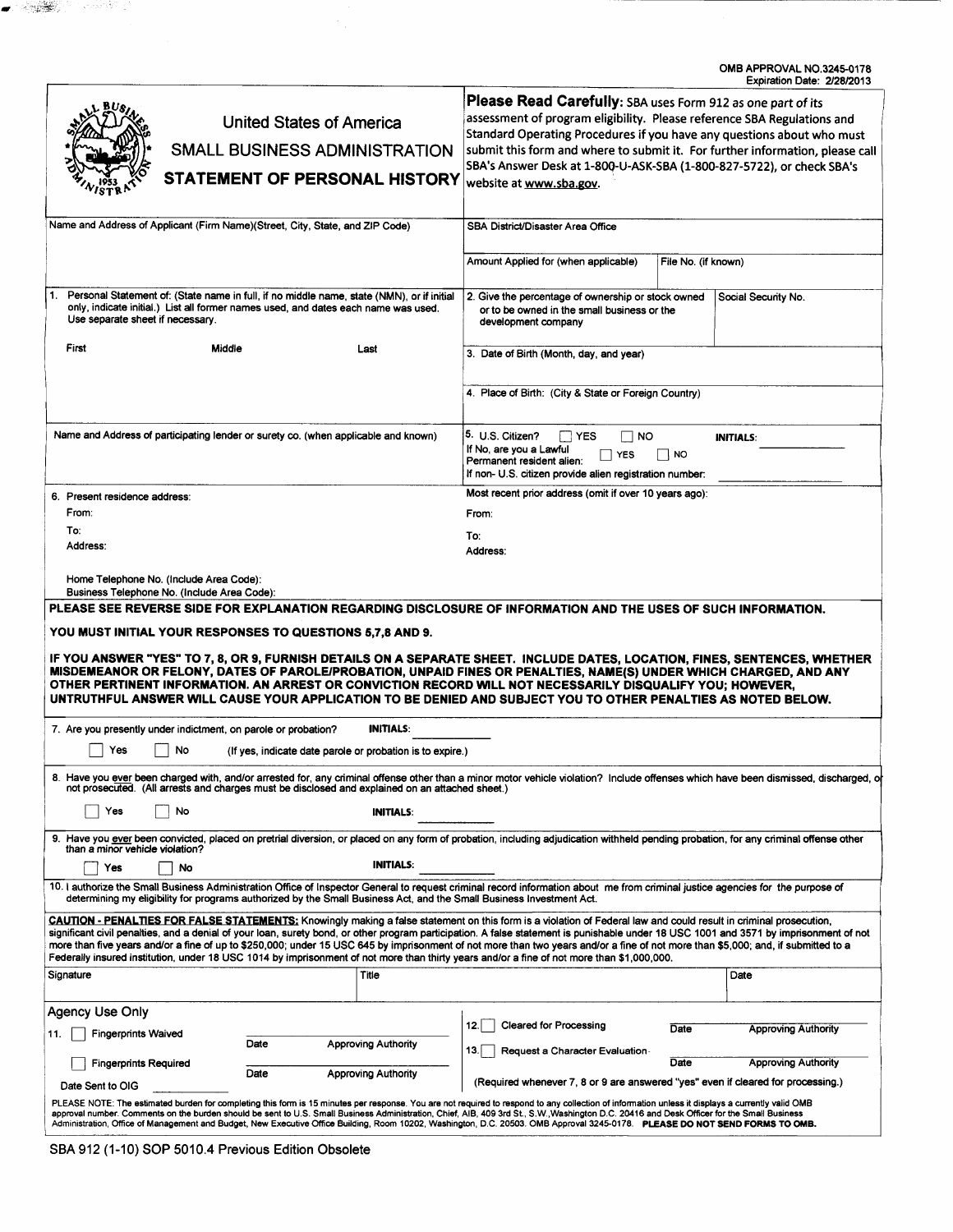#### **NOTICES REQUIRED BY LAW**

The following is a brief summary of the laws applicable to this solicitation of information.

#### Paperwork Reduction Act (44 U.S.C. Chapter 35)

SBA is collecting the information on this form to make a character and credit eligibility decision to fund or deny you a loan or other form of assistance. The information is required in order for SBA to have sufficient information to determine whether to provide you with the requested assistance. The information collected may be checked against criminal history indices of the Federal Bureau of Investigation.

#### Privacy Act (5 U.S.C. § 552a)

Any person can request to see or get copies of any personal information that SBA has in his or her file, when that file is retrieved by individual identifiers, such as name or social security numbers. Requests for information about another party may be denied unless SBA has the written permission of the individual to release the information to the requestor or unless the information is subject to disclosure under the Freedom of Information Act.

Under the provisions of the Privacy Act, you are not required to provide your social security number. Failure to provide your social security number may not affect any right, benefit or privilege to which you are entitled. Disclosures of name and other personal identifiers are, however, required for a benefit, as SBA requires an individual seeking assistance from SBA to provide it with sufficient information for it to make a character determination. In determining whether an individual is of good character. SBA considers the person's integrity. candor, and disposition toward criminal actions. In making loans pursuant to section 7(a)(6) the Small Business Act (the Act), 15 USC § 636 (a)(6), SBA is required to have reasonable assurance that the loan is of sound value and will be repaid or that it is in the best interest of the Government to grant the assistance requested. Additionally, SBA is specifically authorized to verify your criminal history, or lack thereof, pursuant to section  $7(a)(1)(B)$ , 15 USC § 636(a)(1)(B). Further, for all forms of assistance. SBA is authorized to make all investigations necessary to ensure that a person has not engaged in acts that violate or will violate the Act or the Small Business Investment Act, 15 USC §§ 634(b)(11) and 687b(a). For these purposes, you are asked to voluntarily provide your social security number to assist SBA in making a character determination and to distinguish you from other individuals with the same or similar name or other personal identifier.

When the information collected on this form indicates a violation or potential violation of law, whether civil, criminal, or administrative in nature, SBA may refer it to the appropriate agency, whether Federal, State, local, or foreign, charged with responsibility for or otherwise involved in investigation, prosecution, enforcement or prevention of such violations. See 74 Fed. Reg. 14890 (2009) for other published routine uses.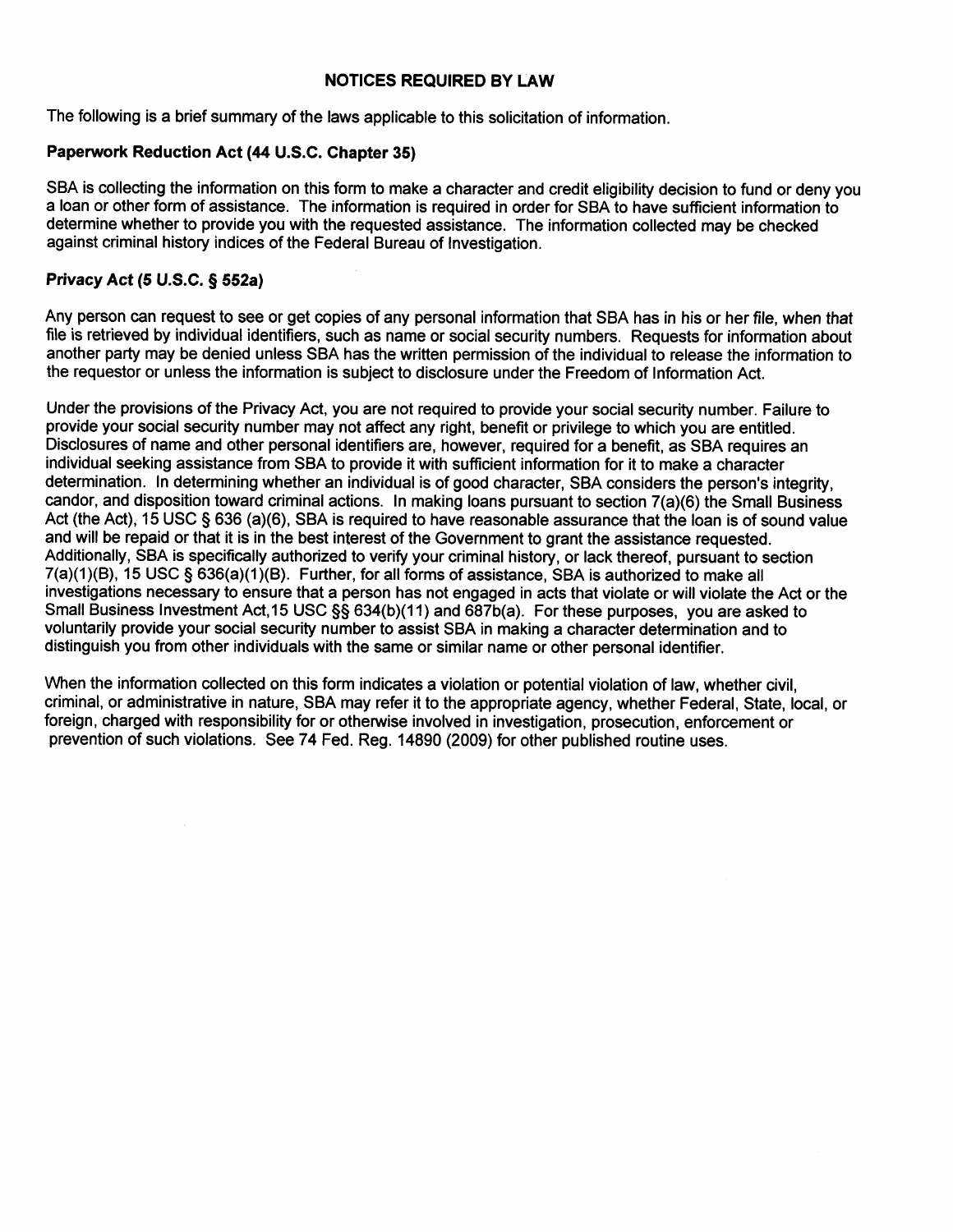

# Description of Business

Tell us about your business. If available, provide brochures, news clippings or other materials that explain more about your company, products, and services.

**Type of Business**

**History of Business**

**List Types of Products & Services**

**Days and Hours of Operation**

**Describe Your Customer Profile and Target Market**

**List Key Customers List Major Competitors**

**\_\_\_\_\_\_\_\_\_\_\_\_\_\_\_\_\_\_\_\_\_\_\_\_\_\_\_\_\_\_\_\_\_\_\_\_\_\_\_\_\_\_\_\_\_\_ \_\_\_\_\_\_\_\_\_\_\_\_\_\_\_\_\_\_\_\_\_\_\_\_\_\_\_\_\_\_\_\_\_\_\_\_\_\_\_\_\_\_\_\_\_\_\_\_ \_\_\_\_\_\_\_\_\_\_\_\_\_\_\_\_\_\_\_\_\_\_\_\_\_\_\_\_\_\_\_\_\_\_\_\_\_\_\_\_\_\_\_\_\_\_ \_\_\_\_\_\_\_\_\_\_\_\_\_\_\_\_\_\_\_\_\_\_\_\_\_\_\_\_\_\_\_\_\_\_\_\_\_\_\_\_\_\_\_\_\_\_\_\_ \_\_\_\_\_\_\_\_\_\_\_\_\_\_\_\_\_\_\_\_\_\_\_\_\_\_\_\_\_\_\_\_\_\_\_\_\_\_\_\_\_\_\_\_\_\_ \_\_\_\_\_\_\_\_\_\_\_\_\_\_\_\_\_\_\_\_\_\_\_\_\_\_\_\_\_\_\_\_\_\_\_\_\_\_\_\_\_\_\_\_\_\_\_\_ \_\_\_\_\_\_\_\_\_\_\_\_\_\_\_\_\_\_\_\_\_\_\_\_\_\_\_\_\_\_\_\_\_\_\_\_\_\_\_\_\_\_\_\_\_\_ \_\_\_\_\_\_\_\_\_\_\_\_\_\_\_\_\_\_\_\_\_\_\_\_\_\_\_\_\_\_\_\_\_\_\_\_\_\_\_\_\_\_\_\_\_\_\_\_**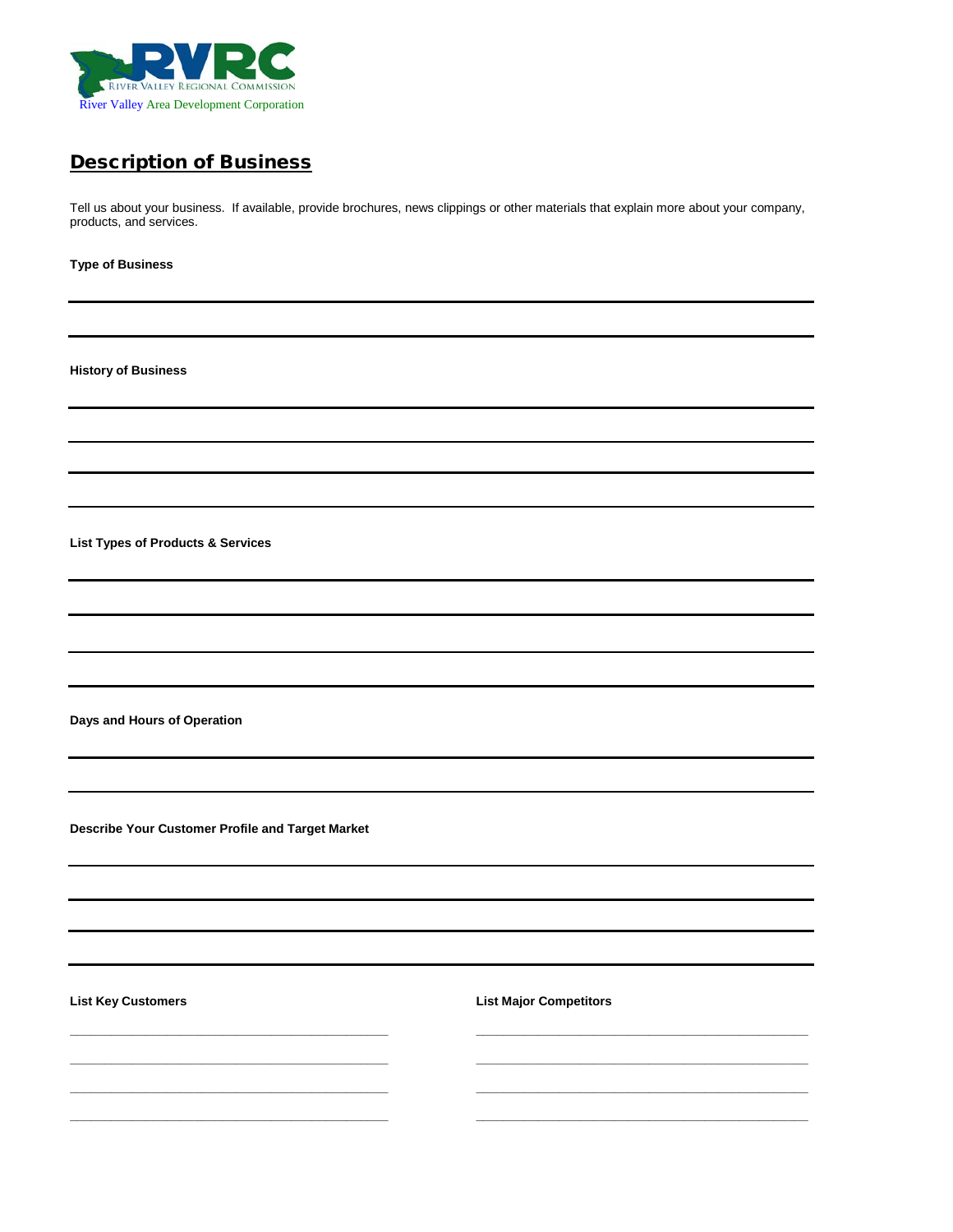

**Major Past Accomplishments**

**Describe Your Future Plans for Growth/Expansion**

**How will this loan benefit your company?**

**Number of current employees\_\_\_\_\_\_\_\_\_\_\_\_\_\_\_\_\_\_\_\_\_\_\_\_\_\_\_\_\_\_\_\_\_**

Estimated number of new employees within the next two years as a result of this project\_

**Have you or any officer of your company ever been involved in bankruptcy or insolvency proceedings?\_\_\_\_\_\_\_\_\_\_\_\_\_\_\_\_\_\_** *If yes, please provide details on a separate sheet.*

Are you or your business involved in any pending or prior lawsuits?\_\_ *If yes, please provide details on a separate sheet*

**Other information about your business that will assist in this loan request**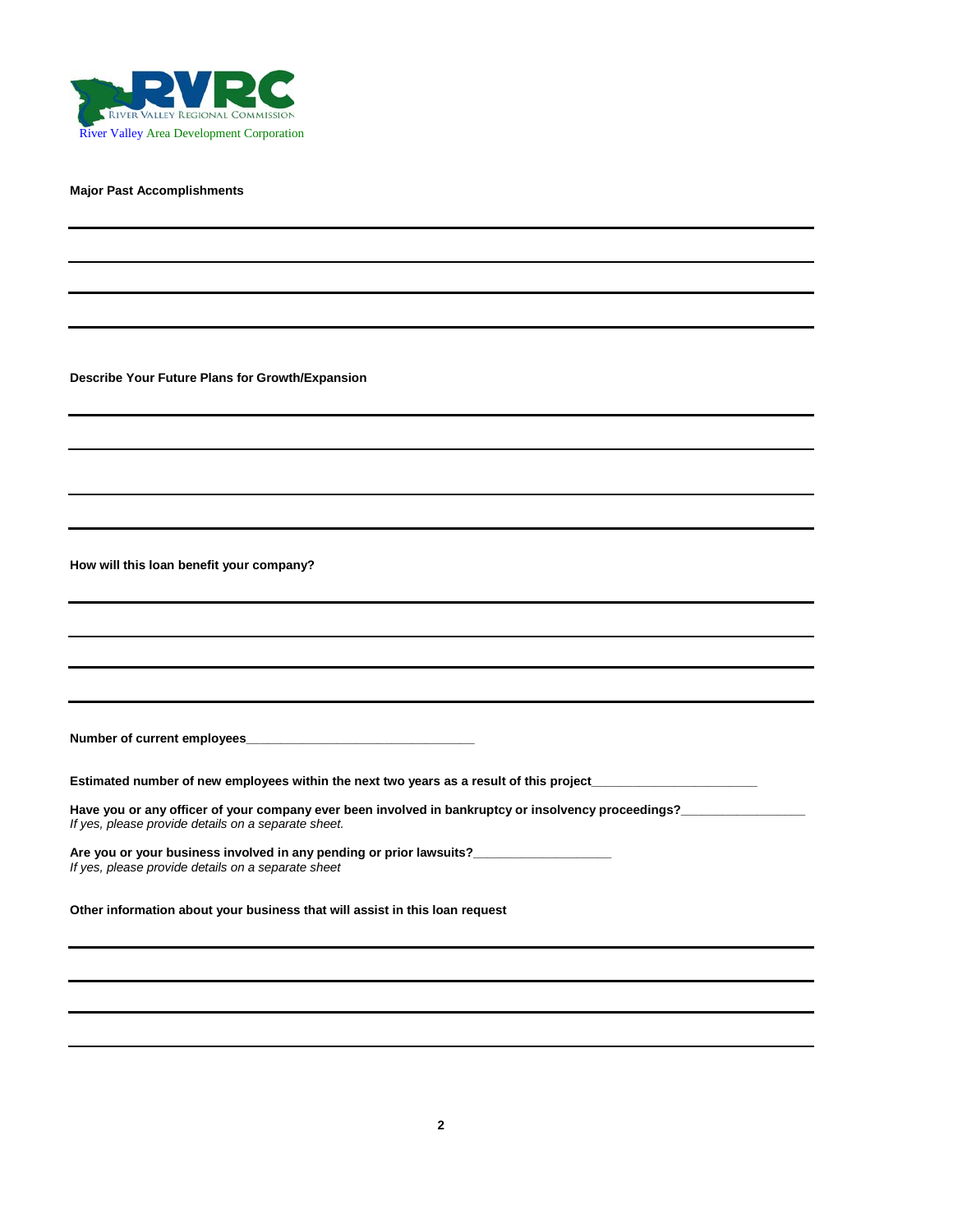

# BREAKDOWN AND PURPOSE OF LOAN

# NAME OF APPLICANT:\_\_\_

| <b>APPROXIMATE LOAN AMOUNT REQUESTED:</b> |  |
|-------------------------------------------|--|
|                                           |  |

|                                               | Approximate         |
|-----------------------------------------------|---------------------|
|                                               | <b>Breakdown of</b> |
|                                               | <b>Loan Amount</b>  |
| 1. For the business operating space:          |                     |
| A. Purchase land                              |                     |
| <b>B. Construct building</b>                  |                     |
| C. Purchase land and existing building        |                     |
| D. Renovations to Equipment and Upgrade       |                     |
| E. Leasehold improvements                     |                     |
| 2. Purchase furniture, fixtures and equipment |                     |
| 3. Purchase Inventory                         |                     |
| 4. Working Capital                            |                     |
| A. Lease/rent business space                  |                     |
| <b>B. Marketing/advertising</b>               |                     |
| C. Hire/train employees                       |                     |
| D. Other                                      |                     |
| 5. Refinance                                  |                     |
| A. Accounts payable                           |                     |
| <b>B.</b> Mortgage(s)                         |                     |
| <b>C.</b> Line of Credit                      |                     |
| D. Short-termed notes                         |                     |
| E. Other                                      |                     |
|                                               |                     |
| 6. Acquisition of existing business           |                     |
| Seller's asking price                         |                     |
| 7. Other                                      |                     |
| <b>Total</b>                                  |                     |
| <b>Signature of Applicant_</b>                |                     |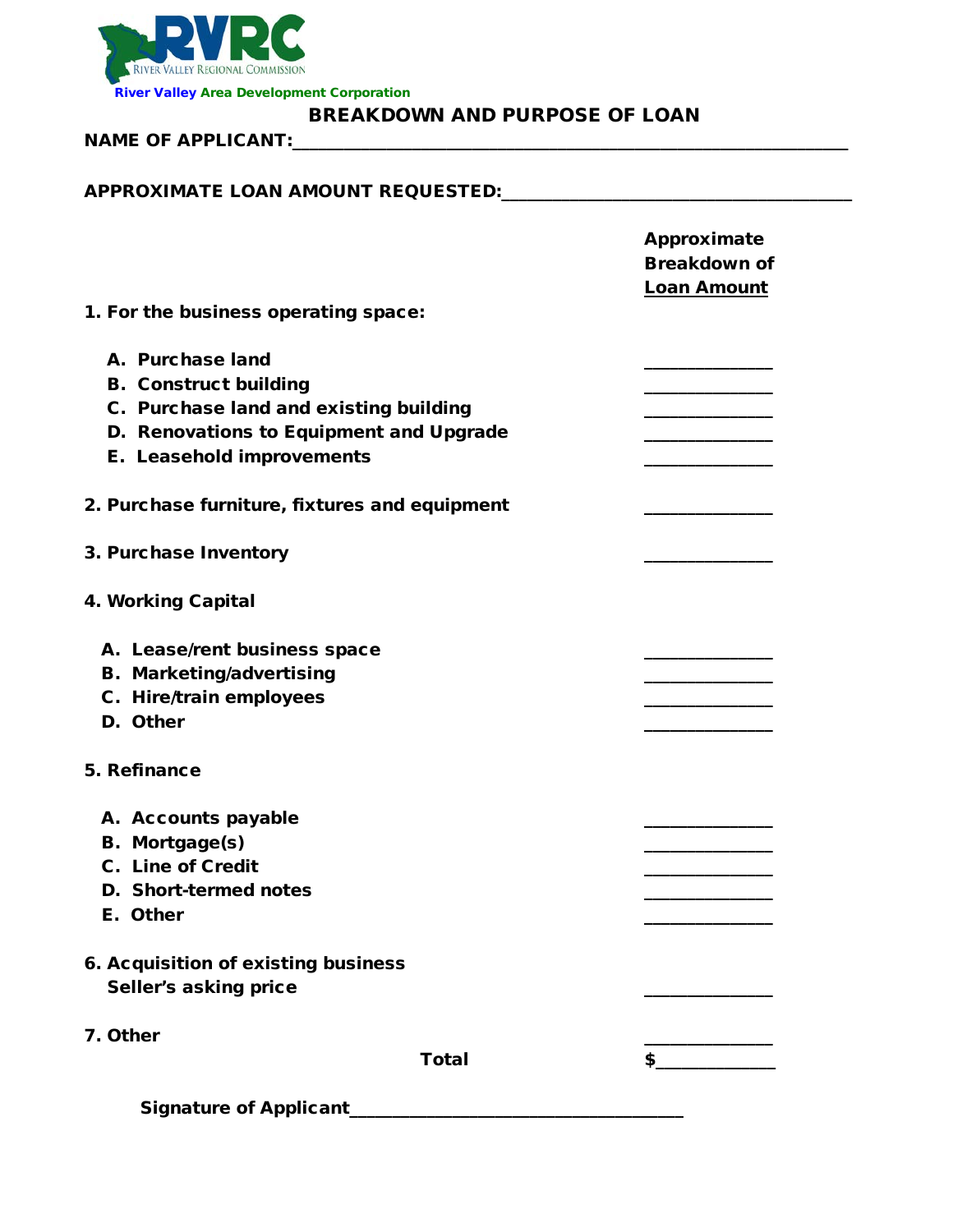# **SOURCES AND USES STATEMENT**

| <b>USE OF FUNDS</b>      | SOURCES OF FUNDS |                        |             |                  |                   |               |                                       |
|--------------------------|------------------|------------------------|-------------|------------------|-------------------|---------------|---------------------------------------|
| <b>Use</b>               | <b>Amount</b>    | <b>Provider/Lender</b> | <b>Term</b> | <b>Est. Rate</b> | <b>Collateral</b> | <b>Amount</b> | <b>Monthly Debt</b><br><b>Service</b> |
| <b>Purchase Building</b> |                  |                        |             |                  |                   |               |                                       |
| Machinery & Equipment    |                  |                        |             |                  |                   |               |                                       |
| Machinery & Equipment    |                  |                        |             |                  |                   |               |                                       |
| Machinery & Equipment    |                  |                        |             |                  |                   |               |                                       |
|                          |                  |                        |             |                  |                   |               |                                       |
| Salaries/Operating Exps. |                  |                        |             |                  |                   |               |                                       |
|                          |                  |                        |             |                  |                   |               |                                       |
|                          |                  |                        |             |                  |                   |               |                                       |
|                          |                  |                        |             |                  |                   |               |                                       |
| Public Infrastructure    |                  |                        |             |                  |                   |               |                                       |
|                          |                  |                        |             |                  |                   |               |                                       |
| Engineering              |                  |                        |             |                  |                   |               |                                       |
| Administration           |                  |                        |             |                  |                   |               |                                       |
| <b>Total Costs</b>       |                  | <b>Total Sources</b>   |             |                  |                   |               |                                       |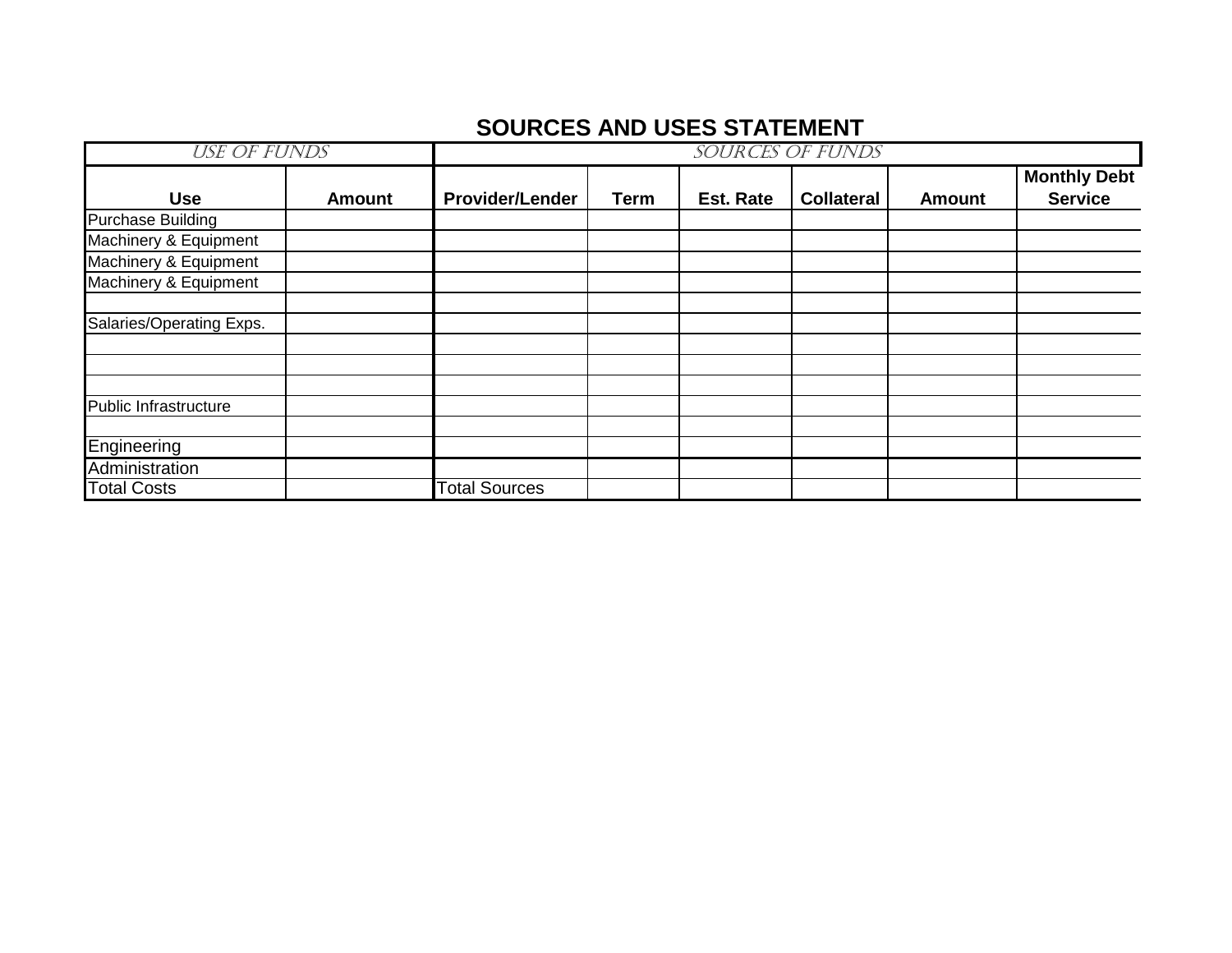

<u>1</u>

River Valley Area Development Corporation

| Name of Borrower(s) Receiving Assistance (SBC)<br>Number of Jobs to be Created______ + Saved______ = Total______             |                  |                    | $\mathbf{1}$<br><b>GENDER DATA: CONTRACTE STATES AND RESIDENT</b><br>RACIAL/ETHNIC<br>I DO NOT WISH TO PROVIDE THIS INFO.: 100 |  |
|------------------------------------------------------------------------------------------------------------------------------|------------------|--------------------|--------------------------------------------------------------------------------------------------------------------------------|--|
| Name of Small Business Concern and/or (dba)                                                                                  |                  |                    |                                                                                                                                |  |
|                                                                                                                              |                  |                    | Partnership No. Partners                                                                                                       |  |
|                                                                                                                              |                  | __Proprietorship   |                                                                                                                                |  |
|                                                                                                                              |                  |                    |                                                                                                                                |  |
| Street Address of Project (If Address of SBC is different, Explain)                                                          | Telephone Number |                    |                                                                                                                                |  |
|                                                                                                                              |                  |                    |                                                                                                                                |  |
| City                                                                                                                         | County           | State and Zip Code |                                                                                                                                |  |
| Name of Principal in Charge of the Small Business Concern ________Existing Business                                          |                  |                    |                                                                                                                                |  |
|                                                                                                                              | New Business     |                    |                                                                                                                                |  |
|                                                                                                                              | Relocation: Yes  | No                 |                                                                                                                                |  |
| <b>Bank of Account</b>                                                                                                       |                  | Account Officer    | Telephone Number                                                                                                               |  |
| Name(s), Address(es), and Amount of Private Sector Source(s) of Financing (Bank, etc.)<br>1.<br>Account Officer<br>Amount \$ | Telephone #      |                    |                                                                                                                                |  |
|                                                                                                                              |                  |                    |                                                                                                                                |  |

<span id="page-18-0"></span>AThis information is requested by the Federal Government for certain types of loans in order to monitor the lender=s compliance with equal credit opportunity. You are not required to furnish this information, but are encouraged to do so. The law requires that a lender may neither discriminate on the basis of this information nor on whether you choose to furnish it. However, if you choose not to furnish it, under Federal regulations, this lender is required to note race/ethnicity on the basis of visual observation or surname. If you do not wish to furnish the above information, please check the box : AI do not wish to furnish this information@ as stated above.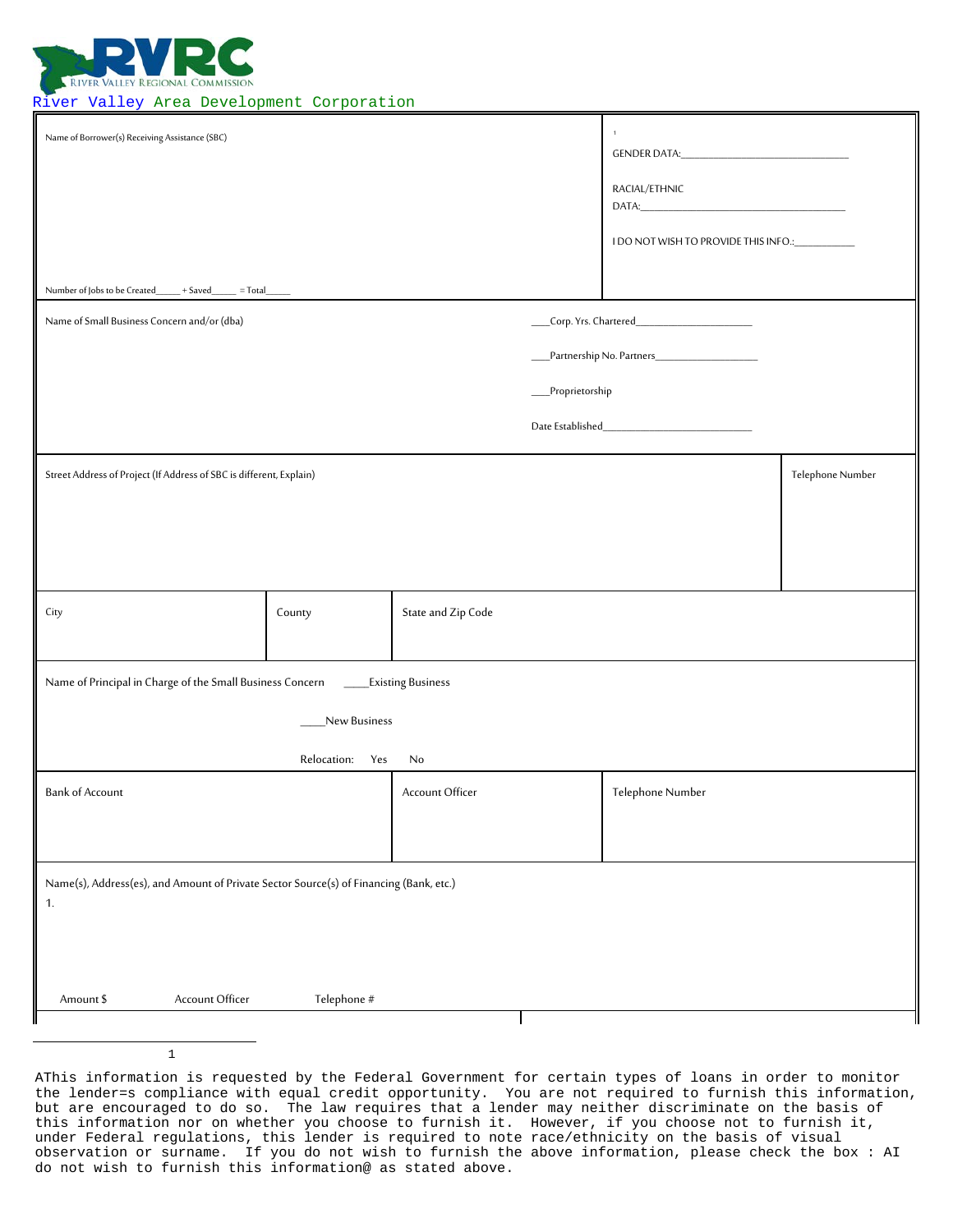| Name of Other Sources                                          |           |                |               | Name and Address of Interim Lender |               |  |  |
|----------------------------------------------------------------|-----------|----------------|---------------|------------------------------------|---------------|--|--|
| 2.                                                             |           |                |               |                                    |               |  |  |
| Amount \$                                                      |           |                |               | Amount \$                          |               |  |  |
| USE OF PROCEEDS                                                |           |                | Requested     |                                    |               |  |  |
| Land Acquisition                                               |           |                | \$            |                                    |               |  |  |
| Land Improvements                                              |           |                | \$            |                                    |               |  |  |
| Purchase and/or Remodel Bldg.                                  |           |                | \$            |                                    |               |  |  |
| New Construction                                               |           |                | $\mathbb{S}$  |                                    |               |  |  |
| Purchase and/or Repair M & E                                   |           |                |               |                                    |               |  |  |
| Purchase Furniture & Fixtures                                  |           |                |               |                                    |               |  |  |
| Other (contingencies)                                          |           |                | $\mathbb S$   |                                    |               |  |  |
| <b>TOTALS</b>                                                  |           |                | \$            |                                    |               |  |  |
|                                                                |           |                | \$            |                                    |               |  |  |
| SOURCE OF PROCEEDS                                             | Requested | % Project Cost | Interest Rate | Maturity                           | Lien Position |  |  |
| 1. MFADC Share of Project<br>Losts                             |           |                |               |                                    |               |  |  |
| 2. Private Sector Financial<br>Institution<br>Other (Identify) |           |                |               |                                    |               |  |  |
| 3. Other Federal Sources                                       |           |                |               |                                    |               |  |  |
| 4. SBC Share                                                   |           |                |               |                                    |               |  |  |
| 5. TOTAL PROJECT FINANCING                                     |           |                |               |                                    |               |  |  |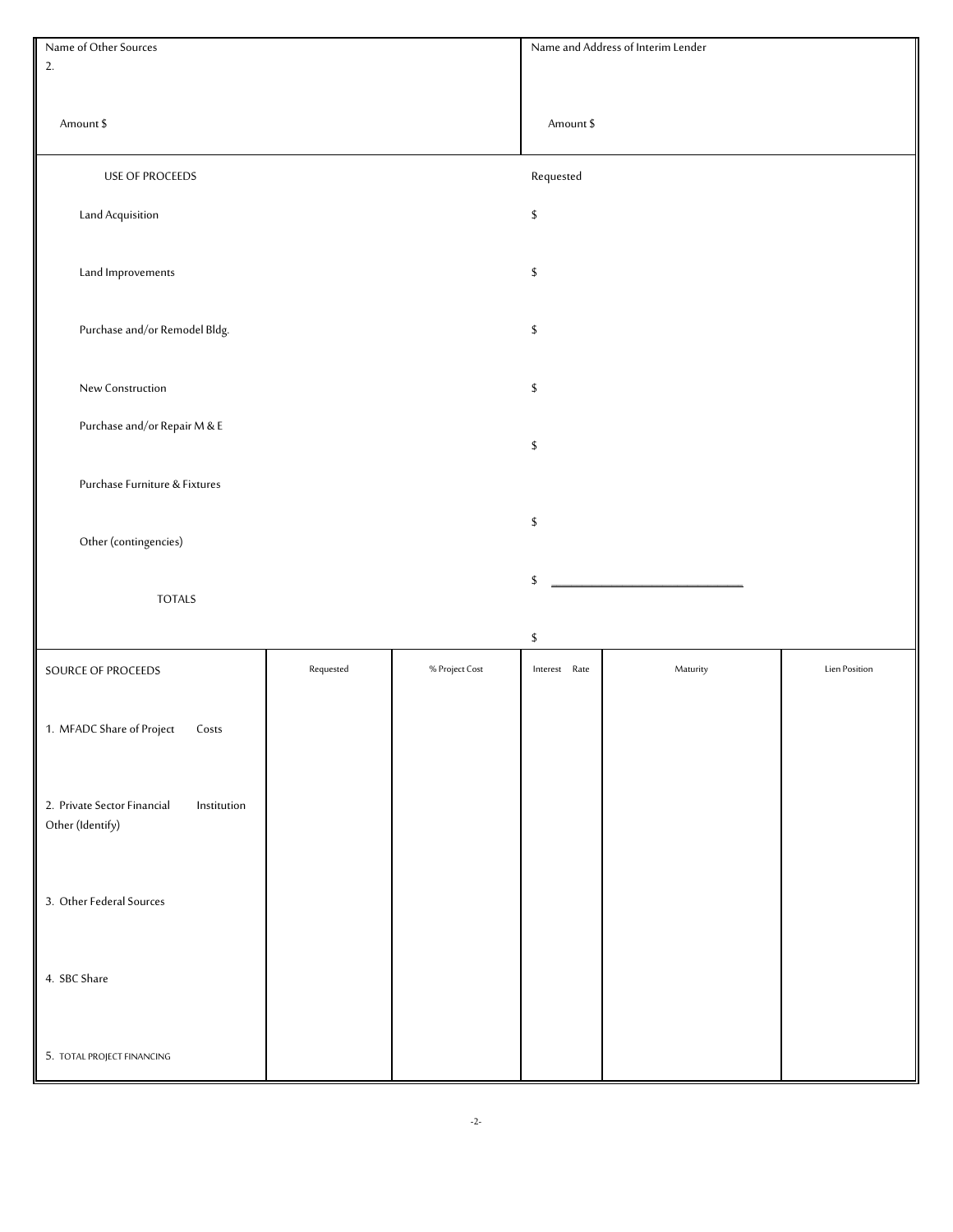| A. Existing Cash Flow                   |                                               |          |
|-----------------------------------------|-----------------------------------------------|----------|
| 1. Last Yrs. Earnings Before Tax        |                                               | \$       |
| 2. Savings:                             |                                               |          |
| a. + Last Yrs. Rent Expenses            |                                               | \$       |
|                                         |                                               | \$       |
|                                         |                                               | \$       |
| 3. New Expenses:                        |                                               |          |
| a. - Calculated R.E. Taxes              |                                               | \$       |
| b. - Calculated Occupancy Costs         |                                               | \$       |
| $\rm c.$ - New Interest Expense         |                                               | \$       |
| d. - New Depreciation Expense           |                                               | \$       |
| 4. Adjusted Earnings Before Tax         |                                               | \$       |
| $5.$ - Calculated $\operatorname{Tax}$  |                                               | \$       |
| 6. Adjusted Profit After Tax =          |                                               | \$       |
| a. + Last Yrs. Depreciation             |                                               | \$       |
| b. $+$ Last Yrs. Interest Expense       |                                               | \$       |
| c. + New Depreciation                   |                                               | \$       |
| d. + New Interest Expense               |                                               | \$       |
|                                         |                                               |          |
| 7. Existing Cash Flow (CF) for P&I      |                                               | \$       |
|                                         |                                               |          |
| B. Projected Cash Flow                  |                                               |          |
| 1. Projected Profit After Tax           |                                               | \$       |
| 2. + Projected Interest Expense         |                                               | \$       |
| 3. + Projected Depreciation Expense     |                                               | \$       |
| 4. - Projected Cash Flow                |                                               | \$       |
|                                         |                                               |          |
| C. Total Debt Service:                  |                                               |          |
| 1. Existing Annual P&I                  |                                               | \$       |
| 2. Annual P&I on Loan this package      |                                               | \$       |
| 3. Int. on lines of Cr. & Other Obligs. |                                               | \$       |
| 4. Total Annual Debt Service (D/S)      |                                               | \$       |
| $(Sum Cl. - C3)$                        |                                               |          |
|                                         |                                               |          |
| D. Coverage Ratio                       |                                               |          |
| 1. Last Yrs. Coverage Ratio             |                                               | \$       |
| (Existing Yrs. CF Total D/S)            |                                               |          |
| 2. Projected Coverage Ratio             |                                               | \$       |
| (Projected CF<br>Total D/S)             |                                               |          |
|                                         | PRO FORMA SCHEDULE OF OBLIGATIONS (check one) |          |
| PRINCIPAL ______                        | PRINCIPAL + INTEREST                          |          |
|                                         |                                               |          |
| Year 2<br>Year 1<br>Year 3<br>Year 4    |                                               |          |
| $\$$                                    | \$                                            | \$<br>\$ |
| Comments on Ability to Repay:           |                                               |          |
|                                         |                                               |          |
|                                         |                                               |          |
|                                         |                                               |          |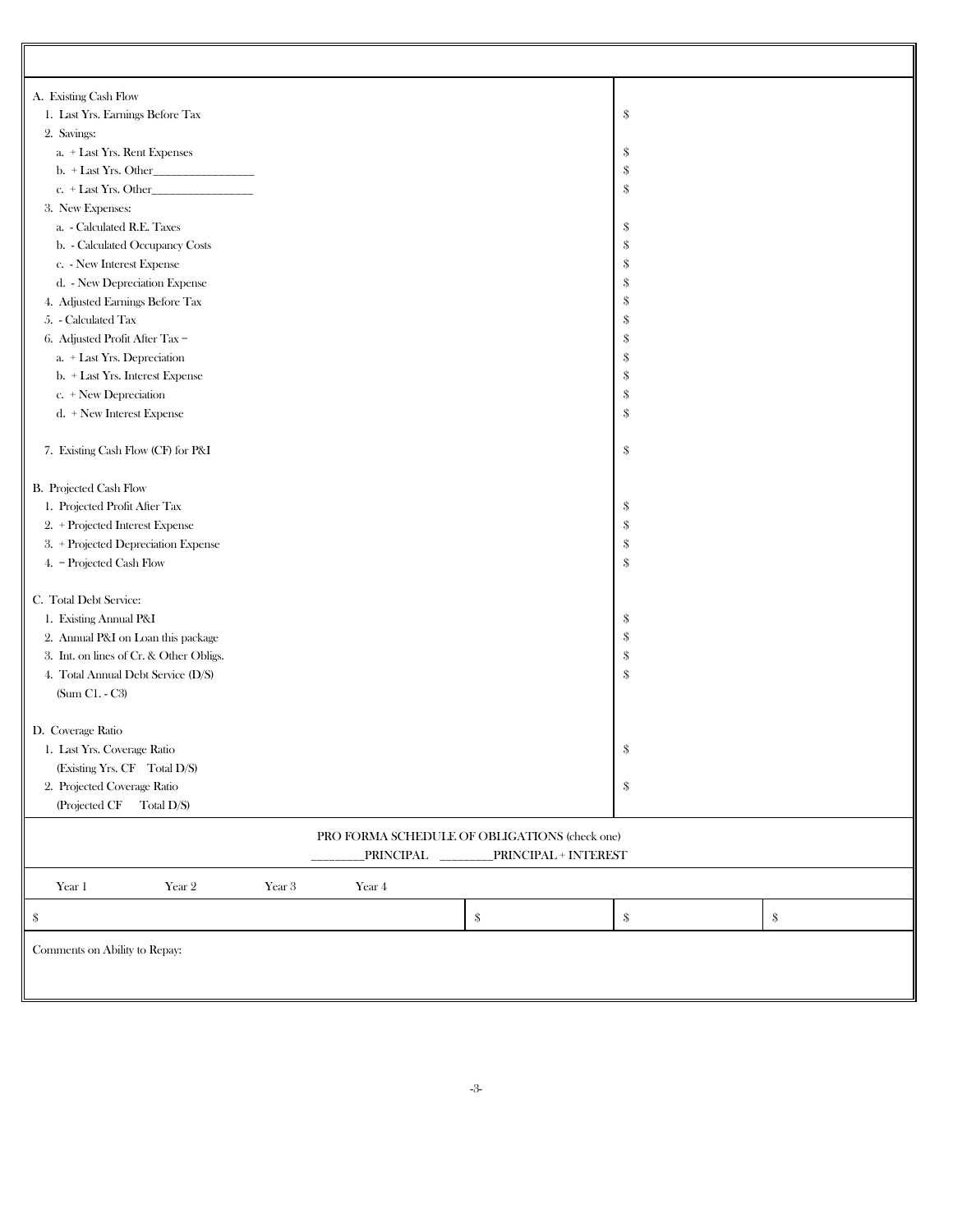| Cash<br><b>Accounts Receivable</b><br>Inventory<br>Other                                                                               | \$<br>\$<br>\$<br>\$<br>\$<br>\$<br>\$ | <b>DEBITS</b><br>\$<br>\$<br>\$<br>\$<br>\$<br>\$<br>\$ | <b>CREDITS</b><br>\$<br>\$<br>\$<br>\$<br>\$<br>\$<br>\$ | (PRO FORMA)<br>\$<br>\$<br>\$<br>\$<br>\$<br>\$ |
|----------------------------------------------------------------------------------------------------------------------------------------|----------------------------------------|---------------------------------------------------------|----------------------------------------------------------|-------------------------------------------------|
| <b>ASSETS</b>                                                                                                                          |                                        |                                                         |                                                          |                                                 |
| <b>Total Current Assets</b><br><b>Fixed Assets</b><br><b>Other Assets</b><br><b>Total Assets</b><br><b>LIABILITIES &amp; NET WORTH</b> |                                        |                                                         |                                                          |                                                 |
|                                                                                                                                        |                                        |                                                         |                                                          |                                                 |
|                                                                                                                                        |                                        |                                                         |                                                          |                                                 |
|                                                                                                                                        |                                        |                                                         |                                                          |                                                 |
|                                                                                                                                        |                                        |                                                         |                                                          |                                                 |
|                                                                                                                                        |                                        |                                                         |                                                          |                                                 |
|                                                                                                                                        |                                        |                                                         |                                                          |                                                 |
|                                                                                                                                        |                                        |                                                         |                                                          | \$                                              |
|                                                                                                                                        | \$                                     | \$                                                      | \$                                                       | \$                                              |
|                                                                                                                                        | \$                                     | \$                                                      | \$                                                       | \$                                              |
| Accounts Payable                                                                                                                       | \$                                     | \$                                                      | \$                                                       | \$                                              |
| Notes Payable                                                                                                                          | \$                                     | \$                                                      | \$                                                       | \$                                              |
| <b>Taxes</b>                                                                                                                           | \$                                     | \$                                                      | \$                                                       | \$                                              |
| SBA                                                                                                                                    |                                        | \$                                                      | \$                                                       | \$                                              |
| Other                                                                                                                                  | \$                                     | \$                                                      | \$                                                       | \$                                              |
| <b>Total Current Liabilities</b>                                                                                                       | \$                                     | \$                                                      | \$                                                       | \$                                              |
| Notes Payable                                                                                                                          | \$                                     | \$                                                      | \$                                                       | \$                                              |
| <b>SBA</b>                                                                                                                             |                                        | \$                                                      | \$                                                       | \$                                              |
| <b>Total Liabilities</b>                                                                                                               | \$                                     | \$                                                      | \$                                                       | \$                                              |
| Net Worth                                                                                                                              | \$                                     | \$                                                      | \$                                                       | \$                                              |
| Total Liab. & Net Worth                                                                                                                | \$                                     | \$                                                      | \$                                                       | \$                                              |
|                                                                                                                                        |                                        |                                                         |                                                          |                                                 |

FINANCIAL SUMMARY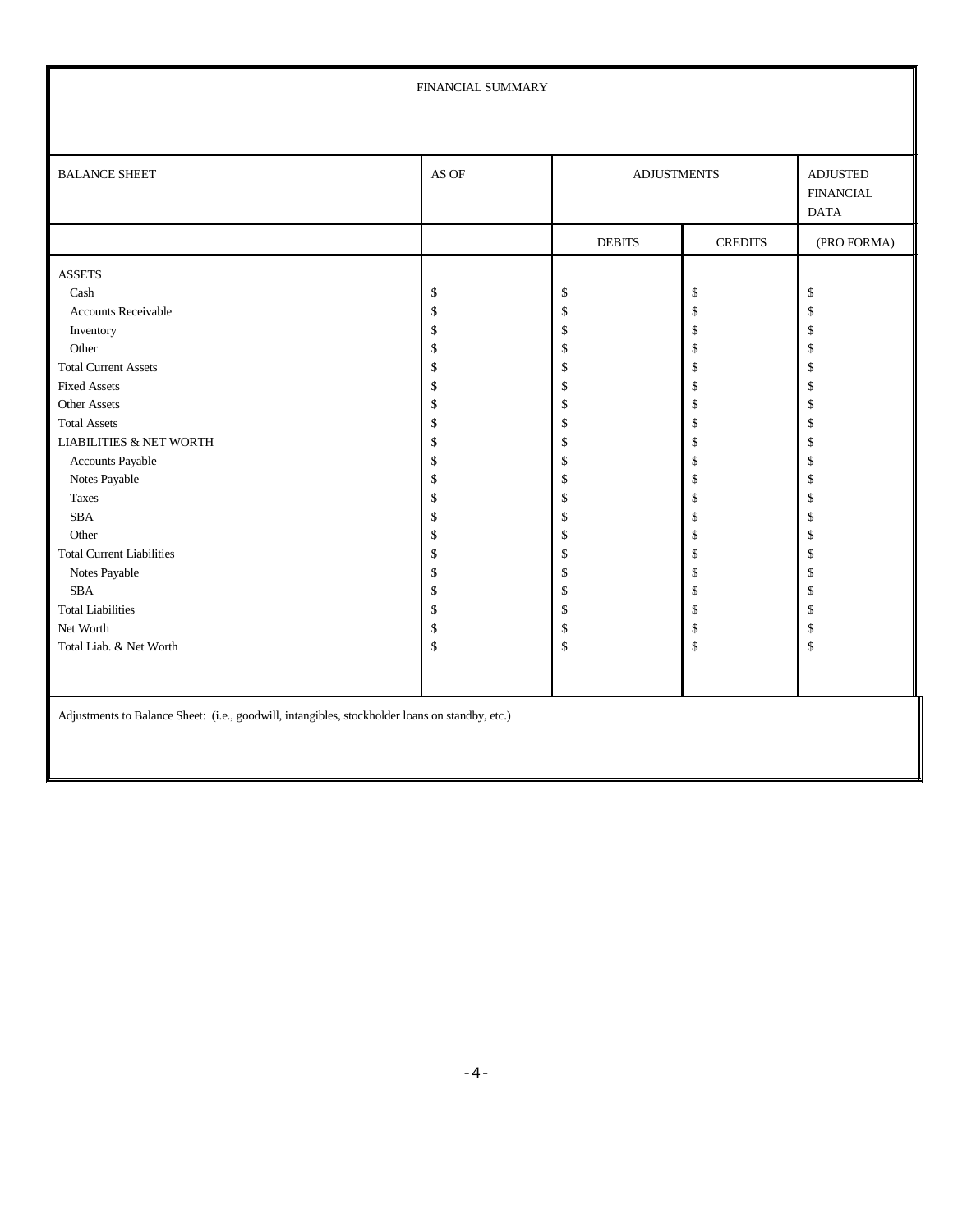| PROJECTED FIXED COSTS                                                                                                                                                                                                                           |                                                                                |                  |                                                                                    |      |                                                                              |                                                                                    |
|-------------------------------------------------------------------------------------------------------------------------------------------------------------------------------------------------------------------------------------------------|--------------------------------------------------------------------------------|------------------|------------------------------------------------------------------------------------|------|------------------------------------------------------------------------------|------------------------------------------------------------------------------------|
|                                                                                                                                                                                                                                                 |                                                                                |                  |                                                                                    |      |                                                                              |                                                                                    |
|                                                                                                                                                                                                                                                 | Original<br>Amount                                                             | Maturity<br>Date | Balance                                                                            | Rate | Monthly<br>$\mathbf{Payment}$                                                | $A$ nnual<br>$\rm P\,\&\, I$                                                       |
| $\operatorname{MFADC}$<br>First Mortgage Lender<br><b>Balance Sheet Comments:</b>                                                                                                                                                               | $\$$<br>\$<br>\$<br>\$<br>\$<br>\$<br>\$<br>\$<br>\$<br>\$<br>\$<br>\$<br>$\$$ |                  | $\$$<br>$\$$<br>\$<br>\$<br>\$<br>\$<br>\$<br>\$<br>\$<br>\$<br>\$<br>$\$$<br>$\$$ |      | $\$$<br>\$<br>\$<br>\$<br>\$<br>\$<br>\$<br>\$<br>\$<br>\$<br>\$<br>\$<br>\$ | $\$$<br>$\$$<br>\$<br>\$<br>\$<br>\$<br>\$<br>\$<br>\$<br>\$<br>\$<br>$\$$<br>$\$$ |
|                                                                                                                                                                                                                                                 |                                                                                |                  | PROFIT & LOSS                                                                      |      |                                                                              |                                                                                    |
|                                                                                                                                                                                                                                                 |                                                                                |                  |                                                                                    |      |                                                                              |                                                                                    |
|                                                                                                                                                                                                                                                 | $\operatorname*{Year}% \left( X\right) \equiv\operatorname*{Year}$             | $\%$             | Year                                                                               | $\%$ | Year                                                                         | $\%$                                                                               |
| $\operatorname{Sales}$<br>Cost of Goods Sold<br>Gross Profit<br>$\mathsf{G}\&\mathsf{A}$ Expenses<br>Net before Taxes<br>$\operatorname*{Income}\operatorname*{Taxes}% \operatorname*{Taxes}\nolimits_{\mathbb{Z}}$<br>Net after Taxes<br>Other | $\$$<br>\$<br>\$<br>\$<br>$\boldsymbol{\vartheta}$<br>$\$$<br>$\$$             |                  | $\$$<br>\$<br>\$<br>\$<br>P<br>$\$$<br>$\$$                                        |      | \$<br>\$<br>\$<br>\$<br>5.<br>\$<br>$\$$                                     |                                                                                    |
| Depreciation<br>Interest<br>$\rm W/D$ & Officer Comp.<br>Rent<br>Others<br>Others                                                                                                                                                               | $\$$<br>\$<br>\$<br>\$<br>\$<br>\$                                             |                  | $\$$<br>\$<br>\$<br>\$<br>\$<br>\$                                                 |      | $\$$<br>\$<br>\$<br>\$<br>\$<br>\$                                           |                                                                                    |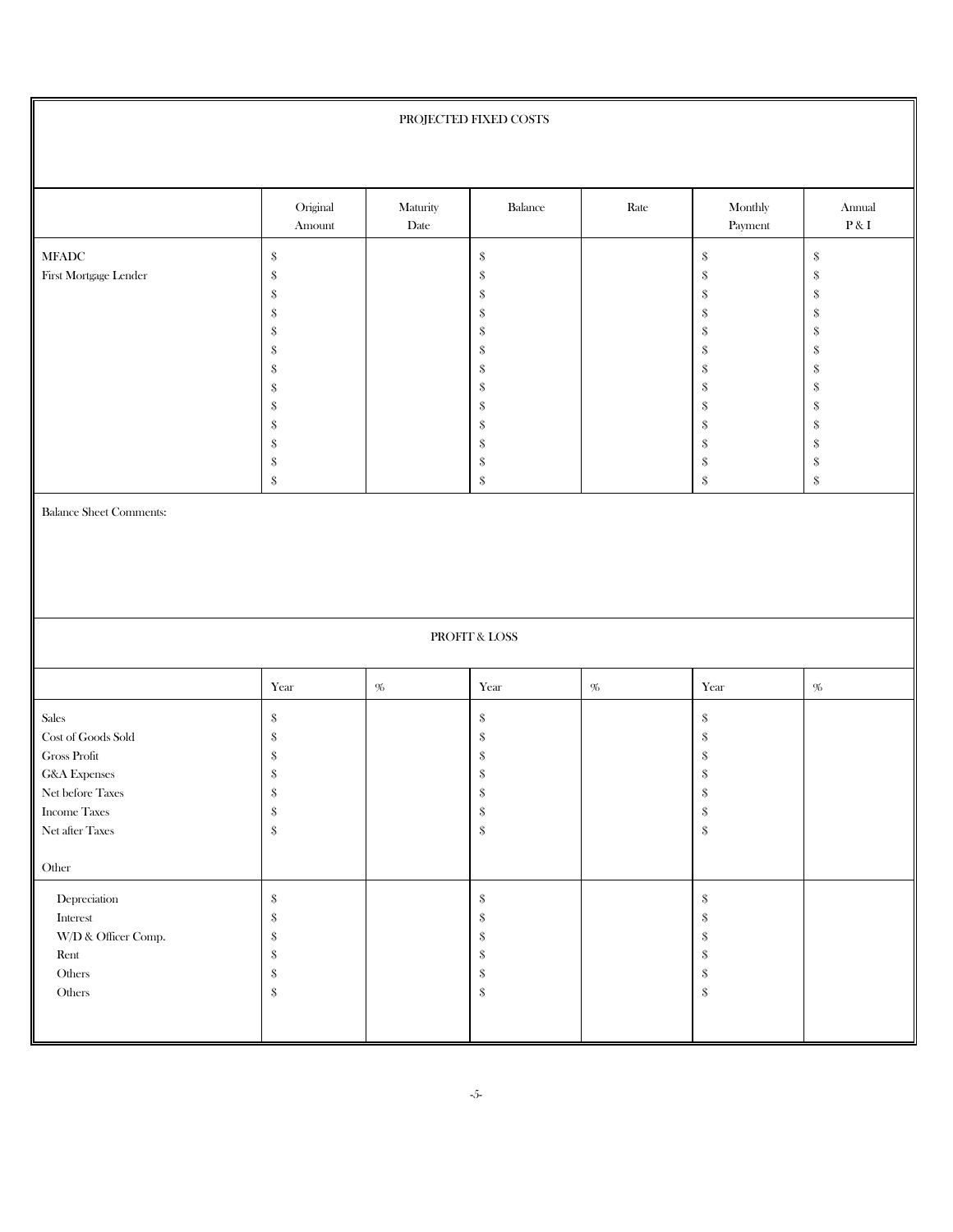|                                                                        | Cost or Net Book Value | Prior Liens | <b>Appraised Values</b> |  |  |  |
|------------------------------------------------------------------------|------------------------|-------------|-------------------------|--|--|--|
| Land<br>Building<br>M&E<br>Other<br>Totals                             |                        |             |                         |  |  |  |
| Guarantor(s) and/or Owner(s)<br>Pledged Security<br>Personal Net Worth |                        |             |                         |  |  |  |
|                                                                        |                        |             |                         |  |  |  |

THE ULTIMATE RECIPIENT CERTIFIES THAT THE ABOVE INFORMATION IS TRUE AND ACCURATE TO THE BEST OF MY KNOWLEDGE.

THE ULTIMATE RECIPIENT CERTIFIES THAT IT IS UNABLE TO OBTAIN SUITABLE TERMS AND CONDITIONS ON THIS LOAN REQUEST FROM ANY OTHER LENDING SOURCE AND THATIT IS UNABLE TO FINANCE THE PROPOSED PROJECT ITSELF.

I CERTIFY THAT WE SHALL ATTEMPT TO EMPLOY AT LEAST 30% OF OUR WORKFORCE FROM BELOW POVERTY LINE INDIVIDUALS.

THE ULTIMATE RECIPIENT AGREES TO A \_\_\_\_\_\_% FEE (NOT LESS THAN \$1,000) FOR PROCESSING/PACKAGING AND ATTORNEY FEES FOR CLOSING THIS LOAN, IF APPROVED FOR FUNDING. I ALSO AGREE AND UNDERSTAND THAT ANY ADDITIONAL COSTS FOR ALL LEGAL DOCUMENT FILING FEES, TITLE INSURANCE, AND TANGIBLE TAXES ON REAL ESTATE PLEDGED AS COLLATERAL (IF REQUIRED) WILL BE AN ADDITIONAL COST TO ME.

THE ULTIMATE RECIPIENT ALSO AGREES TO AND UNDERSTANDS THAT IT MUST REMIT 1/2% OF THE \_\_\_\_\_\_% PROCESSING/PACKAGING FEE AS AN ADVANCE DEPOSIT IN APPLYING FOR THIS LOAN.

I AUTHORIZE THE RIVER VALLEY REGIONAL COMMISSION OR THE RIVER VALLEY AREA DEVELOPMENT CORPORATION TO REQUEST A CREDIT REPORT FROM A CREDIT BUREAU AND ANY OTHER CREDIT ANALYSIS THAT IS NECESSARY.

THE INTERMEDIARY HEREBY CERTIFIES THAT:

- ( ) the ultimate recipient is eligible
- ( ) the proposed loan is for an eligible purpose; and
- ( ) the proposed loan complies with all applicable statutes

and regulations

THE INTERMEDIARY HEREBY CERTIFIES THAT THERE IS NO CONFLICT OF INTEREST BETWEEN THE ULTIMATE RECIPIENT AND THE INTERMEDIARY.

THE INTERMEDIARY HEREBY CERTIFIES THAT THE ULTIMATE RECIPIENT IS UNABLE TO FINANCE THE PROPOSED PROJECT ITSELF OR THROUGH COMMERCIAL CREDIT, ETC.



SMALL BUSINESS OWNER (ULTIMATE RECIPIENT)

 $BY:$ 

BY: \_\_\_\_\_\_\_\_\_\_\_\_\_\_\_\_\_\_\_\_\_\_\_\_\_\_\_\_\_\_\_\_\_\_\_\_\_\_\_\_\_\_ DATE: \_\_\_\_\_\_\_\_\_\_\_\_\_\_\_\_\_\_\_\_\_\_\_\_\_\_\_\_\_\_\_\_\_\_\_\_\_\_\_\_ DATE:\_\_\_\_\_\_\_\_\_\_\_\_\_\_\_\_\_\_\_\_\_\_\_\_\_\_\_\_\_\_\_\_\_\_\_\_\_\_\_\_\_\_\_\_\_\_\_\_\_\_\_\_\_\_\_\_\_\_\_\_\_\_\_

-6-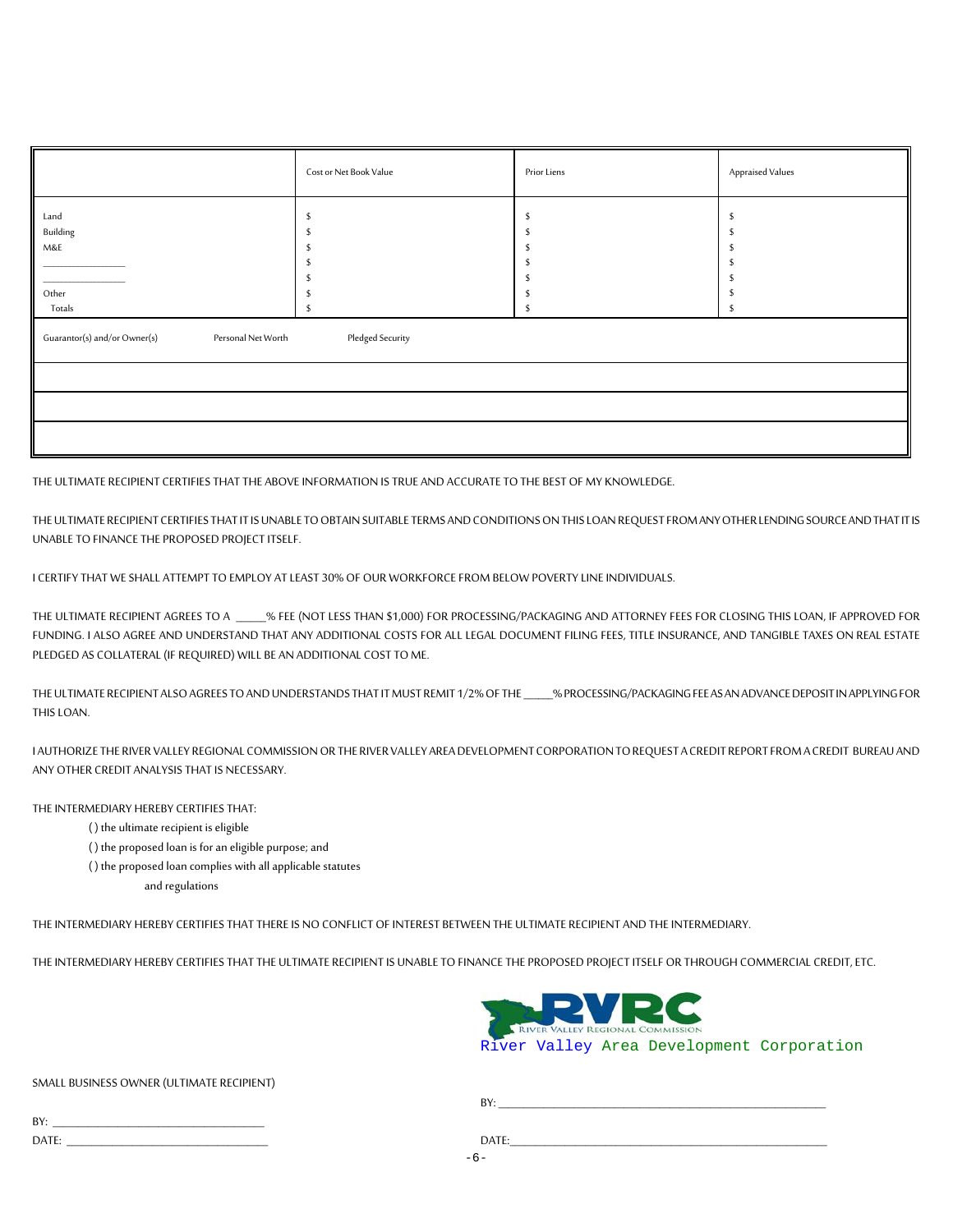

THIS IS AN EQUAL OPPORTUNITY PROGRAM. DISCRIMINATION IS PROHIBITED BY FEDERAL LAW. COMPLAINTS OF DISCRIMINATION MAY BE FILED WITH THE SECRETARY OF AGRICULTURE, WASHINGTON, D.C. 20250.

IN ACCORDANCEWITH FEDERAL LAW AND U.S. DEPARTMENT OF AGRICULTURE POLICY, THIS INSTITUTION IS PROHIBITED FROM DISCRIMNATING ON THE BASIS OF RACE, COLOR, NATIONAL ORIGIN, SEX, AGE, OR DISABILITY.

TO FILE A COMPLAINT OF DISCRIMINATION, WRITE USDA, DIRECTOR, OFFICE OF CIVIL RIGHTS, ROOM 326-W. WHITTEN BUILDING, 1400 INDEPENDENCE AVENUE, SW, WASHINGTON, D.C. 20250-9410 OR CALL (202) 720-5964 (VOICE OR TDD). USDA IS AN EQUAL OPPORTUNITY PROVIDER AND EMPLOYER.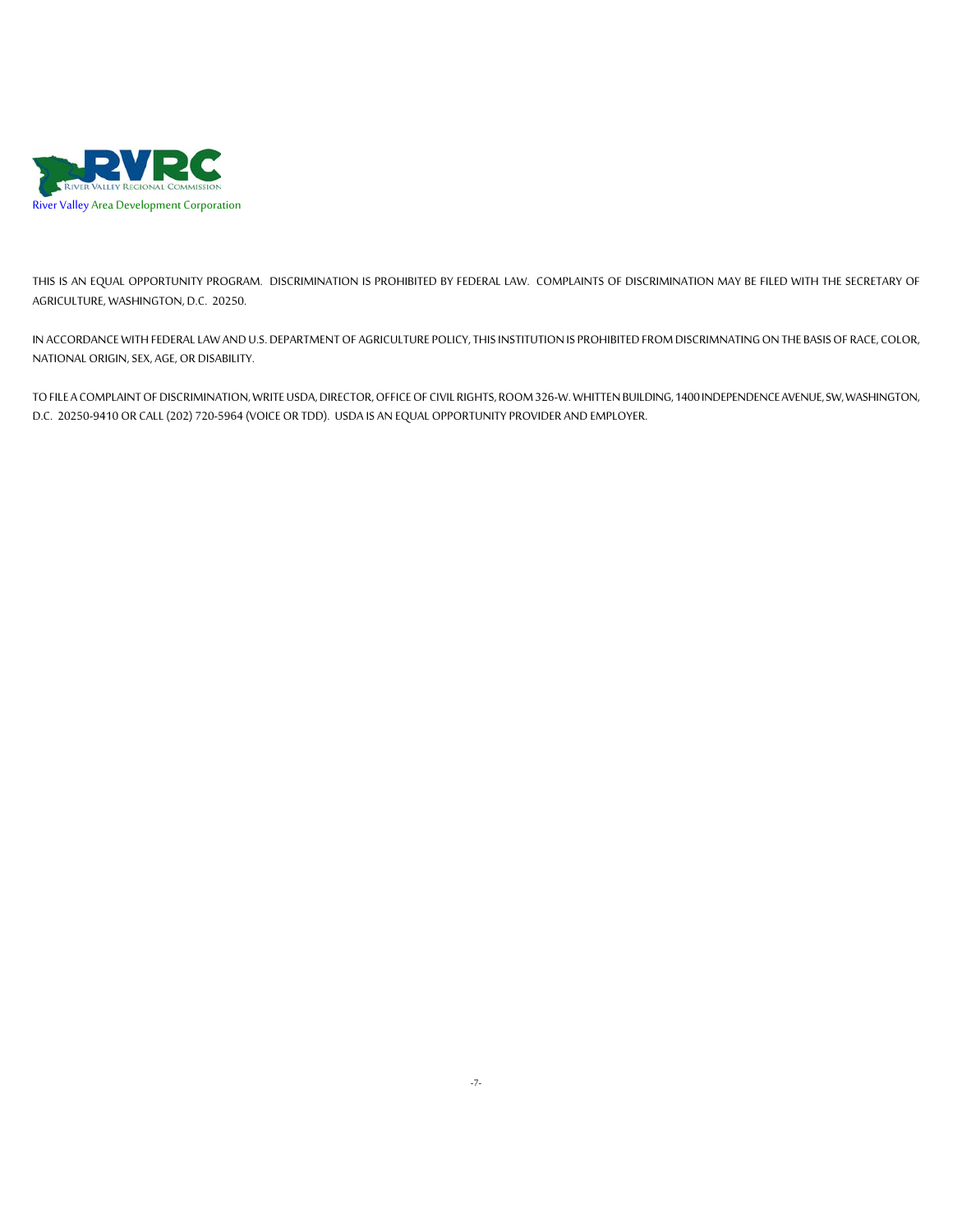

#### BUSINESS PROJECTIONS

|                          | <b>FIRST YEAR</b><br><b>PROJECTIONS</b><br>Dollar Estimate | ి | <b>SECOND YEAR</b><br><b>PROJECTIONS</b><br>Dollar Estimate                                                                                                                                                                                                                                                                                         | ႜ |
|--------------------------|------------------------------------------------------------|---|-----------------------------------------------------------------------------------------------------------------------------------------------------------------------------------------------------------------------------------------------------------------------------------------------------------------------------------------------------|---|
| <b>REVENUE/SALES</b>     | $\frac{1}{2}$                                              |   | $\frac{1}{2}$                                                                                                                                                                                                                                                                                                                                       |   |
| Cost of Goods Sold       | $\frac{1}{2}$                                              |   | $\frac{1}{2}$                                                                                                                                                                                                                                                                                                                                       |   |
| <b>GROSS PROFIT</b>      | $\frac{1}{2}$                                              |   | $\begin{picture}(20,20) \put(0,0){\line(1,0){10}} \put(15,0){\line(1,0){10}} \put(15,0){\line(1,0){10}} \put(15,0){\line(1,0){10}} \put(15,0){\line(1,0){10}} \put(15,0){\line(1,0){10}} \put(15,0){\line(1,0){10}} \put(15,0){\line(1,0){10}} \put(15,0){\line(1,0){10}} \put(15,0){\line(1,0){10}} \put(15,0){\line(1,0){10}} \put(15,0){\line(1$ |   |
| <b>EXPENSES</b>          | $\frac{1}{2}$                                              |   |                                                                                                                                                                                                                                                                                                                                                     |   |
| Officers' Salaries       | $\frac{1}{2}$                                              |   | $\frac{1}{2}$                                                                                                                                                                                                                                                                                                                                       |   |
| Salaries & Wages         | S                                                          |   | $\frac{1}{2}$                                                                                                                                                                                                                                                                                                                                       |   |
| Payroll Tax Expense      | $\frac{1}{2}$                                              |   | $\sharp$                                                                                                                                                                                                                                                                                                                                            |   |
| Accounting & Legal       | $\frac{1}{2}$                                              |   | $\sharp$ and the set of $\sharp$                                                                                                                                                                                                                                                                                                                    |   |
| Advertising              | S                                                          |   | $\frac{1}{2}$                                                                                                                                                                                                                                                                                                                                       |   |
| Auto Expenses            | $\frac{1}{2}$                                              |   | $\frac{1}{2}$                                                                                                                                                                                                                                                                                                                                       |   |
| Depreciation             | $\frac{1}{2}$                                              |   | $\frac{1}{2}$                                                                                                                                                                                                                                                                                                                                       |   |
| Interest - SBA           | $\sharp$                                                   |   | $\sharp$ and the set of $\sharp$                                                                                                                                                                                                                                                                                                                    |   |
| Interest - Other         | $\frac{1}{2}$                                              |   | $\frac{1}{2}$                                                                                                                                                                                                                                                                                                                                       |   |
| Insurance - Liability    | $\frac{1}{2}$                                              |   | $\ddot{s}$ and $\ddot{s}$                                                                                                                                                                                                                                                                                                                           |   |
| Insurance - Employee     | $\frac{1}{2}$                                              |   | $\frac{1}{2}$                                                                                                                                                                                                                                                                                                                                       |   |
| Outside Services         | S                                                          |   | $\sharp$                                                                                                                                                                                                                                                                                                                                            |   |
| Postage                  | $\sharp$                                                   |   | $\sharp$ and the set of $\sharp$                                                                                                                                                                                                                                                                                                                    |   |
| Repairs & Maintenance    | $\frac{1}{2}$                                              |   | $\sharp$ and the set of $\sharp$                                                                                                                                                                                                                                                                                                                    |   |
| Rent - Property          | $\ddot{\varsigma}$                                         |   | $\ddot{\rm S}$                                                                                                                                                                                                                                                                                                                                      |   |
| Rent - Equipment         | \$.                                                        |   | \$                                                                                                                                                                                                                                                                                                                                                  |   |
| Royalties (if franchise) | \$                                                         |   |                                                                                                                                                                                                                                                                                                                                                     |   |
| Supplies                 | \$_                                                        |   |                                                                                                                                                                                                                                                                                                                                                     |   |
| Telephone                | $\ddot{\varepsilon}$                                       |   | \$_                                                                                                                                                                                                                                                                                                                                                 |   |
| Travel & Entertainment   | \$                                                         |   |                                                                                                                                                                                                                                                                                                                                                     |   |
| Utilities                | \$_                                                        |   | \$.                                                                                                                                                                                                                                                                                                                                                 |   |
|                          | \$_                                                        |   |                                                                                                                                                                                                                                                                                                                                                     |   |
|                          | \$_                                                        |   |                                                                                                                                                                                                                                                                                                                                                     |   |
|                          | \$_                                                        |   | \$_                                                                                                                                                                                                                                                                                                                                                 |   |
| TOTAL EXPENSES           | \$_                                                        |   | \$_                                                                                                                                                                                                                                                                                                                                                 |   |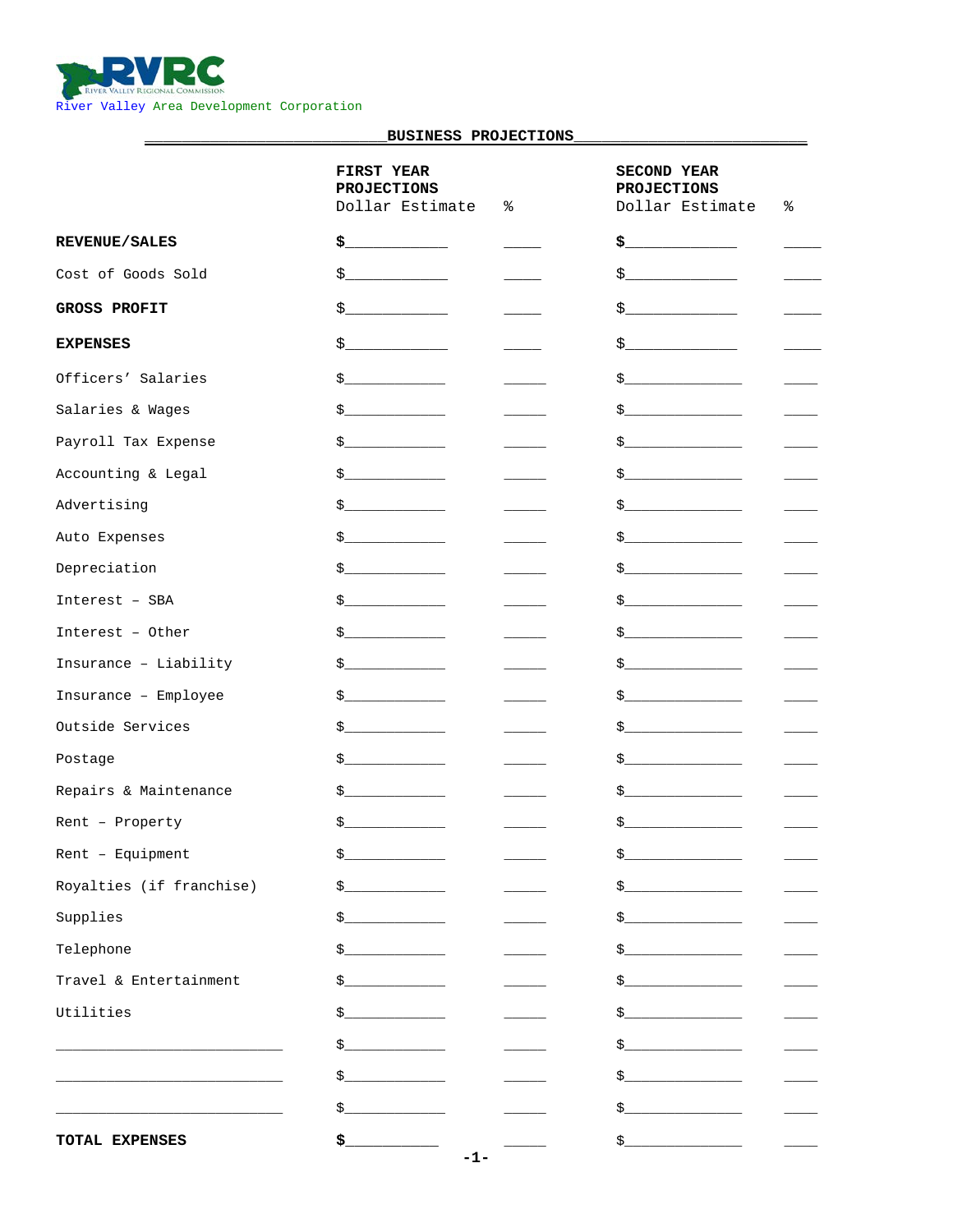| NET PROFIT BEFORE TAXES                    | s  |  | Š. |  |  |  |
|--------------------------------------------|----|--|----|--|--|--|
| Less Income Taxes                          | Ś. |  | Š. |  |  |  |
| NET PROFIT AFTER TAXES                     | Ś. |  | Š. |  |  |  |
| Less Withdrawals                           | Ś. |  | Š. |  |  |  |
| (Only if Proprietorship or<br>Partnership) |    |  |    |  |  |  |
| NET PROFIT                                 | ς  |  |    |  |  |  |

I Certify that the foregoing data, to the best of my knowledge, fairly represents future potential annual earnings.

Signature Date Date Propose of the Contract of the Date Date Date Date

\_\_\_\_\_\_\_\_\_\_\_\_\_\_\_\_\_\_\_\_\_\_\_\_\_\_\_\_\_\_\_\_\_\_\_\_\_\_ \_\_\_\_\_\_\_\_\_\_\_\_\_\_\_\_\_\_\_\_\_\_\_\_\_\_\_\_\_\_\_\_\_\_\_\_ \_\_\_\_\_\_\_\_\_\_\_\_\_\_\_\_\_\_\_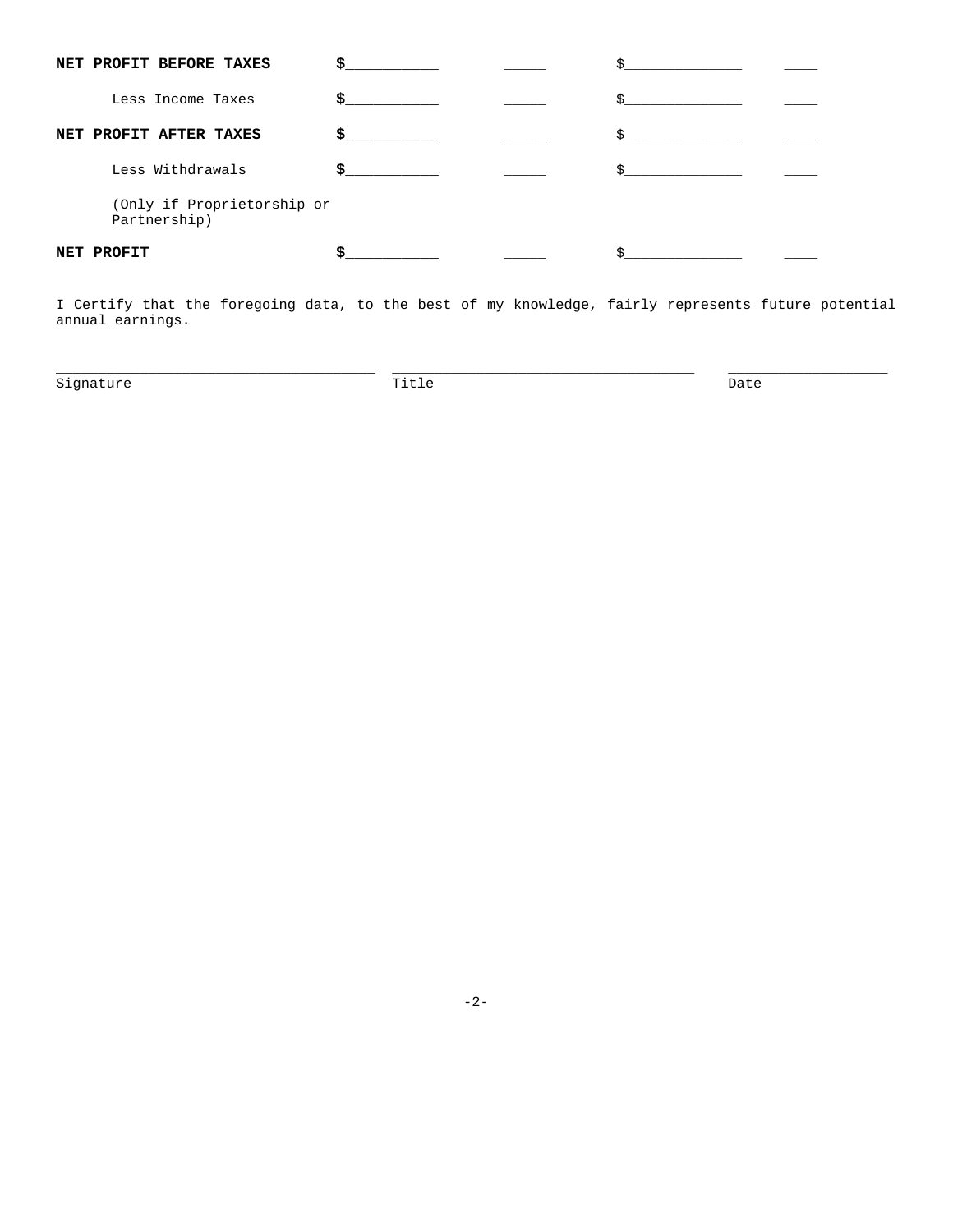

|                         |                                 |                           | MONTHLY BUSINESS PROJECTIONS |         |         |         |
|-------------------------|---------------------------------|---------------------------|------------------------------|---------|---------|---------|
|                         | MONTH 1                         | MONTH <sub>2</sub>        | MONTH 3                      | MONTH 4 | MONTH 5 | MONTH 6 |
| <b>REVENUE/SALES</b>    | \$_                             | $\mathsf{s}\_\_\_\_\_\$   | $\frac{1}{2}$                | \$_     | \$_     | \$.     |
| Cost of Goods Sold      | \$.                             | \$.                       | \$.                          | \$.     | \$.     | \$.     |
| Gross Profit            | \$_                             | \$__                      | \$_                          | \$_     | \$_     | \$_     |
| Expenses                | \$_                             | \$__                      | \$_                          | \$_     | \$_     | \$_     |
| Officers' Salaries      | $\frac{1}{2}$                   | $\mathsf{s}\_\_\_\_\_\_\$ | \$_                          | \$_     | \$_     | \$_     |
| Salaries & Wages        | $\frac{1}{2}$                   | $\frac{1}{2}$             | \$_                          | \$_     | \$      | \$.     |
| Payroll Tax Expense \$_ |                                 | $\mathsf{s}_-$            | \$_                          | \$      | \$      | \$.     |
| Accounting & Legal      | \$_                             | \$_                       | \$_                          | \$_     | \$_     | \$.     |
| Advertising             | \$_                             | \$_                       | \$_                          | \$_     | \$_     | \$.     |
| Auto Expenses           | $\frac{1}{2}$                   | \$_                       | \$_                          | \$_     | \$_     | \$_     |
| Depreciation            | \$_<br>$\sim$                   | \$_                       | \$_                          | \$_     | \$_     | \$.     |
| Interest                | \$.                             | \$.                       | \$.                          | \$.     | \$.     | \$      |
| Interest - Other        | \$_                             | \$.                       | \$.                          | \$.     | \$.     | \$.     |
| Insurance-Liability \$  |                                 | \$_                       | \$_                          | \$_     | \$_     | \$.     |
| Insurance-Employees \$  |                                 | $\mathsf{s}\_\_\_\_\_\_\$ | \$_                          | \$___   | \$_     | \$_     |
| Outside Services        | \$_<br><b>Contract Contract</b> | \$_                       | \$_                          | \$_     | \$_     | \$_     |
| Postage                 | \$_                             | \$.                       | \$.                          | \$.     | \$.     | \$.     |
| Repairs&Maintenance \$_ |                                 | \$.                       | \$.                          | \$.     | \$.     | \$.     |
| Rent - Property         | \$_                             | \$_                       | \$_                          | \$_     | \$_     | \$_     |
| Rent - Equipment        | \$.                             | \$.                       | \$                           | \$      | \$.     | \$.     |
| Royalties               | \$.                             | \$.                       | Ş.                           | S.      | Ş.      | Ş.      |
| Supplies                | \$_                             | \$.                       | \$_                          | \$.     | \$_     | \$_     |
| Telephone               | \$.                             | \$.                       | \$.                          | Ş.      | \$.     | Ş.      |
| Travel/Entertainment\$  |                                 | \$.                       | \$                           |         | Ş       |         |
| Utilities               | \$.                             | \$.                       | \$.                          |         | \$.     | Ş.      |
|                         | \$_                             | \$_                       | \$_                          | \$_     | \$_     | \$_     |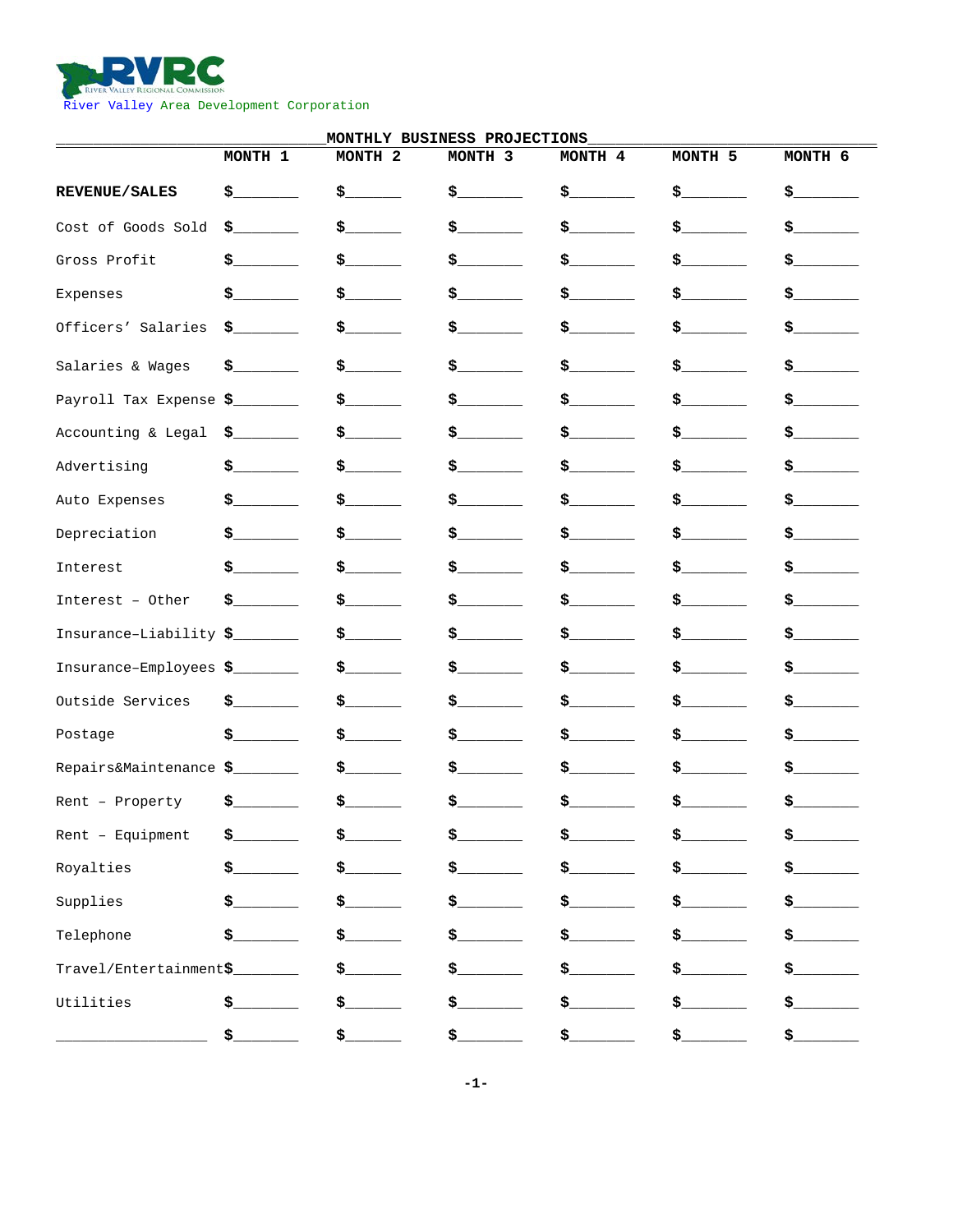| TOTAL EXPENSES                                                            | \$                                         | S.                                     | S.                                         | \$                                         |    |  |
|---------------------------------------------------------------------------|--------------------------------------------|----------------------------------------|--------------------------------------------|--------------------------------------------|----|--|
| NET PROFIT BEFORE<br><b>TAXES</b>                                         | $\mathsf{S}$ , and the set of $\mathsf{S}$ | \$.                                    | Ŝ.                                         | Ŝ.                                         | Ś. |  |
| Less Income Taxes $\frac{1}{2}$ $\frac{1}{2}$ $\frac{1}{2}$ $\frac{1}{2}$ |                                            |                                        | $\mathbf{s}$ , and the set of $\mathbf{s}$ | $\mathbf{s}$ , and the set of $\mathbf{s}$ | Š. |  |
| NET PROFIT<br><b>AFTER TAXES</b>                                          | $\sim$                                     | $\ddot{\mathbf{s}}$                    | $\mathbf{s}$ , and the set of $\mathbf{s}$ | $\sharp$ , where $\sharp$                  | Š. |  |
| Less Withdrawals                                                          | $\mathsf{s}$ and $\mathsf{s}$              | $\mathsf{S}$ . The set of $\mathsf{S}$ | $\mathbf{s}$ , and the set of $\mathbf{s}$ | $\mathsf{S}$ , and the set of $\mathsf{S}$ |    |  |
| (Only if Proprie-<br>torship or Partner-<br>ship)                         | Ś.                                         | Ś.                                     | Š.                                         | $\mathsf{S}$ , and the set of $\mathsf{S}$ |    |  |
| NET PROFIT                                                                |                                            | Ś                                      | Ś                                          |                                            |    |  |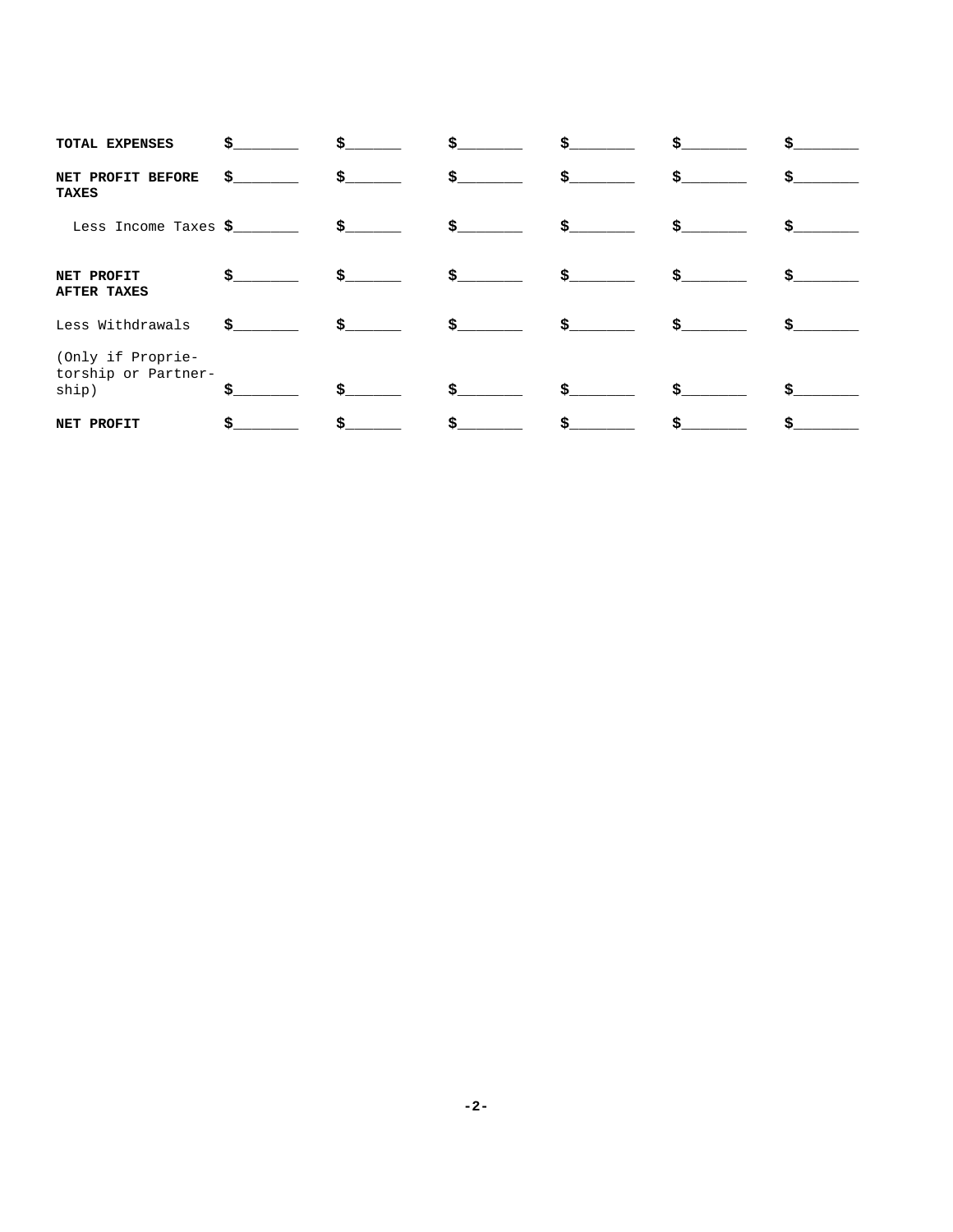#### River Valley Area Development Corporation

|                |                           |                              | MONTHLY BUSINESS PROJECTIONS                                                                                                                                                                                                                                                                                                                                        |                                                                                                                                                                                                                                                                                                                                                                                                                                                                 |                           |                              |
|----------------|---------------------------|------------------------------|---------------------------------------------------------------------------------------------------------------------------------------------------------------------------------------------------------------------------------------------------------------------------------------------------------------------------------------------------------------------|-----------------------------------------------------------------------------------------------------------------------------------------------------------------------------------------------------------------------------------------------------------------------------------------------------------------------------------------------------------------------------------------------------------------------------------------------------------------|---------------------------|------------------------------|
| MONTH 7<br>\$_ | MONTH <sub>8</sub><br>\$_ | MONTH <sub>9</sub><br>\$_    | MONTH 10<br>\$_                                                                                                                                                                                                                                                                                                                                                     | MONTH 11<br>\$_                                                                                                                                                                                                                                                                                                                                                                                                                                                 | MONTH 12<br>\$_           | TOTAL<br>\$_                 |
| \$_            | $\mathsf{s}\_\_\_\_\_\_\$ | $\mathsf{s}\_\_\_\_\_\_\$    | $\frac{1}{2}$                                                                                                                                                                                                                                                                                                                                                       | $\frac{1}{2}$                                                                                                                                                                                                                                                                                                                                                                                                                                                   | $\mathsf{s}\_\_\_\_\_\_\$ | \$_                          |
| \$_            | \$_                       | \$_                          | $\frac{1}{2}$                                                                                                                                                                                                                                                                                                                                                       | \$_                                                                                                                                                                                                                                                                                                                                                                                                                                                             | \$.                       | \$.                          |
| \$_            | \$_                       | \$_                          | \$_                                                                                                                                                                                                                                                                                                                                                                 | \$_                                                                                                                                                                                                                                                                                                                                                                                                                                                             | \$_                       | \$.                          |
| \$_            | $\frac{1}{2}$             | \$_                          | $\frac{1}{2}$                                                                                                                                                                                                                                                                                                                                                       | $\frac{1}{2}$                                                                                                                                                                                                                                                                                                                                                                                                                                                   | \$_                       | \$                           |
| \$_            | $\sim$                    | \$_                          | $\frac{1}{2}$                                                                                                                                                                                                                                                                                                                                                       | $\frac{1}{2}$                                                                                                                                                                                                                                                                                                                                                                                                                                                   | \$__                      | \$_                          |
| \$_            | $\frac{1}{2}$             | \$__                         | $\frac{1}{2}$                                                                                                                                                                                                                                                                                                                                                       | $\sim$                                                                                                                                                                                                                                                                                                                                                                                                                                                          | \$_                       | \$                           |
| \$_            | \$_                       | \$_                          | $\frac{1}{2}$                                                                                                                                                                                                                                                                                                                                                       |                                                                                                                                                                                                                                                                                                                                                                                                                                                                 | $\mathsf{s}_-$            | \$_                          |
| \$_            | \$_                       | \$_                          | $\frac{1}{2}$                                                                                                                                                                                                                                                                                                                                                       | \$_                                                                                                                                                                                                                                                                                                                                                                                                                                                             | \$_                       | \$_                          |
| \$_            | \$_                       | \$_                          | \$_                                                                                                                                                                                                                                                                                                                                                                 | \$_                                                                                                                                                                                                                                                                                                                                                                                                                                                             | \$_                       | \$_                          |
| \$_            | $\mathsf{s}\_\_\_\_\_\_\$ | $\mathsf{s}_{\_\_\_\_\_\_}$  | $\mathsf{s}\_\_$                                                                                                                                                                                                                                                                                                                                                    | \$_____                                                                                                                                                                                                                                                                                                                                                                                                                                                         | \$_                       | \$_                          |
| \$_            | \$_                       | \$__                         | $\frac{1}{2}$                                                                                                                                                                                                                                                                                                                                                       | \$_                                                                                                                                                                                                                                                                                                                                                                                                                                                             | \$_                       | \$.                          |
| \$_            | \$_                       | \$_                          | \$_                                                                                                                                                                                                                                                                                                                                                                 | \$_                                                                                                                                                                                                                                                                                                                                                                                                                                                             | \$_                       | \$.                          |
| \$_            | \$_                       | \$_                          | $\mathsf{s}$ . The set of $\mathsf{s}$                                                                                                                                                                                                                                                                                                                              | $\frac{1}{2}$                                                                                                                                                                                                                                                                                                                                                                                                                                                   | \$_                       | \$                           |
| \$_            | \$_                       | \$_                          | \$_                                                                                                                                                                                                                                                                                                                                                                 |                                                                                                                                                                                                                                                                                                                                                                                                                                                                 | \$_                       | \$_                          |
| \$_            | \$_                       | \$_                          | $\frac{1}{2}$                                                                                                                                                                                                                                                                                                                                                       | $\frac{1}{2}$                                                                                                                                                                                                                                                                                                                                                                                                                                                   | \$_                       | \$_                          |
| \$_            | \$_                       | \$_                          | $\mathsf{s}_-$                                                                                                                                                                                                                                                                                                                                                      | $\frac{1}{2}$                                                                                                                                                                                                                                                                                                                                                                                                                                                   | \$_                       | \$.                          |
| \$_            | \$_                       | \$_                          | \$_                                                                                                                                                                                                                                                                                                                                                                 | \$_                                                                                                                                                                                                                                                                                                                                                                                                                                                             | \$.                       | \$.                          |
|                |                           |                              |                                                                                                                                                                                                                                                                                                                                                                     |                                                                                                                                                                                                                                                                                                                                                                                                                                                                 |                           |                              |
| \$_            | \$.                       | \$                           | \$_                                                                                                                                                                                                                                                                                                                                                                 | \$.                                                                                                                                                                                                                                                                                                                                                                                                                                                             | \$.                       | \$                           |
| \$_______      | $\frac{1}{2}$             | $\mathsf{s}\_\_\_\_\_\_\_\_$ |                                                                                                                                                                                                                                                                                                                                                                     | $\begin{matrix} \texttt{\$} \texttt{\_} \texttt{\_} \texttt{\_} \texttt{\_} \texttt{\_} \texttt{\_} \texttt{\_} \texttt{\_} \texttt{\_} \texttt{\_} \texttt{\_} \texttt{\_} \texttt{\_} \texttt{\_} \texttt{\_} \texttt{\_} \texttt{\_} \texttt{\_} \texttt{\_} \texttt{\_} \texttt{\_} \texttt{\_} \texttt{\_} \texttt{\_} \texttt{\_} \texttt{\_} \texttt{\_} \texttt{\_} \texttt{\_} \texttt{\_} \texttt{\_} \texttt{\_} \texttt{\_} \texttt{\_} \texttt{\_$ |                           | $\mathsf{s}\_\_\_\_\_\_\$    |
|                |                           |                              |                                                                                                                                                                                                                                                                                                                                                                     |                                                                                                                                                                                                                                                                                                                                                                                                                                                                 |                           | $\frac{1}{2}$                |
| $\frac{1}{2}$  | $\sim$                    |                              |                                                                                                                                                                                                                                                                                                                                                                     | $\sim$                                                                                                                                                                                                                                                                                                                                                                                                                                                          |                           |                              |
| $\frac{1}{2}$  | $\sim$                    | $\frac{1}{2}$                | $\begin{picture}(20,10) \put(0,0){\vector(1,0){100}} \put(15,0){\vector(1,0){100}} \put(15,0){\vector(1,0){100}} \put(15,0){\vector(1,0){100}} \put(15,0){\vector(1,0){100}} \put(15,0){\vector(1,0){100}} \put(15,0){\vector(1,0){100}} \put(15,0){\vector(1,0){100}} \put(15,0){\vector(1,0){100}} \put(15,0){\vector(1,0){100}} \put(15,0){\vector(1,0){100}} \$ |                                                                                                                                                                                                                                                                                                                                                                                                                                                                 |                           | $\frac{1}{2}$                |
|                | $\frac{1}{2}$             |                              | $\begin{matrix} \texttt{\$} & \texttt{\$} & \texttt{\$} & \texttt{\$} & \texttt{\$} & \texttt{\$} & \texttt{\$} & \texttt{\$} & \texttt{\$} & \end{matrix}$                                                                                                                                                                                                         |                                                                                                                                                                                                                                                                                                                                                                                                                                                                 |                           | $\mathsf{s}\_\_\_\_\_\_\_\_$ |

 $-3-$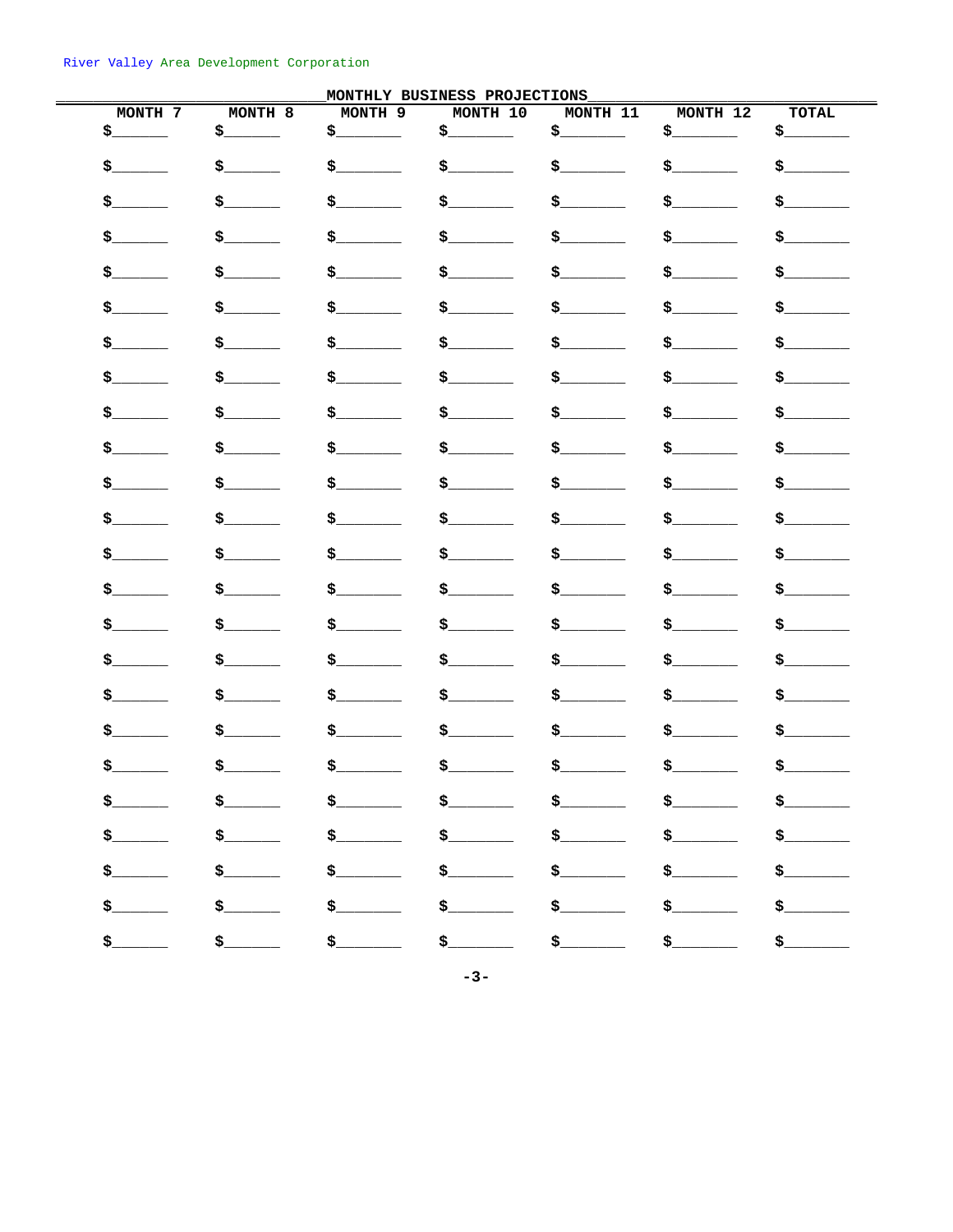|                     |                          |               | MONTH 7 MONTH 8 MONTH 9 MONTH 10 MONTH 11                                                                                                                                                                                                                                                                                                                                                                                                                       |               | <b>MONTH 12</b> | TOTAL                                                    |
|---------------------|--------------------------|---------------|-----------------------------------------------------------------------------------------------------------------------------------------------------------------------------------------------------------------------------------------------------------------------------------------------------------------------------------------------------------------------------------------------------------------------------------------------------------------|---------------|-----------------|----------------------------------------------------------|
|                     |                          |               | $\begin{matrix} \texttt{S} \texttt{0} & \texttt{S} \texttt{1} & \texttt{S} \texttt{1} & \texttt{S} \texttt{1} & \texttt{S} \texttt{1} & \texttt{S} \texttt{1} & \texttt{S} \texttt{1} & \texttt{S} \texttt{1} & \texttt{S} \texttt{1} & \texttt{S} \texttt{1} & \texttt{S} \texttt{1} & \texttt{S} \texttt{1} & \texttt{S} \texttt{1} & \texttt{S} \texttt{1} & \texttt{S} \texttt{1} & \texttt{S} \texttt{1} & \texttt{S} \$                                   |               |                 | \$_________                                              |
| $\frac{1}{2}$       | $s$ <sub>_________</sub> |               | $\mathsf{s}$ and $\mathsf{s}$ and $\mathsf{s}$ and $\mathsf{s}$ and $\mathsf{s}$ and $\mathsf{s}$ and $\mathsf{s}$ and $\mathsf{s}$ and $\mathsf{s}$ and $\mathsf{s}$ and $\mathsf{s}$ and $\mathsf{s}$ and $\mathsf{s}$ and $\mathsf{s}$ and $\mathsf{s}$ and $\mathsf{s}$ and $\mathsf{s}$ and $\mathsf{s}$ and $\mathsf{s$                                                                                                                                   |               | $\frac{1}{2}$   | $\sim$                                                   |
| $\frac{1}{2}$       | $\sim$                   |               | $\begin{matrix} \texttt{s} \hspace{1.5cm} & \texttt{s} \hspace{1.5cm} & \texttt{s} \hspace{1.5cm} & \texttt{s} \hspace{1.5cm} & \texttt{s} \hspace{1.5cm} & \texttt{s} \hspace{1.5cm} & \texttt{s} \hspace{1.5cm} & \texttt{s} \hspace{1.5cm} & \texttt{s} \hspace{1.5cm} & \texttt{s} \hspace{1.5cm} & \texttt{s} \hspace{1.5cm} & \texttt{s} \hspace{1.5cm} & \texttt{s} \hspace{1.5cm} & \texttt{s} \hspace{$                                                |               | $\sim$          |                                                          |
| $\frac{1}{2}$       |                          |               | $\begin{matrix} \texttt{\$} \texttt{\$} \texttt{\$} \texttt{\$} \texttt{\$} \texttt{\$} \texttt{\$} \texttt{\$} \texttt{\$} \texttt{\$} \texttt{\$} \texttt{\$} \texttt{\$} \texttt{\$} \texttt{\$} \texttt{\$} \texttt{\$} \texttt{\$} \texttt{\$} \texttt{\$} \texttt{\$} \texttt{\$} \texttt{\$} \texttt{\$} \texttt{\$} \texttt{\$} \texttt{\$} \texttt{\$} \texttt{\$} \texttt{\$} \texttt{\$} \texttt{\$} \texttt{\$} \texttt{\$} \texttt{\$} \texttt{\$$ |               |                 | $\mathsf{s}\_\_\_\_\_\_\$                                |
| $\frac{1}{2}$       |                          |               | $\begin{matrix} \texttt{\$} \texttt{\$} \texttt{\$} \texttt{\$} \texttt{\$} \texttt{\$} \texttt{\$} \texttt{\$} \texttt{\$} \texttt{\$} \texttt{\$} \texttt{\$} \texttt{\$} \texttt{\$} \texttt{\$} \texttt{\$} \texttt{\$} \texttt{\$} \texttt{\$} \texttt{\$} \texttt{\$} \texttt{\$} \texttt{\$} \texttt{\$} \texttt{\$} \texttt{\$} \texttt{\$} \texttt{\$} \texttt{\$} \texttt{\$} \texttt{\$} \texttt{\$} \texttt{\$} \texttt{\$} \texttt{\$} \texttt{\$$ |               | $\sim$          |                                                          |
| $\sim$              |                          |               | $$$ $$$                                                                                                                                                                                                                                                                                                                                                                                                                                                         | $\sim$        | $\frac{1}{2}$   | \$________                                               |
|                     |                          |               |                                                                                                                                                                                                                                                                                                                                                                                                                                                                 |               |                 |                                                          |
| $\mathsf{s}$ ______ | $\sim$                   | $\frac{1}{2}$ |                                                                                                                                                                                                                                                                                                                                                                                                                                                                 | $\sim$ $\sim$ |                 |                                                          |
| S.                  | $\sim$                   | $\sim$        | $\sim$                                                                                                                                                                                                                                                                                                                                                                                                                                                          | $\sim$        | $\frac{1}{2}$   | $\ddot{\mathbf{s}}$ , and the set of $\ddot{\mathbf{s}}$ |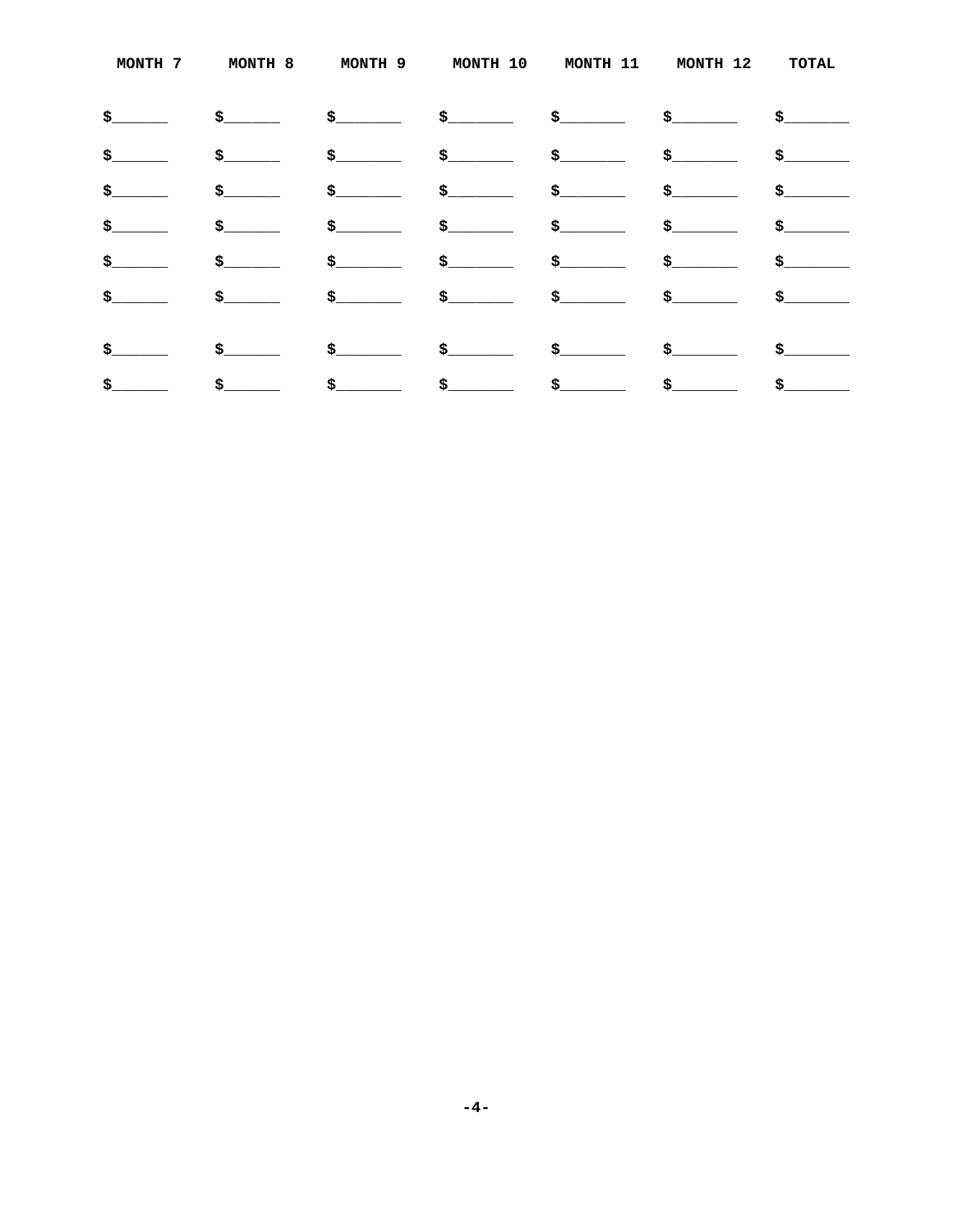

# FINANCIAL REFERENCES CONTACT INFORMATION

| $CONTACT \n$                                                                                                                                                                                                                                                                             |           |
|------------------------------------------------------------------------------------------------------------------------------------------------------------------------------------------------------------------------------------------------------------------------------------------|-----------|
|                                                                                                                                                                                                                                                                                          |           |
|                                                                                                                                                                                                                                                                                          |           |
|                                                                                                                                                                                                                                                                                          |           |
|                                                                                                                                                                                                                                                                                          |           |
|                                                                                                                                                                                                                                                                                          |           |
| $CONTACT$                                                                                                                                                                                                                                                                                |           |
|                                                                                                                                                                                                                                                                                          |           |
|                                                                                                                                                                                                                                                                                          |           |
|                                                                                                                                                                                                                                                                                          |           |
|                                                                                                                                                                                                                                                                                          |           |
|                                                                                                                                                                                                                                                                                          |           |
|                                                                                                                                                                                                                                                                                          |           |
| $CONTACT ________ ________ ________ ________ ________ ________ ________ ________ ________ ________ ________ ________ ________ ________ ________ ________ ________ ________ ________ ________ ________ ________ ________ ________ ________ ________ ________ ________ ________ ________ $ |           |
|                                                                                                                                                                                                                                                                                          |           |
|                                                                                                                                                                                                                                                                                          |           |
|                                                                                                                                                                                                                                                                                          |           |
|                                                                                                                                                                                                                                                                                          |           |
|                                                                                                                                                                                                                                                                                          |           |
| $CONTACT$                                                                                                                                                                                                                                                                                | $CONTACT$ |
|                                                                                                                                                                                                                                                                                          |           |
|                                                                                                                                                                                                                                                                                          |           |
|                                                                                                                                                                                                                                                                                          |           |
|                                                                                                                                                                                                                                                                                          |           |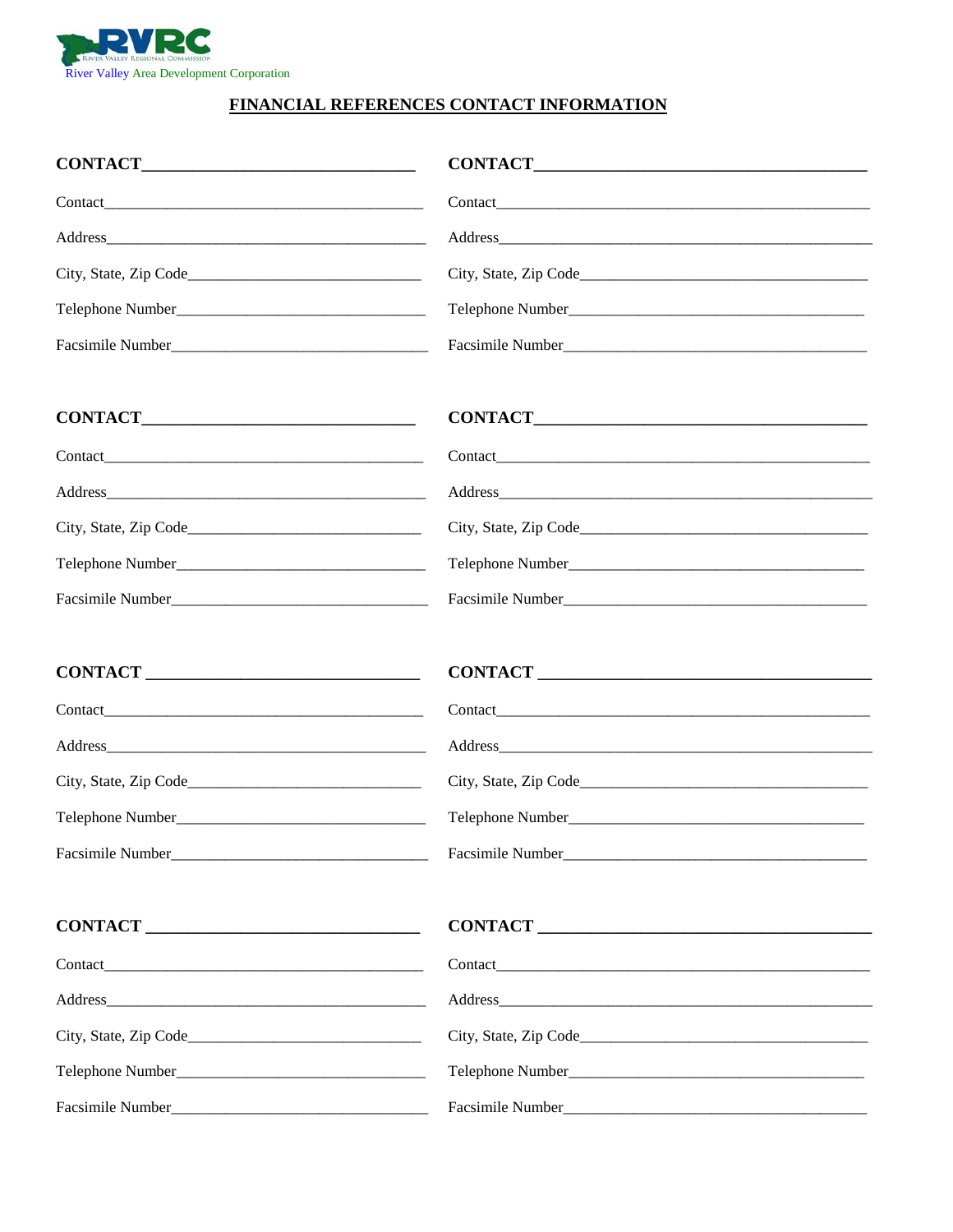

### PERSONAL FINANCIAL STATEMENT

|                                                                                                                                                                                                                                                                                                       | As of $\sim$ 20                   |                                  |                                 |                                     |  |  |                                               |  |
|-------------------------------------------------------------------------------------------------------------------------------------------------------------------------------------------------------------------------------------------------------------------------------------------------------|-----------------------------------|----------------------------------|---------------------------------|-------------------------------------|--|--|-----------------------------------------------|--|
| Complete this form for: (1) each proprietor, or (2) each limited partner who owns 20% or more interest and each general partner, or (3) each stockholder owning 20% or<br>more of voting stock and each corporate officer and director, or (4) any person or entity providing a guaranty on the loan. |                                   |                                  |                                 |                                     |  |  |                                               |  |
| NAME                                                                                                                                                                                                                                                                                                  |                                   |                                  |                                 |                                     |  |  |                                               |  |
| RESIDENCE PHONE <b>And CONTACT CONTACT CONTACT CONTACT CONTACT CONTACT CONTACT CONTACT CONTACT CONTACT CONTACT CONTACT CONTACT CONTACT CONTACT CONTACT CONTACT CONTACT CONTACT CONTACT CONTACT CONTACT CONTACT CONTACT CONTACT C</b>                                                                  |                                   |                                  |                                 |                                     |  |  |                                               |  |
|                                                                                                                                                                                                                                                                                                       |                                   |                                  |                                 |                                     |  |  |                                               |  |
| <b>BUSINESS NAME OF APPLICANT/BORROWER</b>                                                                                                                                                                                                                                                            |                                   |                                  |                                 |                                     |  |  |                                               |  |
|                                                                                                                                                                                                                                                                                                       |                                   | <b>ASSETS</b>                    |                                 |                                     |  |  | <b>LIABILITIES</b>                            |  |
| CASH IN BANKS                                                                                                                                                                                                                                                                                         |                                   |                                  |                                 | TOTAL REVOLVING CREDIT              |  |  |                                               |  |
| SAVINGS ACCOUNTS                                                                                                                                                                                                                                                                                      |                                   |                                  |                                 | TOTAL INSTALLMENT LOANS             |  |  |                                               |  |
| RETIREMENT ACCOUNTS<br>(IRA, SEP KEOUGH, 401-K)                                                                                                                                                                                                                                                       |                                   |                                  |                                 | <b>IST MORTGAGE ON RESIDENCE</b>    |  |  |                                               |  |
| STOCKS/BONDS/MUTUAL FUNDS<br>(INCLUDE COPY OF BROKER'S STATEMENTS)                                                                                                                                                                                                                                    |                                   |                                  |                                 | OTHER MORTGAGES ON RESIDENCE        |  |  |                                               |  |
| LIFE INSURANCE (CASH SURRENDER VALUE)                                                                                                                                                                                                                                                                 |                                   |                                  |                                 | MORTGAGE(S) ON OTHER REAL ESTATE    |  |  |                                               |  |
| <b>ACCOUNTS &amp; NOTES RECEIVABLE</b>                                                                                                                                                                                                                                                                |                                   |                                  |                                 | LOANS ON LIFE INSURANCE             |  |  |                                               |  |
| RESIDENCE MARKET VALUE                                                                                                                                                                                                                                                                                |                                   |                                  |                                 | UNPAID TAXES                        |  |  |                                               |  |
| OTHER REAL ESTATE MARKET VALUE                                                                                                                                                                                                                                                                        |                                   |                                  |                                 | OTHER LIABILITIES (PLEASE DESCRIBE) |  |  |                                               |  |
| AUTOMOBILES - PRESENT VALUE                                                                                                                                                                                                                                                                           |                                   |                                  |                                 | OTHER LIABILITIES (PLEASE DESCRIBE) |  |  |                                               |  |
| OTHER PERSONAL PROPERTY                                                                                                                                                                                                                                                                               |                                   |                                  |                                 |                                     |  |  |                                               |  |
| <b>OTHER ASSETS</b>                                                                                                                                                                                                                                                                                   |                                   |                                  |                                 | <b>NET WORTH</b>                    |  |  |                                               |  |
| <b>TOTAL ASSETS</b>                                                                                                                                                                                                                                                                                   |                                   |                                  |                                 | TOTAL LIABILITIES & NET WORTH       |  |  |                                               |  |
| SOURCE OF INCOME                                                                                                                                                                                                                                                                                      |                                   |                                  |                                 | <b>CONTINGENT LIABILITIES</b>       |  |  |                                               |  |
| SALARY                                                                                                                                                                                                                                                                                                |                                   |                                  |                                 | AS ENDORSER OR CO-MAKER             |  |  |                                               |  |
| NET INVESTMENT INCOME                                                                                                                                                                                                                                                                                 |                                   |                                  |                                 | LEGAL CLAIMS & JUDGEMENTS           |  |  |                                               |  |
| REAL ESTATE INCOME                                                                                                                                                                                                                                                                                    |                                   |                                  |                                 | PROVISION FOR FEDERAL INCOME TAX    |  |  |                                               |  |
| OTHER INCOME (DESCRIBE BELOW)*                                                                                                                                                                                                                                                                        |                                   |                                  |                                 | OTHER SPECIAL DEBT                  |  |  |                                               |  |
| DESCRIPTION OF OTHER INCOME                                                                                                                                                                                                                                                                           |                                   |                                  |                                 |                                     |  |  |                                               |  |
|                                                                                                                                                                                                                                                                                                       |                                   |                                  |                                 |                                     |  |  |                                               |  |
|                                                                                                                                                                                                                                                                                                       |                                   |                                  |                                 |                                     |  |  |                                               |  |
| *Alimony or child support payments need not be disclosed in "Other Income" unless it is desired to have such payments counted towards total income.                                                                                                                                                   |                                   |                                  |                                 |                                     |  |  |                                               |  |
| NOTES PAYABLE TO BANKS AND OTHERS                                                                                                                                                                                                                                                                     |                                   |                                  |                                 |                                     |  |  |                                               |  |
| NAME OF BANK OR<br>NOTEHOLDER(S)                                                                                                                                                                                                                                                                      | <b>ORIGINAL</b><br><b>BALANCE</b> | <b>CURRENT</b><br><b>BALANCE</b> | <b>PAYMENT</b><br><b>AMOUNT</b> | <b>FREQUENCY</b><br>(MONTHLY, ETC.) |  |  | HOW SECURED OR ENDORSED<br>TYPE OF COLLATERAL |  |
|                                                                                                                                                                                                                                                                                                       |                                   |                                  |                                 |                                     |  |  |                                               |  |
|                                                                                                                                                                                                                                                                                                       |                                   |                                  |                                 |                                     |  |  |                                               |  |
|                                                                                                                                                                                                                                                                                                       |                                   |                                  |                                 |                                     |  |  |                                               |  |
| (Use attachments if pecessary Each attachment must be identified as a bart of this statement and signed.)                                                                                                                                                                                             |                                   |                                  |                                 |                                     |  |  |                                               |  |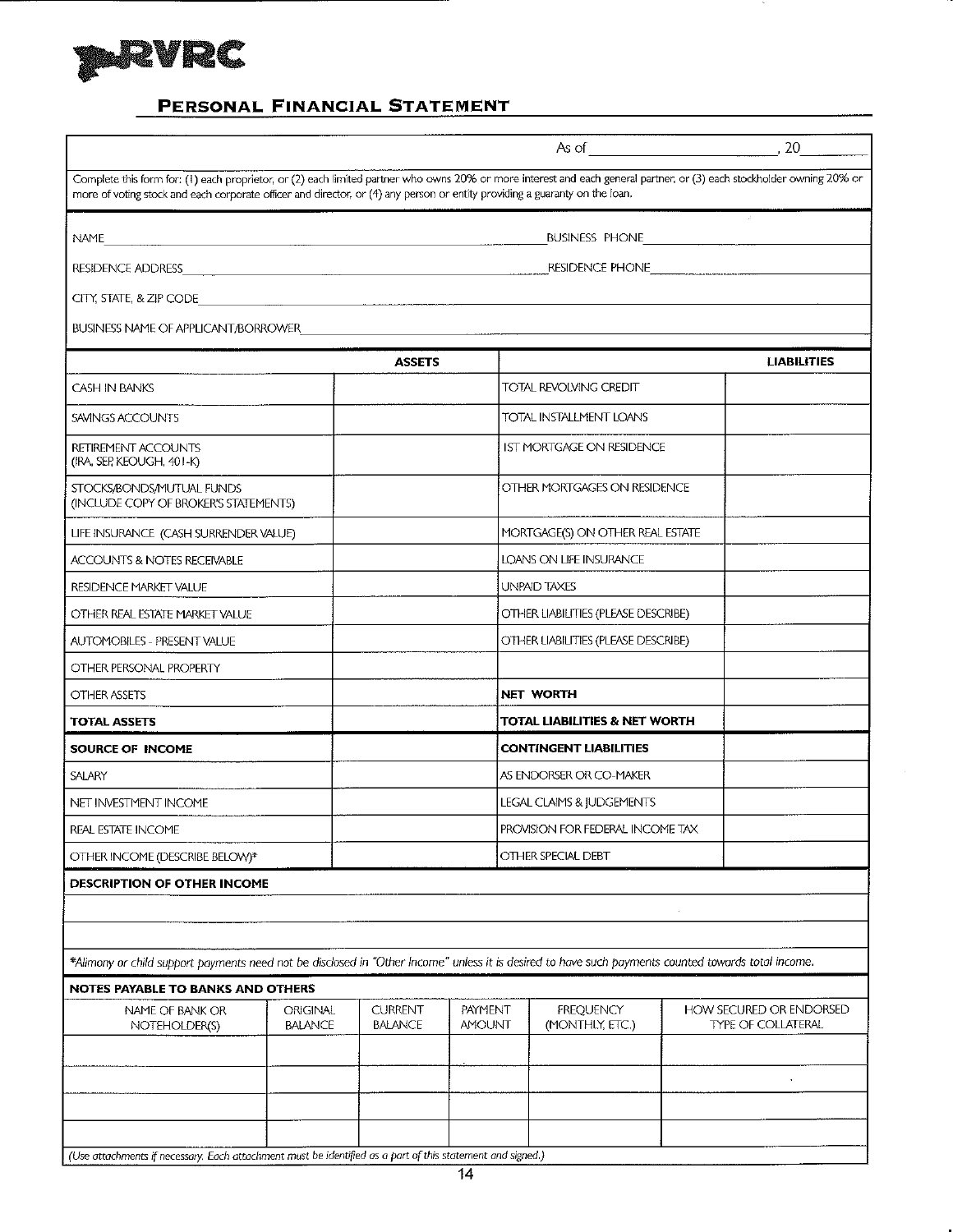| <b>STOCKS AND BONDS</b> (Use attachments if necessary. Each attachment must be identified as a part of this statement and signed.)                                                                                                                                   |                                          |                                         |                                                                                                                              |                                                                                                                                                                                                                                                                                                     |              |                                                    |     |                                                                                                                                                                                |                                                                                                   |
|----------------------------------------------------------------------------------------------------------------------------------------------------------------------------------------------------------------------------------------------------------------------|------------------------------------------|-----------------------------------------|------------------------------------------------------------------------------------------------------------------------------|-----------------------------------------------------------------------------------------------------------------------------------------------------------------------------------------------------------------------------------------------------------------------------------------------------|--------------|----------------------------------------------------|-----|--------------------------------------------------------------------------------------------------------------------------------------------------------------------------------|---------------------------------------------------------------------------------------------------|
| NO. OF SHARES                                                                                                                                                                                                                                                        | NAME OF SECURITY                         |                                         | COST                                                                                                                         |                                                                                                                                                                                                                                                                                                     | MARKET VALUE | DATE OF QUOTATION                                  |     |                                                                                                                                                                                | <b>TOTAL VALUE</b>                                                                                |
|                                                                                                                                                                                                                                                                      |                                          |                                         |                                                                                                                              |                                                                                                                                                                                                                                                                                                     |              |                                                    |     |                                                                                                                                                                                |                                                                                                   |
|                                                                                                                                                                                                                                                                      |                                          |                                         |                                                                                                                              |                                                                                                                                                                                                                                                                                                     |              |                                                    |     |                                                                                                                                                                                |                                                                                                   |
|                                                                                                                                                                                                                                                                      |                                          |                                         |                                                                                                                              |                                                                                                                                                                                                                                                                                                     |              |                                                    |     |                                                                                                                                                                                |                                                                                                   |
|                                                                                                                                                                                                                                                                      |                                          |                                         | REAL ESTATE OWNED (Use attachments if necessary. Each attachment must be identified as a part of this statement and signed.) |                                                                                                                                                                                                                                                                                                     |              |                                                    |     |                                                                                                                                                                                |                                                                                                   |
|                                                                                                                                                                                                                                                                      |                                          |                                         | PROPERTY TYPE: SF=SINGLE FAMILY MF=MULTIPLE FAMILY C=COMMERCIAL L=LAND/ACREAGE                                               |                                                                                                                                                                                                                                                                                                     |              |                                                    |     |                                                                                                                                                                                |                                                                                                   |
| <b>TYPE OF PROPERTY</b>                                                                                                                                                                                                                                              |                                          | <b>RESIDENCE</b><br>$\Box$ SF $\Box$ MF |                                                                                                                              | $\begin{array}{c} \square \text{ VAC } \square \text{ RENTIAL} \\ \square \text{ SF } \square \text{ MF } \square \text{ C } \square \text{ L} \end{array}$<br>$\begin{array}{c}\n\Box \text{ VAC} \\ \Box \text{ SF} \quad \Box \text{ ME} \quad \Box \text{ C} \quad \Box \text{ L}\n\end{array}$ |              |                                                    |     | $\begin{array}{c} \square \text{ VAC} \quad \square \text{ RENTAL} \\ \square \text{ SF} \quad \square \text{ MF} \quad \square \text{ C} \quad \square \text{ L} \end{array}$ |                                                                                                   |
| PERCENTAGE OF OWNERSHIP                                                                                                                                                                                                                                              |                                          |                                         |                                                                                                                              |                                                                                                                                                                                                                                                                                                     |              |                                                    |     |                                                                                                                                                                                |                                                                                                   |
| TITLE VESTED IN                                                                                                                                                                                                                                                      |                                          |                                         |                                                                                                                              |                                                                                                                                                                                                                                                                                                     |              |                                                    |     |                                                                                                                                                                                |                                                                                                   |
| PROPERTY ADDRESS                                                                                                                                                                                                                                                     |                                          |                                         |                                                                                                                              |                                                                                                                                                                                                                                                                                                     |              |                                                    |     |                                                                                                                                                                                |                                                                                                   |
| DATE PURCHASED                                                                                                                                                                                                                                                       |                                          |                                         |                                                                                                                              |                                                                                                                                                                                                                                                                                                     |              |                                                    |     |                                                                                                                                                                                |                                                                                                   |
| PURCHASE PRICE                                                                                                                                                                                                                                                       |                                          |                                         |                                                                                                                              |                                                                                                                                                                                                                                                                                                     |              |                                                    |     |                                                                                                                                                                                |                                                                                                   |
| ESTIMATED MARKET VALUE                                                                                                                                                                                                                                               |                                          |                                         |                                                                                                                              |                                                                                                                                                                                                                                                                                                     |              |                                                    |     |                                                                                                                                                                                |                                                                                                   |
| <b>IST MORTGAGE BALANCE</b>                                                                                                                                                                                                                                          |                                          |                                         |                                                                                                                              |                                                                                                                                                                                                                                                                                                     |              |                                                    |     |                                                                                                                                                                                |                                                                                                   |
| NAME OF MORTGAGE HOLDER                                                                                                                                                                                                                                              |                                          |                                         |                                                                                                                              |                                                                                                                                                                                                                                                                                                     |              |                                                    |     |                                                                                                                                                                                |                                                                                                   |
| ALL OTHER MORT/LIENS                                                                                                                                                                                                                                                 |                                          |                                         |                                                                                                                              |                                                                                                                                                                                                                                                                                                     |              |                                                    |     |                                                                                                                                                                                |                                                                                                   |
| MONTHLY MORTGAGE PMTS                                                                                                                                                                                                                                                |                                          |                                         |                                                                                                                              |                                                                                                                                                                                                                                                                                                     |              |                                                    |     |                                                                                                                                                                                |                                                                                                   |
| MORTGAGE MATURITY YEAR                                                                                                                                                                                                                                               |                                          |                                         |                                                                                                                              |                                                                                                                                                                                                                                                                                                     |              |                                                    |     |                                                                                                                                                                                |                                                                                                   |
| <b>GROSS MONTHLY RENT</b>                                                                                                                                                                                                                                            |                                          |                                         |                                                                                                                              |                                                                                                                                                                                                                                                                                                     |              |                                                    |     |                                                                                                                                                                                |                                                                                                   |
|                                                                                                                                                                                                                                                                      | OTHER PERSONAL PROPERTY AND OTHER ASSETS |                                         |                                                                                                                              |                                                                                                                                                                                                                                                                                                     |              |                                                    |     |                                                                                                                                                                                | (Describe, and if any is pledged as security, state name of lien holder, amount of lien, terms of |
|                                                                                                                                                                                                                                                                      |                                          |                                         |                                                                                                                              |                                                                                                                                                                                                                                                                                                     |              | payment, and if delinquent, describe delinquency.) |     |                                                                                                                                                                                |                                                                                                   |
|                                                                                                                                                                                                                                                                      |                                          |                                         |                                                                                                                              |                                                                                                                                                                                                                                                                                                     |              |                                                    |     |                                                                                                                                                                                |                                                                                                   |
|                                                                                                                                                                                                                                                                      |                                          |                                         |                                                                                                                              |                                                                                                                                                                                                                                                                                                     |              |                                                    |     |                                                                                                                                                                                |                                                                                                   |
| UNPAID TAXES                                                                                                                                                                                                                                                         |                                          |                                         | (Describe in detail, as to type, to whom payable, when due, amount, and what property, if any, a tax lien attaches.)         |                                                                                                                                                                                                                                                                                                     |              |                                                    |     |                                                                                                                                                                                |                                                                                                   |
|                                                                                                                                                                                                                                                                      |                                          |                                         |                                                                                                                              |                                                                                                                                                                                                                                                                                                     |              |                                                    |     |                                                                                                                                                                                |                                                                                                   |
|                                                                                                                                                                                                                                                                      |                                          |                                         |                                                                                                                              |                                                                                                                                                                                                                                                                                                     |              |                                                    |     |                                                                                                                                                                                |                                                                                                   |
| <b>OTHER LIABILITIES</b> (Describe in Detail.)                                                                                                                                                                                                                       |                                          |                                         |                                                                                                                              |                                                                                                                                                                                                                                                                                                     |              |                                                    |     |                                                                                                                                                                                |                                                                                                   |
|                                                                                                                                                                                                                                                                      |                                          |                                         |                                                                                                                              |                                                                                                                                                                                                                                                                                                     |              |                                                    |     |                                                                                                                                                                                |                                                                                                   |
|                                                                                                                                                                                                                                                                      |                                          |                                         |                                                                                                                              |                                                                                                                                                                                                                                                                                                     |              |                                                    |     |                                                                                                                                                                                |                                                                                                   |
| <b>LIFE INSURANCE HELD</b> (Give face amount and cash surrender value of policies, name of insurance company and beneficiaries)                                                                                                                                      |                                          |                                         |                                                                                                                              |                                                                                                                                                                                                                                                                                                     |              |                                                    |     |                                                                                                                                                                                |                                                                                                   |
|                                                                                                                                                                                                                                                                      |                                          |                                         |                                                                                                                              |                                                                                                                                                                                                                                                                                                     |              |                                                    |     |                                                                                                                                                                                |                                                                                                   |
|                                                                                                                                                                                                                                                                      |                                          |                                         |                                                                                                                              |                                                                                                                                                                                                                                                                                                     |              |                                                    |     |                                                                                                                                                                                |                                                                                                   |
| <b>GENERAL INFORMATION</b>                                                                                                                                                                                                                                           |                                          |                                         |                                                                                                                              |                                                                                                                                                                                                                                                                                                     |              |                                                    |     |                                                                                                                                                                                |                                                                                                   |
| □ YES □ NO Are you a party to any daims or lawsuits?<br>$\Box$ YES $\Box$ NO Have you ever had a repossession?<br>□ YES □ NO Has there been an IRS audit in the past 3 years?<br>$\Box$ YES $\Box$ NO Have you ever had a bankruptcy or had a judgement against you? |                                          |                                         |                                                                                                                              |                                                                                                                                                                                                                                                                                                     |              |                                                    |     |                                                                                                                                                                                |                                                                                                   |
| $\Box$ YES $\Box$ NO Have you ever been a principal or guarantor of a firm that declared bankruptcy?<br>□ YES □ NO If yes, has the audit been settled?                                                                                                               |                                          |                                         |                                                                                                                              |                                                                                                                                                                                                                                                                                                     |              |                                                    |     |                                                                                                                                                                                |                                                                                                   |
| □ YES □ NO Are any assets pledged or debts secured accept as shown?<br>□ YES □ NO Are you a non U.S. citizen?<br>If yes to any of the above, please explain:                                                                                                         |                                          |                                         |                                                                                                                              |                                                                                                                                                                                                                                                                                                     |              |                                                    |     |                                                                                                                                                                                |                                                                                                   |
|                                                                                                                                                                                                                                                                      |                                          |                                         |                                                                                                                              |                                                                                                                                                                                                                                                                                                     |              |                                                    |     |                                                                                                                                                                                |                                                                                                   |
| I authorize Lower Chattahoochee Regional Development Center to make inquiries as necessary to verify the accuracy of the statements made to determine my credit worthiness. I certify the above and the statements contained i                                       |                                          |                                         |                                                                                                                              |                                                                                                                                                                                                                                                                                                     |              |                                                    |     |                                                                                                                                                                                |                                                                                                   |
| <b>SIGNATURE</b>                                                                                                                                                                                                                                                     |                                          |                                         |                                                                                                                              | <b>DATE</b>                                                                                                                                                                                                                                                                                         |              |                                                    | SS# |                                                                                                                                                                                |                                                                                                   |
| <b>SIGNATURE</b>                                                                                                                                                                                                                                                     |                                          |                                         |                                                                                                                              | <b>DATE</b>                                                                                                                                                                                                                                                                                         |              |                                                    | SS# |                                                                                                                                                                                |                                                                                                   |

 $\hat{\mathcal{A}}$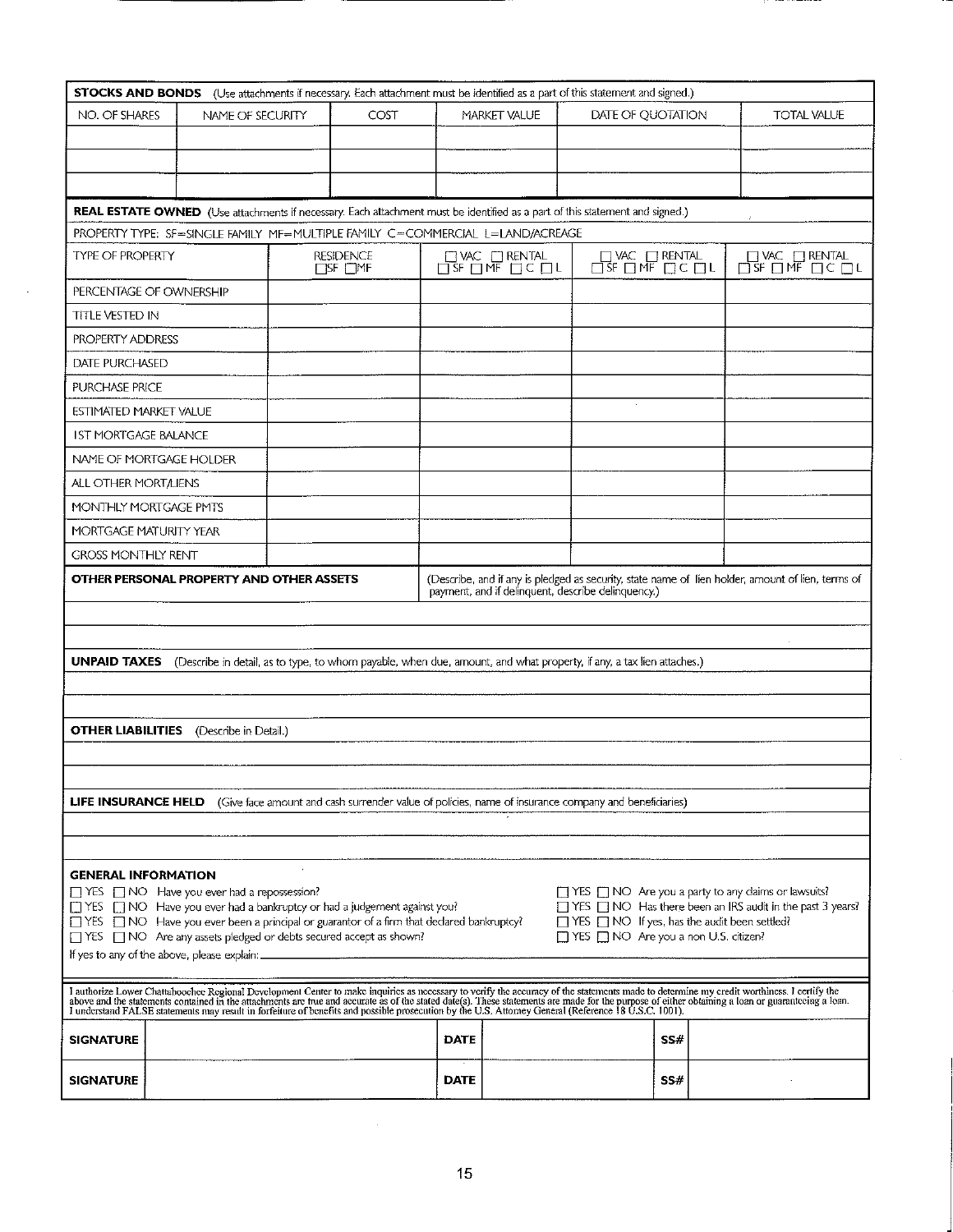

**MANAGEMENT RESUME** 

| <b>NAME</b>                        |                                                                                                                                                                                                                                                                |                |       |                                                                                                                                                                        |  |  |  |  |
|------------------------------------|----------------------------------------------------------------------------------------------------------------------------------------------------------------------------------------------------------------------------------------------------------------|----------------|-------|------------------------------------------------------------------------------------------------------------------------------------------------------------------------|--|--|--|--|
| First                              | Middle/Maiden<br>Date of Birth <b>Commission Commission</b> Place of Birth <b>Commission</b> Place of Birth <b>Commission</b> Commission and the Commission of the Commission of the Commission of the Commission of the Commission of the Commission of the C | Last           |       |                                                                                                                                                                        |  |  |  |  |
|                                    |                                                                                                                                                                                                                                                                |                |       |                                                                                                                                                                        |  |  |  |  |
|                                    |                                                                                                                                                                                                                                                                |                |       |                                                                                                                                                                        |  |  |  |  |
| Residence Address                  |                                                                                                                                                                                                                                                                |                |       | <u> 1999 - Johann Stoff, deutscher Stoff, der Stoff, der Stoff, der Stoff, der Stoff, der Stoff, der Stoff, der S</u>                                                  |  |  |  |  |
| Previous Address                   |                                                                                                                                                                                                                                                                |                |       |                                                                                                                                                                        |  |  |  |  |
| Lived There From                   |                                                                                                                                                                                                                                                                |                |       |                                                                                                                                                                        |  |  |  |  |
| Spouse's Name                      |                                                                                                                                                                                                                                                                |                |       |                                                                                                                                                                        |  |  |  |  |
|                                    | Middle/Maiden<br><b>First</b>                                                                                                                                                                                                                                  | Last           |       |                                                                                                                                                                        |  |  |  |  |
| <b>EDUCATION</b>                   | College or Technical Training<br>Name and Location                                                                                                                                                                                                             | Dates Attended | Major | Degree or Certificate                                                                                                                                                  |  |  |  |  |
|                                    |                                                                                                                                                                                                                                                                | From/To        |       |                                                                                                                                                                        |  |  |  |  |
|                                    |                                                                                                                                                                                                                                                                |                |       |                                                                                                                                                                        |  |  |  |  |
|                                    |                                                                                                                                                                                                                                                                |                |       |                                                                                                                                                                        |  |  |  |  |
|                                    |                                                                                                                                                                                                                                                                |                |       |                                                                                                                                                                        |  |  |  |  |
| <b>MILITARY SERVICE BACKGROUND</b> |                                                                                                                                                                                                                                                                |                |       |                                                                                                                                                                        |  |  |  |  |
|                                    |                                                                                                                                                                                                                                                                |                |       | Honorable Discharge?                                                                                                                                                   |  |  |  |  |
|                                    |                                                                                                                                                                                                                                                                |                |       | Rank at Discharge <u>Communication of the Communication of Major Assignment</u> /Accomplishment <u>Communication of the Communication</u>                              |  |  |  |  |
| <b>WORK EXPERIENCE</b>             |                                                                                                                                                                                                                                                                |                |       |                                                                                                                                                                        |  |  |  |  |
|                                    | Company Name/Location entry the company of the company Name/Location                                                                                                                                                                                           |                |       |                                                                                                                                                                        |  |  |  |  |
|                                    |                                                                                                                                                                                                                                                                |                |       | <u>From To To The Title The Communication of the Title</u>                                                                                                             |  |  |  |  |
|                                    |                                                                                                                                                                                                                                                                |                |       |                                                                                                                                                                        |  |  |  |  |
|                                    |                                                                                                                                                                                                                                                                |                |       |                                                                                                                                                                        |  |  |  |  |
|                                    |                                                                                                                                                                                                                                                                |                |       | <u>From To To The Title The Title Service School Title</u>                                                                                                             |  |  |  |  |
| Duties                             |                                                                                                                                                                                                                                                                |                |       |                                                                                                                                                                        |  |  |  |  |
|                                    |                                                                                                                                                                                                                                                                |                |       |                                                                                                                                                                        |  |  |  |  |
| OTHER INFORMATION                  |                                                                                                                                                                                                                                                                |                |       |                                                                                                                                                                        |  |  |  |  |
|                                    | Are you employed by the U.S. Government? Yes $\Box$ No $\Box$                                                                                                                                                                                                  |                |       |                                                                                                                                                                        |  |  |  |  |
| Are you a U.S. Citizen? Yes □ No □ |                                                                                                                                                                                                                                                                |                |       |                                                                                                                                                                        |  |  |  |  |
|                                    | If yes, furnish details in a separate exhibit.                                                                                                                                                                                                                 |                |       | Have you ever been charged with, arrested for, or convicted of any criminal offense other than a misdemeanor involving a motor vehicle violation? Yes $\Box$ No $\Box$ |  |  |  |  |
|                                    | Are you presently under indictment, or parole, or probation? Yes $\Box$ No $\Box$<br>If yes, furnish details in a separate exhibit.                                                                                                                            |                |       |                                                                                                                                                                        |  |  |  |  |
|                                    | Are you involved in any lawsuit at this time or have you ever filed for personal or business bankruptcy protection? Yes $\Box$ No $\Box$<br>If yes, furnish details in a separate exhibit.                                                                     |                |       |                                                                                                                                                                        |  |  |  |  |
|                                    | Have you ever obtained credit under any other name(s) Yes $\Box$ No $\Box$<br>If yes, furnish details in a separate exhibit.                                                                                                                                   |                |       |                                                                                                                                                                        |  |  |  |  |
| <b>Signature</b>                   |                                                                                                                                                                                                                                                                |                | Date  |                                                                                                                                                                        |  |  |  |  |
|                                    |                                                                                                                                                                                                                                                                | 16             |       |                                                                                                                                                                        |  |  |  |  |